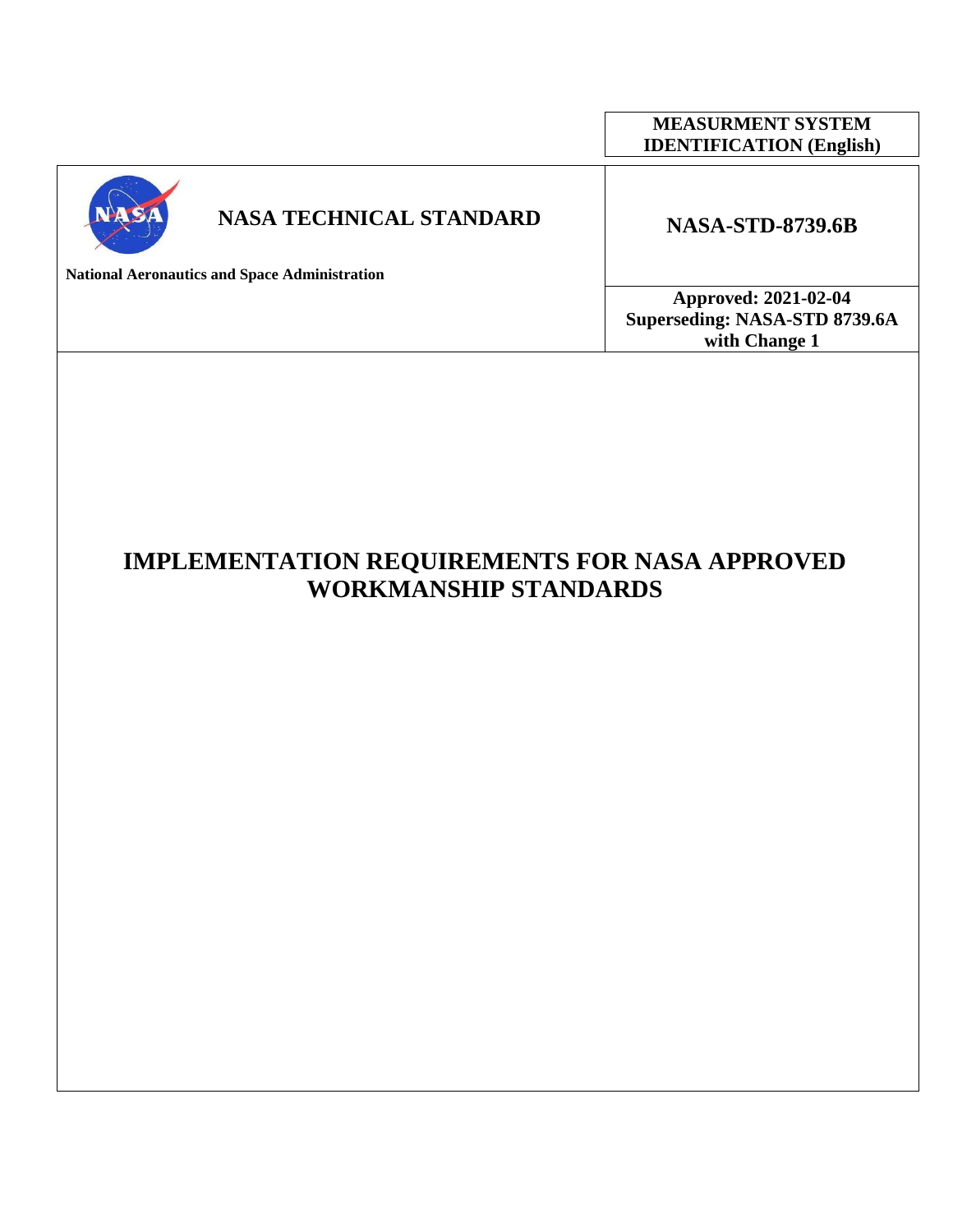# **DOCUMENT HISTORY LOG**

<span id="page-1-0"></span>

| <b>Status</b>   | <b>Document</b><br><b>Revision</b> | <b>Approval</b><br><b>Date</b> | <b>Description</b>                                                                                                                                                                                                                                                                                                                                                                                                                                                                                                                                                                                                                                                                                                                                                                                                                                                                                                                                                                                                                                                                                                                                                                                                                                                                                                                                                                                                                                                                                                                                                                                                                                                                                                                                                                                                                                                                                                                                                                                                                                                                                                                                                                     |
|-----------------|------------------------------------|--------------------------------|----------------------------------------------------------------------------------------------------------------------------------------------------------------------------------------------------------------------------------------------------------------------------------------------------------------------------------------------------------------------------------------------------------------------------------------------------------------------------------------------------------------------------------------------------------------------------------------------------------------------------------------------------------------------------------------------------------------------------------------------------------------------------------------------------------------------------------------------------------------------------------------------------------------------------------------------------------------------------------------------------------------------------------------------------------------------------------------------------------------------------------------------------------------------------------------------------------------------------------------------------------------------------------------------------------------------------------------------------------------------------------------------------------------------------------------------------------------------------------------------------------------------------------------------------------------------------------------------------------------------------------------------------------------------------------------------------------------------------------------------------------------------------------------------------------------------------------------------------------------------------------------------------------------------------------------------------------------------------------------------------------------------------------------------------------------------------------------------------------------------------------------------------------------------------------------|
| <b>Baseline</b> |                                    | 2012-09-05                     | <b>Initial Release</b>                                                                                                                                                                                                                                                                                                                                                                                                                                                                                                                                                                                                                                                                                                                                                                                                                                                                                                                                                                                                                                                                                                                                                                                                                                                                                                                                                                                                                                                                                                                                                                                                                                                                                                                                                                                                                                                                                                                                                                                                                                                                                                                                                                 |
| Revised         | $\mathbf{A}$                       | 2016-06-30                     | - Move all generic requirements from 8739.1, 8739.4 and 8739.5 into<br>this standard. Added associated documents, definitions and acronyms.<br>- Exempt 7120.8 and "Do No Harm" missions from workmanship<br>requirements.<br>- Update/correct CFR referenced for toxic and hazardous substances.<br>- Removed documents, definitions and acronyms no longer used in the<br>text.<br>Corrected acronym and name for Safety Data Sheets.<br>-Added definitions for alternate standards, manufacturing<br>documentation, off the shelf, referee magnification levels, supplier.<br>-Clarifying language provided for laboratory temperature and relative<br>humidity conditions.<br>-Project calibration control requirements are referenced rather than<br>defining them within the workmanship standards.<br>-Clarification added that all mission hardware workmanship shall be<br>inspected.<br>-Clarification of criteria to be used to approve non-standard solvents.<br>-Prohibit use of water as a cleaning solvent for applications that use<br>silver-plated copper wire.<br>-Use the standard definitions in NASA-STD-8709.22 for rework and<br>repair.<br>-Risk mitigations may be standard practice when routinely<br>encountering low humidity working conditions in ESD-controlled<br>areas.<br>- Prohibit uses of "Anti-static" containers (e.g., pink poly) for storing<br>or transporting ESD sensitive items.<br>Clause 11 of J-STD-001F is not applicable for polymeric<br>applications.<br>- Exemption from the red-plague control plan requirements in J-STD-<br>001FS.<br>- Remove requirements and information related to the IPC non-<br>modular training program for J-STD-001FS.<br>Remove Level B trainers from users of custom J-STD-001FS training<br>programs.<br>- Allow use of J-STD-001FS instead of NASA-STD-8739.3 when<br>referenced by NASA-STD-8739.4.<br>- Removes certification requirements for operators, inspectors and<br>Level B trainers.<br>- Remove grace period of three months attached to retraining<br>requirement.<br>- Prohibit sharing of export administrative regulations (EAR)<br>information with foreign national students. |
| Revised         | Change 1                           | 2017-05-31                     | Add adoption of IPC/WHMA-A-620B-S<br>Add interconnection types for cables and harnesses fabricated to<br>IPC/WHMA-A-620B-S that will be treated as nonstandard.                                                                                                                                                                                                                                                                                                                                                                                                                                                                                                                                                                                                                                                                                                                                                                                                                                                                                                                                                                                                                                                                                                                                                                                                                                                                                                                                                                                                                                                                                                                                                                                                                                                                                                                                                                                                                                                                                                                                                                                                                        |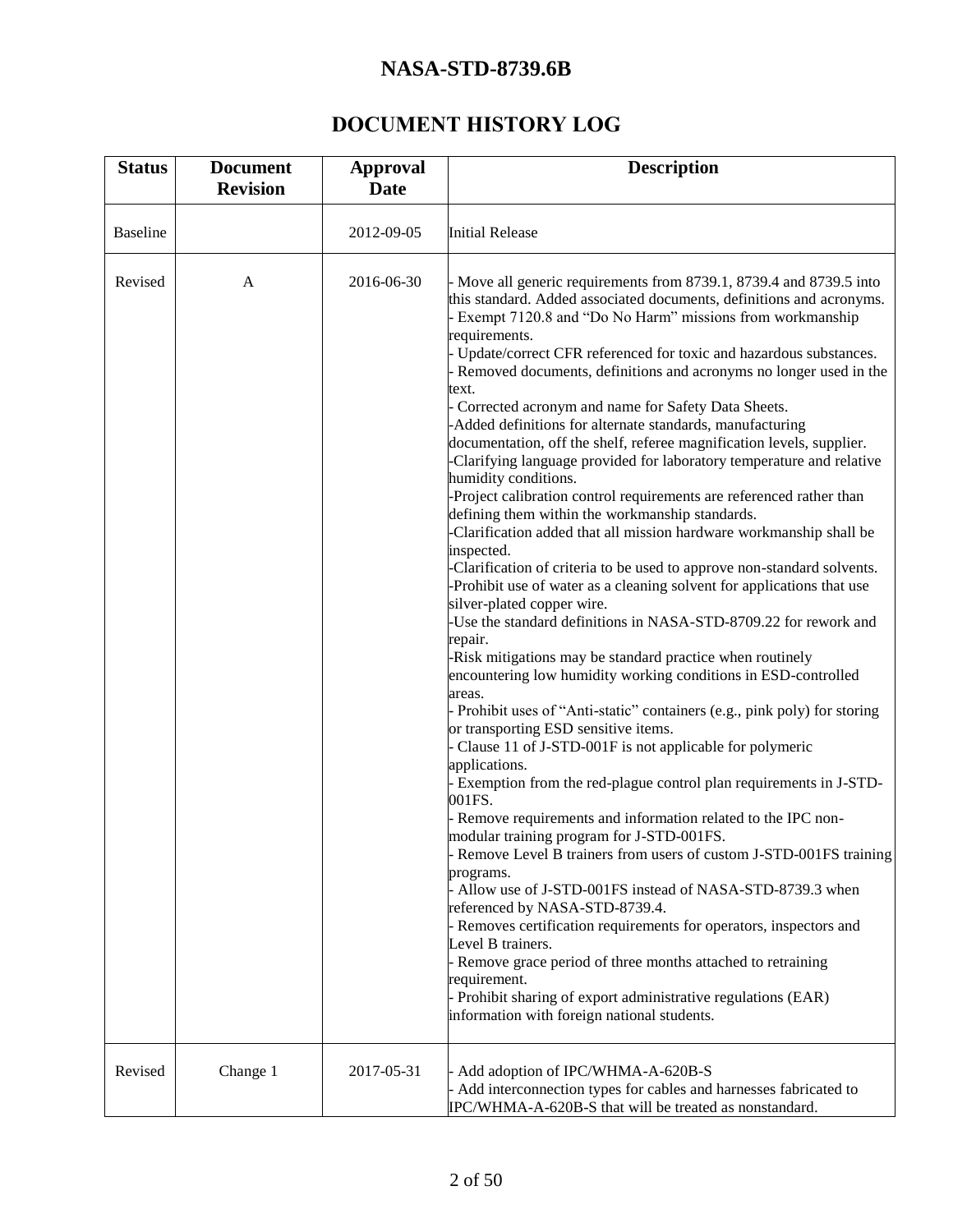|        |   |                  | Add Appendix B to describe types of NASA workmanship<br>instructors.<br>Add description and definition of SMA-Sponsored Level B Training<br>Centers.<br>Recommend use of ESD controls in calibration labs.<br>Allow wide use of NASA-generated ESD product qualification<br>results.<br>Editorial corrections.                                                                                                                                                                                                                                                                                                                                                                            |
|--------|---|------------------|-------------------------------------------------------------------------------------------------------------------------------------------------------------------------------------------------------------------------------------------------------------------------------------------------------------------------------------------------------------------------------------------------------------------------------------------------------------------------------------------------------------------------------------------------------------------------------------------------------------------------------------------------------------------------------------------|
| Active | B | $2021 - 02 - 04$ | - Move training program implementation criteria to Section 5.<br>- Removed applicability statement referring to critical hardware per<br>NPD-8730.5.<br>- Permit Workmanship Standards PM or delegated person to recertify<br>SMA-Sponsored Level B Instructors.<br>Add ESD control baseline requirements to Section 7 to be<br>implemented with ANSI/ESD S20.20.<br>ESD baseline includes minimum ESD Control Program Plan<br>requirements and recommended equipment verification intervals.<br>Implemented J-STD-001GS and IPC/WHMA-A-620C-S.<br>Trainees may carry out retraining up to 90 days early and retain their<br>original training expiration date.<br>Editorial corrections. |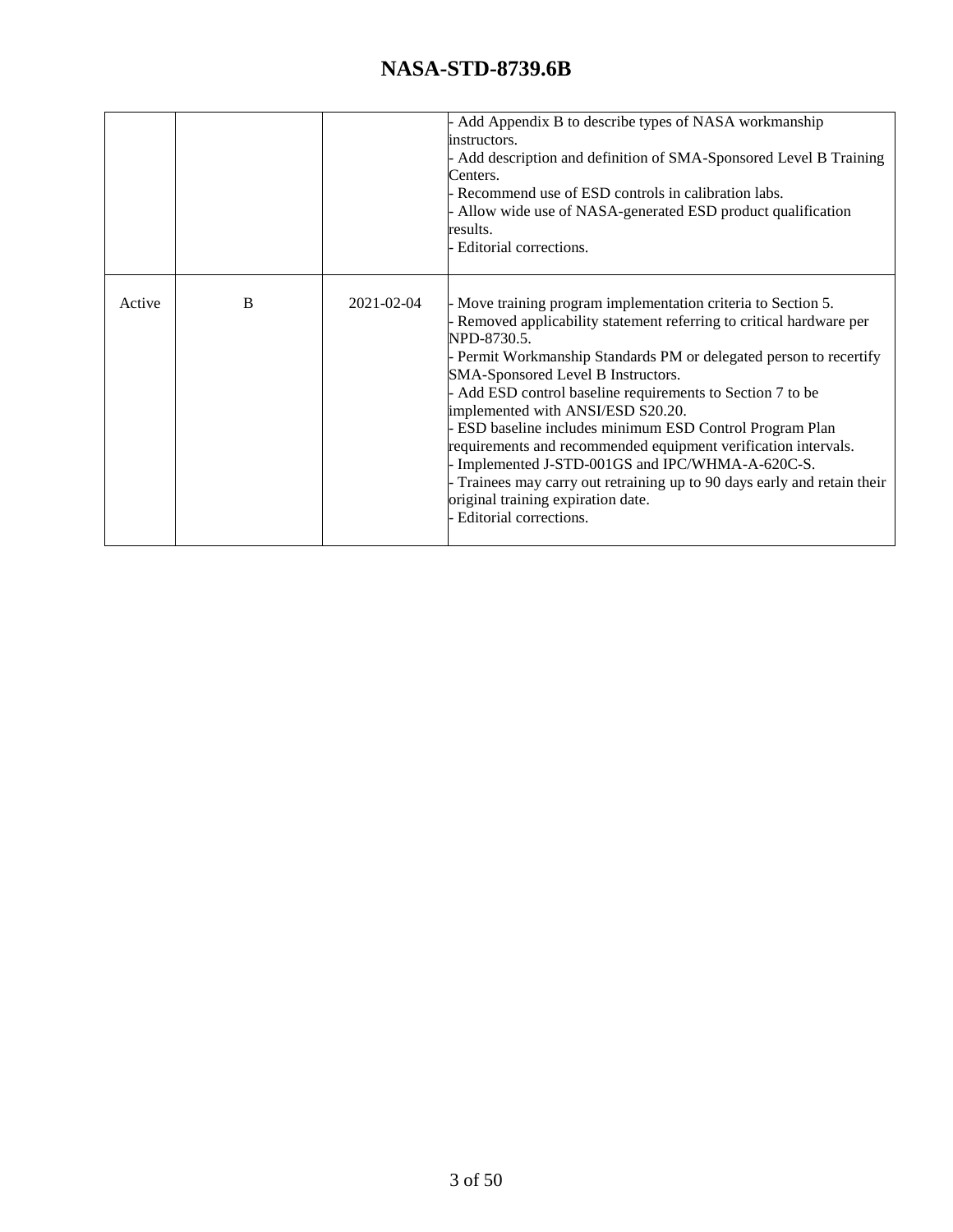# **FOREWORD**

<span id="page-3-0"></span>This NASA technical standard provides uniform engineering and technical requirements for processes, procedures, practices, and methods that have been endorsed as standard for NASA facilities, programs, and projects, including requirements for selecting, applying, and designing hardware for manufacturability and reliability.

This standard establishes NASA workmanship requirements, and clarifications, additions, and exceptions to requirements specified in NASA adopted industry consensus standards identified as required for use by NPR 8735.2, Hardware Quality Assurance Program Requirements for Programs and Projects.

This standard was developed by the NASA Office of Safety and Mission Assurance (OSMA) and the NASA Workmanship Standards Program. Requests for information, corrections, or additions to this standard should be submitted to the OSMA by email to Agency-SMA-Policy-Feedback@mail.nasa.gov or via the "Email Feedback" link at [https://standards.nasa.gov.](https://standards.nasa.gov/)

 $\overline{Z}$   $\overline{Z}$   $\overline{Z}$   $\overline{Z}$   $\overline{Z}$   $\overline{Z}$   $\overline{Z}$   $\overline{Z}$   $\overline{Z}$   $\overline{Z}$   $\overline{Z}$   $\overline{Z}$   $\overline{Z}$   $\overline{Z}$   $\overline{Z}$   $\overline{Z}$   $\overline{Z}$   $\overline{Z}$   $\overline{Z}$   $\overline{Z}$   $\overline{Z}$   $\overline{Z}$   $\overline{Z}$   $\overline{Z}$   $\overline{$ WILLIAM DELOACH Digitally signed by WILLIAM DELOACH Date: 2021.02.04 09:37:06 -05'00' 2/4/21

W. Russ DeLoach Approval Date NASA Chief, Safety and Mission Assurance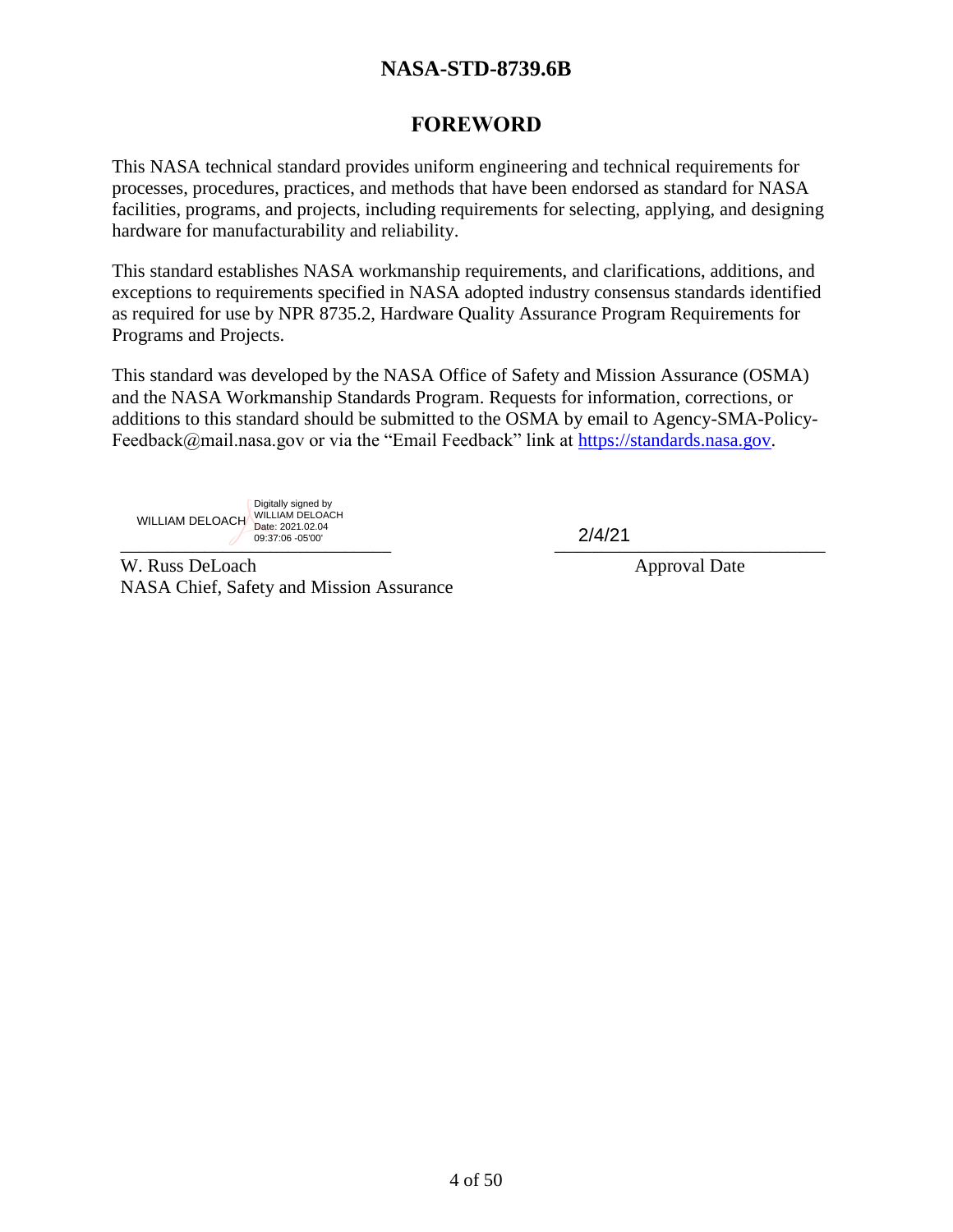# **TABLE OF CONTENTS**

<span id="page-4-0"></span>

| 1.               |                                                                            |  |  |
|------------------|----------------------------------------------------------------------------|--|--|
| 1.1              |                                                                            |  |  |
| 1.2              |                                                                            |  |  |
| 1.3              |                                                                            |  |  |
| 2.               |                                                                            |  |  |
| 2.1              |                                                                            |  |  |
| 2.2              |                                                                            |  |  |
| 2.3              |                                                                            |  |  |
|                  |                                                                            |  |  |
| 3.               |                                                                            |  |  |
| 3.1              |                                                                            |  |  |
| 3.2              |                                                                            |  |  |
| $\overline{4}$ . |                                                                            |  |  |
| 4.1              |                                                                            |  |  |
| 4.2              |                                                                            |  |  |
| 4.3              |                                                                            |  |  |
| 5.               |                                                                            |  |  |
| 5.1              |                                                                            |  |  |
| 5.2              |                                                                            |  |  |
| 5.3              |                                                                            |  |  |
| 5.4              |                                                                            |  |  |
| 5.5              | Minimum Workmanship Training Requirements for Operators and Inspectors  21 |  |  |
| 5.6              |                                                                            |  |  |
| 5.7              |                                                                            |  |  |
| 5.8              | General Training Program Requirements for NASA Workmanship Standards  23   |  |  |
| 5.9              |                                                                            |  |  |
| 5.10             |                                                                            |  |  |
| 5.11             |                                                                            |  |  |
| 5.12             |                                                                            |  |  |
| 5.13             |                                                                            |  |  |
| 5.14             |                                                                            |  |  |
| 6.               |                                                                            |  |  |
| 6.1              |                                                                            |  |  |
| 6.2              |                                                                            |  |  |
| 6.3              |                                                                            |  |  |
|                  |                                                                            |  |  |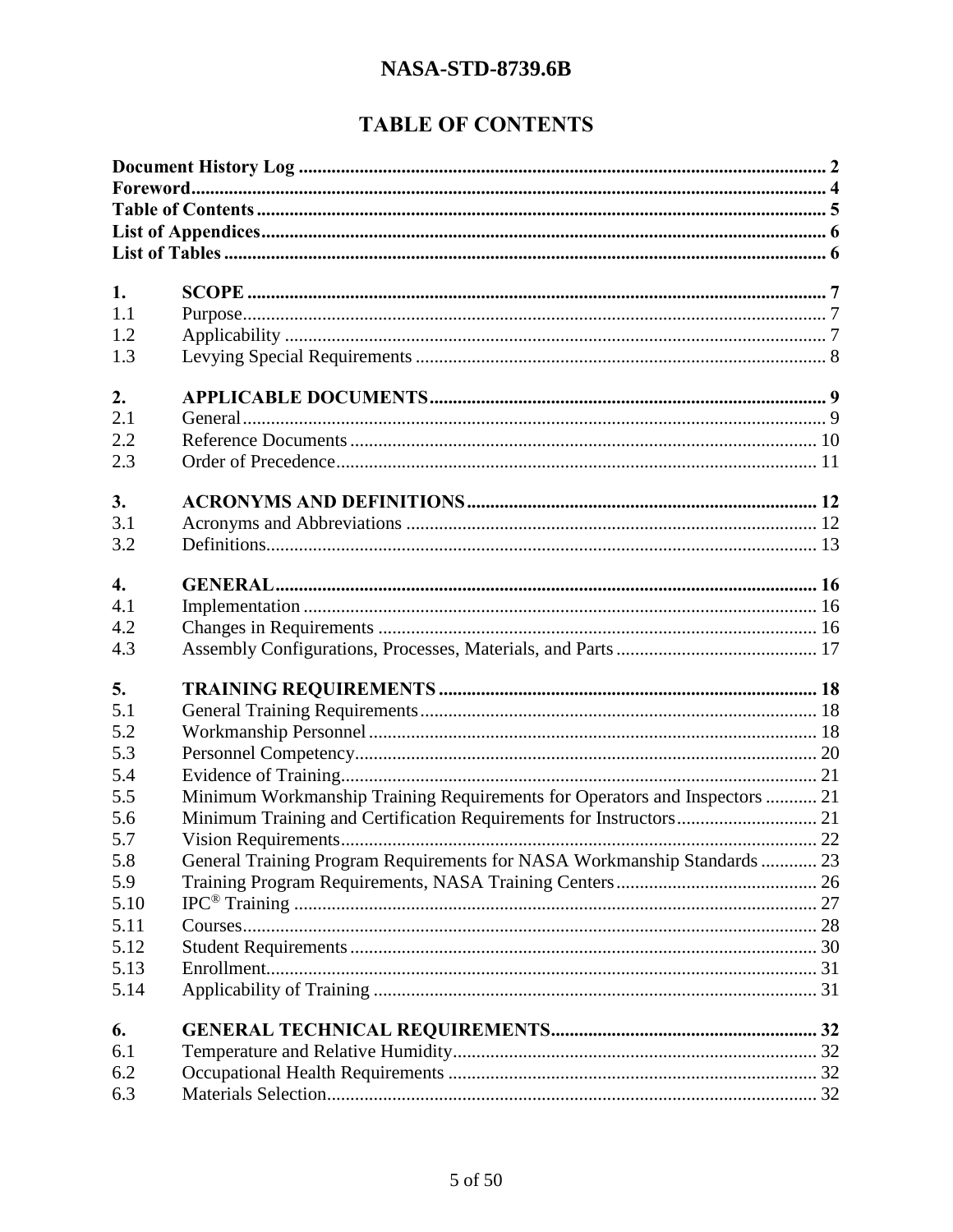| 6.4<br>6.5<br>6.6<br>6.7<br>6.8 |                                                                                        |  |
|---------------------------------|----------------------------------------------------------------------------------------|--|
| 7.                              | ELECTROSTATIC DISCHARGE CONTROL STANDARD                                               |  |
|                                 |                                                                                        |  |
| 7.1                             |                                                                                        |  |
| 7.2                             |                                                                                        |  |
| 8.                              | POLYMERIC APPLICATIONS STANDARD IMPLEMENTATION  45                                     |  |
| 8.1                             |                                                                                        |  |
| 8.2                             | Exclusions of IPC <sup>®</sup> J-STD 001GS Requirements for Polymeric Applications  45 |  |
| 9.                              |                                                                                        |  |
| 9.1                             |                                                                                        |  |
| 9.2                             |                                                                                        |  |
| 9.3                             |                                                                                        |  |
| 10.                             | <b>CABLE HARNESS ASSEMBLY STANDARD IMPLEMENTATION  47</b>                              |  |
| 10.1                            |                                                                                        |  |
| 10.2                            |                                                                                        |  |
| 10.3                            |                                                                                        |  |
| 10.4                            |                                                                                        |  |
| 11.                             | FIBER OPTIC CABLE ASSEMBLY STANDARD IMPLEMENTATION  49                                 |  |
| 11.1                            |                                                                                        |  |

# **LIST OF APPENDICES**

<span id="page-5-0"></span>

|--|--|

# **LIST OF TABLES**

<span id="page-5-1"></span>

| Table 1. |  |
|----------|--|
| Table 2. |  |
| Table 3. |  |
| Table 4. |  |
| Table 5. |  |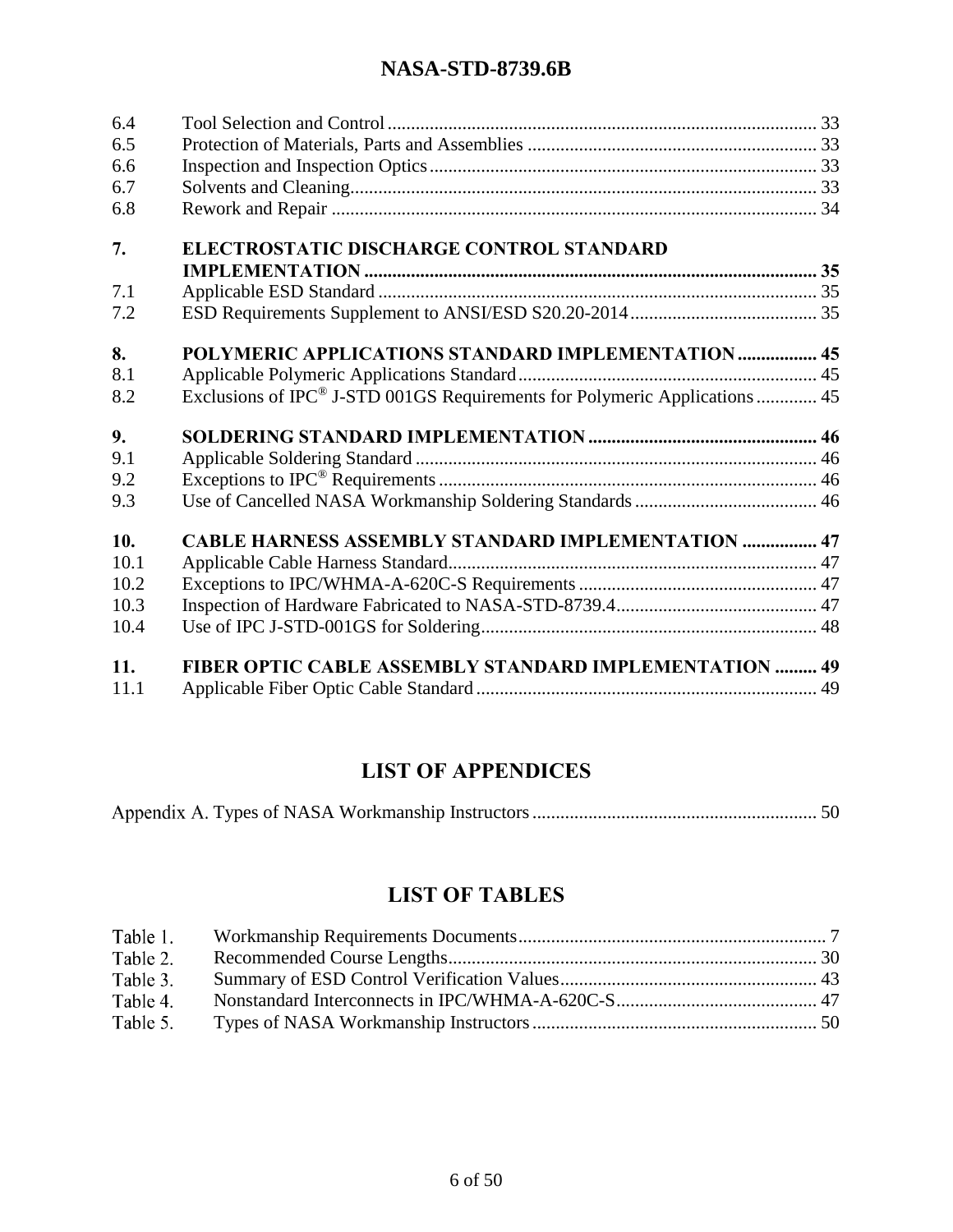# **IMPLEMENTATION REQUIREMENTS FOR NASA WORKMANSHIP STANDARDS**

### <span id="page-6-0"></span>**1. SCOPE**

#### <span id="page-6-1"></span>**1.1 Purpose**

1.1.1 The purpose of this standard is to provide manufacturing, quality, and training requirements for the manufacture of NASA mission hardware and electrostatic discharge (ESD) control which augment requirements found in one or more of the documents listed in [Table 1,](#page-6-3) Workmanship Requirements Documents.

<span id="page-6-3"></span>

| <b>Title</b>                                                                                                                                                                                          | <b>Number</b>               |
|-------------------------------------------------------------------------------------------------------------------------------------------------------------------------------------------------------|-----------------------------|
| Workmanship Standard for Polymeric Application on<br><b>Electronic Assemblies</b>                                                                                                                     | <b>NASA-STD 8739.1</b>      |
| Workmanship Standard for Crimping, Interconnecting<br>Cables, Harnesses, and Wiring                                                                                                                   | <b>NASA-STD 8739.4</b>      |
| Workmanship Standard for Fiber Optic Terminations,<br>Cable Assemblies, and Installation                                                                                                              | <b>NASA-STD 8739.5</b>      |
| Standard for the Development of an ESD Control<br>Program for the Protection of Electrical and<br>Electronic Parts, Assemblies, and Equipment<br>(Excluding Electrically Initiated Explosive Devices) | <b>ANSI/ESD S20.20-2014</b> |
| Requirements for Soldered Electrical and Electronic<br><b>Assemblies</b>                                                                                                                              | IPC J-STD-001G              |
| Space and Military Applications Electronic Hardware<br>Addendum to IPC® J-STD-001G Requirements for<br>Soldered Electrical and Electronic Assemblies                                                  | IPC J-STD-001GS             |
| Requirements and Acceptance for Cable and Wire<br><b>Harness Assemblies</b>                                                                                                                           | IPC/WHMA-A-620C             |
| Space Applications Electronic Hardware Addendum<br>to IPC/WHMA-A-620C, Requirements and<br>Acceptance for Cable and Wire Harness Assemblies                                                           | IPC/WHMA-A-620C-S           |

| Table 1. |  | <b>Workmanship Requirements Documents</b> |  |
|----------|--|-------------------------------------------|--|
|----------|--|-------------------------------------------|--|

### <span id="page-6-2"></span>**1.2 Applicability**

1.2.1 This standard applies to NASA Installations, including NASA Headquarters and NASA Centers, Component Facilities and Technical and Service Support Centers. This language applies to the Jet Propulsion Laboratory (a Federally-Funded Research and Development Center), other contractors, recipients of grants, cooperative agreements, or other agreements only to the extent specified or referenced in the applicable contracts, grants, or agreements.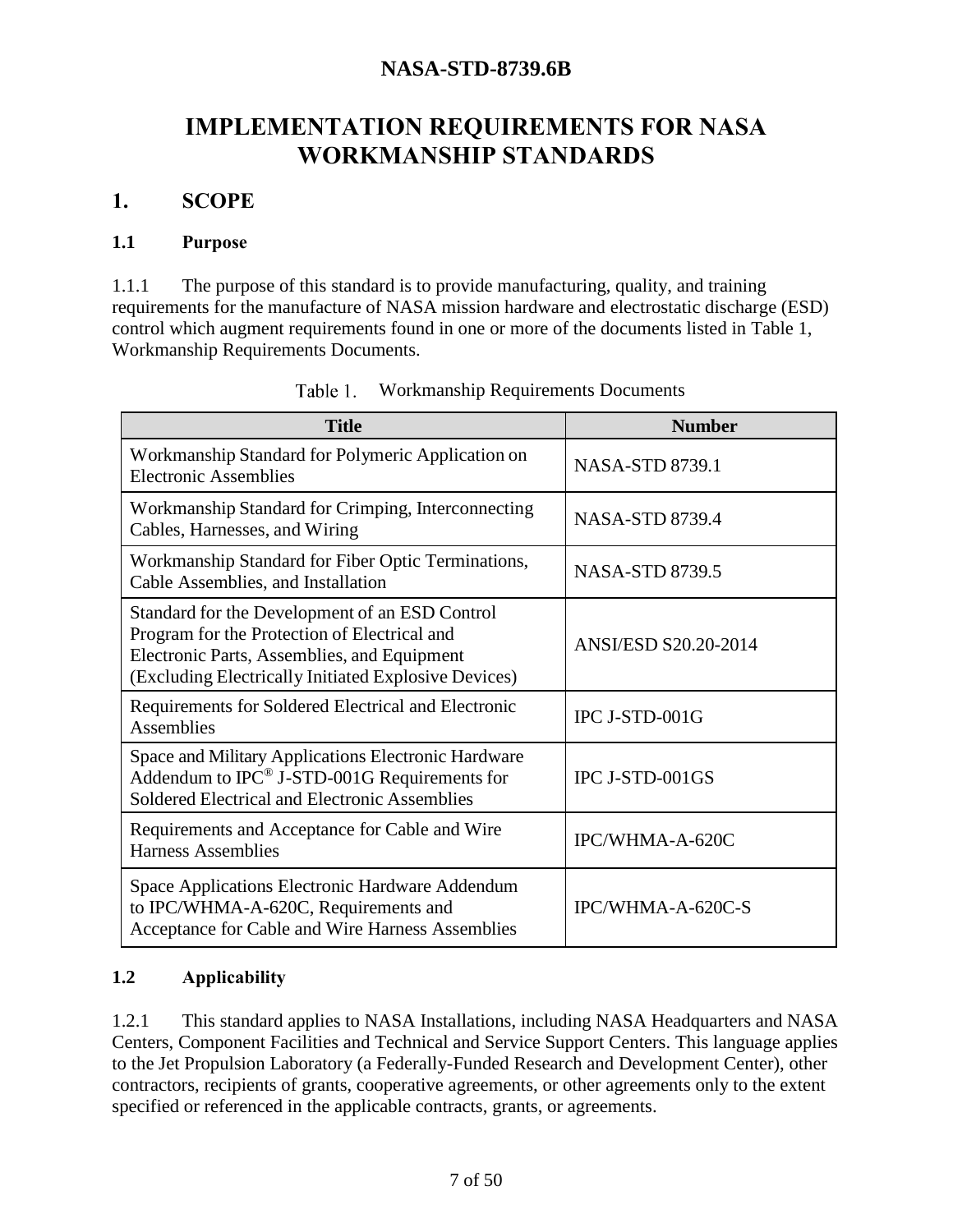1.2.2 The requirements of this standard may not apply when requirements flow down is not practical. Examples include internal research and development activities, procurement of off-theshelf (OTS) items, or when using suppliers who work to alternate standards. Projects procuring OTS products or products made to alternate standards shall be responsible for identifying and managing risk associated with hardware that may have been built or will be built without material controls, production methods, or quality inspections defined by the workmanship standards in [Table 1.](#page-6-3)

1.2.3 Questions concerning the application of this publication to specific procurements should be referred to the applicable NASA program, project, or Center.

1.2.4 In this standard, all mandatory actions (i.e., requirements) are denoted by statements containing the term "shall." The terms "may" denotes a discretionary privilege or permission, "can" denotes statements of possibility or capability, "should" denotes a good practice and is recommended, but not required, "will" denotes expected outcome, and "are/is" denotes descriptive material.

### <span id="page-7-0"></span>**1.3 Levying Special Requirements**

1.3.1 Project-specific and NASA Center-specific workmanship requirements not contained in this publication or in the standards referenced in [Table 1](#page-6-3) shall be formally documented and approved by the project's quality assurance leadership prior to implementation. See [4.1](#page-15-1) for implementation requirements.

*Note: Review and approval is necessary to ensure these requirements are adequate, as compared to requirements herein, and to ensure traceability of engineering and work documentation to all imposed requirements.* 

1.3.2 Project-specific and NASA Center-specific requirements that conflict with requirements stated herein or in the standards in [Table 1](#page-6-3) shall be formally documented, approved, and traceable to requests for relief prior to implementation. NPR 8715.3 defines the process for requesting and granting relief from requirements within this standard.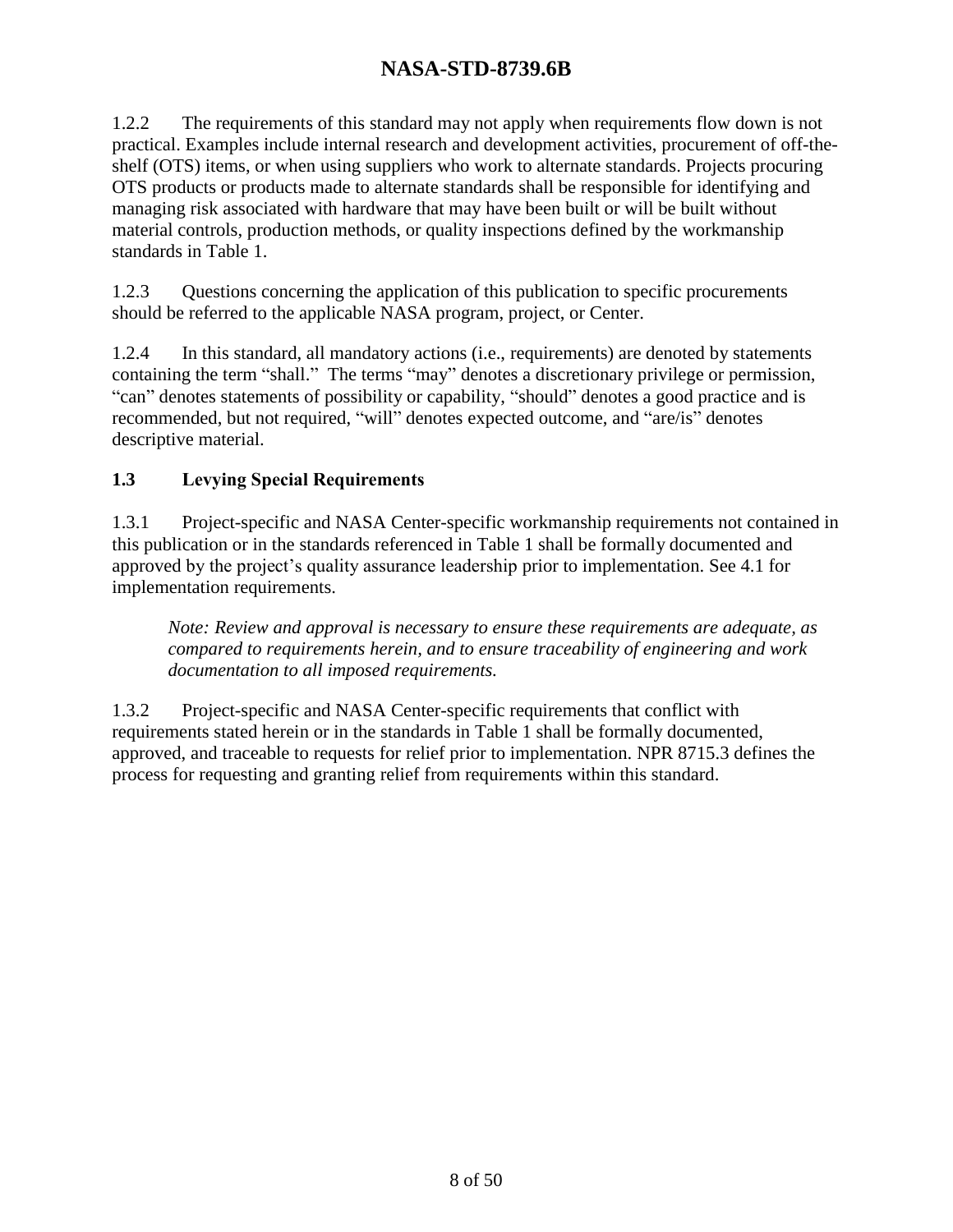# <span id="page-8-0"></span>**2. APPLICABLE DOCUMENTS**

#### <span id="page-8-1"></span>**2.1 General**

 $2.1.2$ 

The documents listed in this section contain provisions that constitute requirements of this standard as cited in the text. Use of more recent issues of cited documents may be authorized by the responsible SMA Technical Authority. The applicable documents are accessible via the NASA Technical Standards System at https://standards.nasa.gov or may be obtained directly from the Standards Developing Organizations or other document distributors. Additional related information is accessible via the OSMA Workmanship site at [https://sma.nasa.gov/sma](https://sma.nasa.gov/sma-disciplines/workmanship)[disciplines/workmanship.](https://sma.nasa.gov/sma-disciplines/workmanship)

#### 2.1.1 Government Documents

| <b>NPR 8715.3</b>               | <b>NASA General Safety Program Requirements</b>                                                                                                                                                              |  |
|---------------------------------|--------------------------------------------------------------------------------------------------------------------------------------------------------------------------------------------------------------|--|
| NPR 8735.2                      | Hardware Quality Assurance Program Requirements for<br>Programs and Projects                                                                                                                                 |  |
| NASA-STD-8739.1                 | Workmanship Standard for Polymeric Application on<br><b>Electronic Assemblies</b>                                                                                                                            |  |
| NASA-STD-8739.2                 | Workmanship Standard for Surface Mount Technology<br>(Note: This standard has been superseded at NASA by<br>$IPC^{\circledcirc}$ J-STD-001GS but is still used on pre-existing<br>projects.)                 |  |
| NASA-STD-8739.3                 | Soldered Electrical Connections (Note: This standard has<br>been superseded at NASA by IPC <sup>®</sup> J-STD-001GS but is<br>still used on pre-existing projects.)                                          |  |
| NASA-STD-8739.4                 | Workmanship Standard for Crimping, Interconnecting<br>Cables, Harnesses, and Wiring                                                                                                                          |  |
| NASA-STD-8739.5                 | Workmanship Standard for Fiber Optic Terminations,<br>Cable Assemblies, and Installation                                                                                                                     |  |
| <b>Non-Government Documents</b> |                                                                                                                                                                                                              |  |
| <b>ANSI/ESD S20.20-2014</b>     | Standard for the Development of an ESD Control Program<br>for the Protection of Electrical and Electronic Parts,<br>Assemblies, and Equipment (Excluding Electrically<br><b>Initiated Explosive Devices)</b> |  |
|                                 | SAE-GEIA-STD-0005-1A Performance Standard for Aerospace and High                                                                                                                                             |  |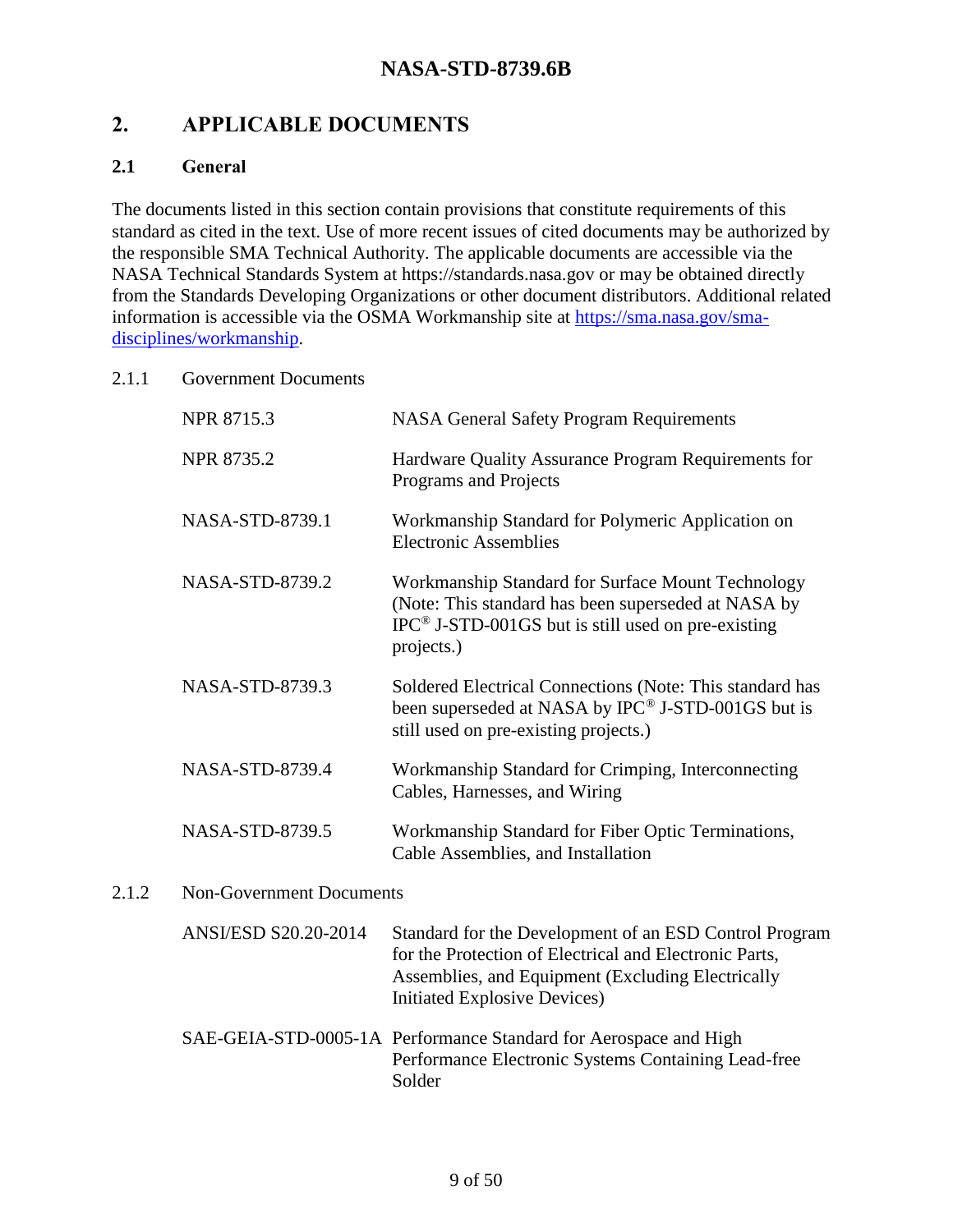|                   | SAE-GEIA-STD-0005-2A Standard for Mitigating the Effects of Tin Whiskers in<br>Aerospace and High Performance Electronic Systems                       |
|-------------------|--------------------------------------------------------------------------------------------------------------------------------------------------------|
| IPC J-STD-001G    | Requirements for Soldered Electrical and Electronic<br>Assemblies                                                                                      |
| IPC J-STD-001GS   | Space and Military Applications Electronic Hardware<br>Addendum to J-STD-001G Requirements for Soldered<br><b>Electrical and Electronic Assemblies</b> |
| IPC/WHMA-A-620C   | Requirements and Acceptance for Cable and Wire Harness<br>Assemblies                                                                                   |
| IPC/WHMA-A-620C-S | Space Applications Electronic Hardware Addendum to<br>IPC/WHMA-A-620C                                                                                  |

# <span id="page-9-0"></span>**2.2 Reference Documents**

The documents listed in this section do not constitute requirements of this standard, but are cited in the text to provide further clarification and guidance.

| 2.2.1 | <b>Government Documents</b>     |                                                                                                                                               |  |
|-------|---------------------------------|-----------------------------------------------------------------------------------------------------------------------------------------------|--|
|       | 29 CFR 1910 Subpart Z           | <b>Toxic and Hazardous Substances</b>                                                                                                         |  |
|       | <b>NPD 8730.5</b>               | <b>NASA Quality Assurance Program Policy</b>                                                                                                  |  |
|       | NASA-STD-6016                   | <b>Standard Materials and Processes Requirements for</b><br>Spacecraft                                                                        |  |
| 2.2.2 | <b>Non-Government Documents</b> |                                                                                                                                               |  |
|       | <b>ANSI/ESD S1.1-2013</b>       | ESD Association Standard for the Protection of<br>Electrostatic Discharge Susceptible Items – Wrist Straps                                    |  |
|       | <b>ANSI/ESD S6.1-2014</b>       | ESD Association Standard for the Protection of<br>Electrostatic Discharge Susceptible Items – Grounding                                       |  |
|       | <b>ANSI/ESD S13.1-2015</b>      | ESD Association Standard for the Protection of<br>Electrostatic Discharge Susceptible Items – Electrical<br>Soldering/Desoldering Hand Tools  |  |
|       | <b>ANSI/ESD S541-2019</b>       | Packaging Materials for ESD Sensitive Items                                                                                                   |  |
|       | ANSI/ESD STM2.1-2018            | ESD Association Standard for the Protection of<br>Electrostatic Discharge Susceptible Items – Garments –<br><b>Resistive Characterization</b> |  |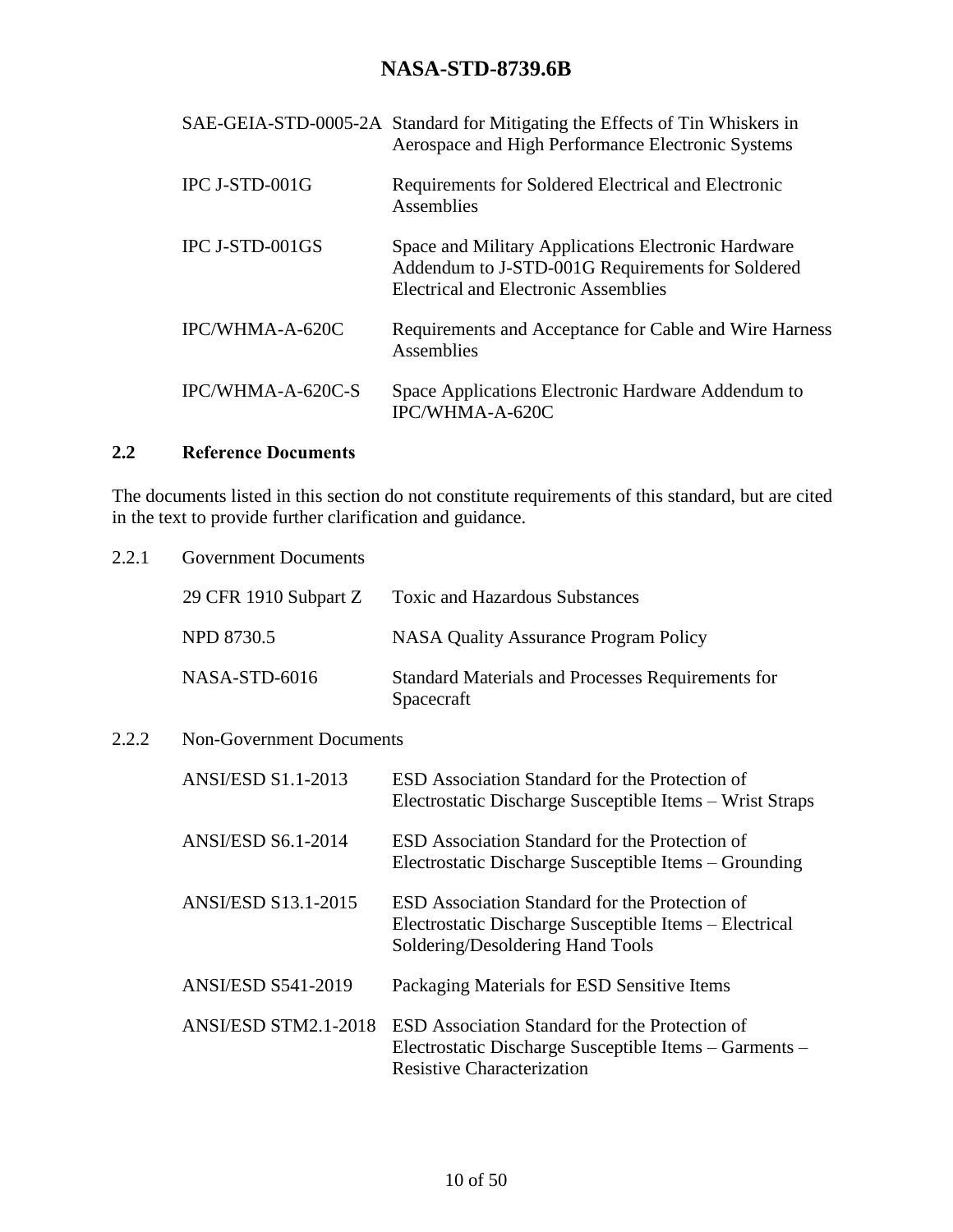| ANSI/ESD STM3.1-2015  | <b>ESD</b> Association Standard Test Method for the Protection<br>of Electrostatic Discharge Susceptible Items – Ionization                                                                              |
|-----------------------|----------------------------------------------------------------------------------------------------------------------------------------------------------------------------------------------------------|
| ANSI/ESD STM4.1-2017  | ESD Association Standard for the Protection of<br>Electrostatic Discharge Susceptible Items - Worksurfaces -<br><b>Resistance Measurements</b>                                                           |
| ANSI/ESD STM7.1-2013  | ESD Association Standard for the Protection of<br>Electrostatic Discharge Susceptible Items – Floor<br>Materials, Characterization of Materials                                                          |
|                       | ANSI/ESD STM12.1-2013 ESD Association Standard Test Method For The Protection<br>Of Electrostatic Discharge Susceptible Items – Seating –<br><b>Resistance Measurement</b>                               |
|                       | ANSI/ESD STM97.1-2015 ESD Association Standard for the Protection of<br>Electrostatic Discharge Susceptible Items -<br>Footwear/Flooring System – Resistance Measurement in<br>Combination with a Person |
| <b>ESD TR53-01-18</b> | ESD Association Technical Report For The Protection Of<br>Electrostatic Discharge Susceptible Items - Compliance<br>Verification Of ESD Protective Equipment And Materials                               |

#### <span id="page-10-0"></span>**2.3 Order of Precedence**

2.2.1 This standard establishes requirements to provide quality requirements for the manufacturing of NASA mission hardware and for ESD control but does not supersede nor waive established Agency requirements found in other documentation. Where there are conflicts between the requirements found in this standard and the standards in Table 1, the requirements of this standard take precedence.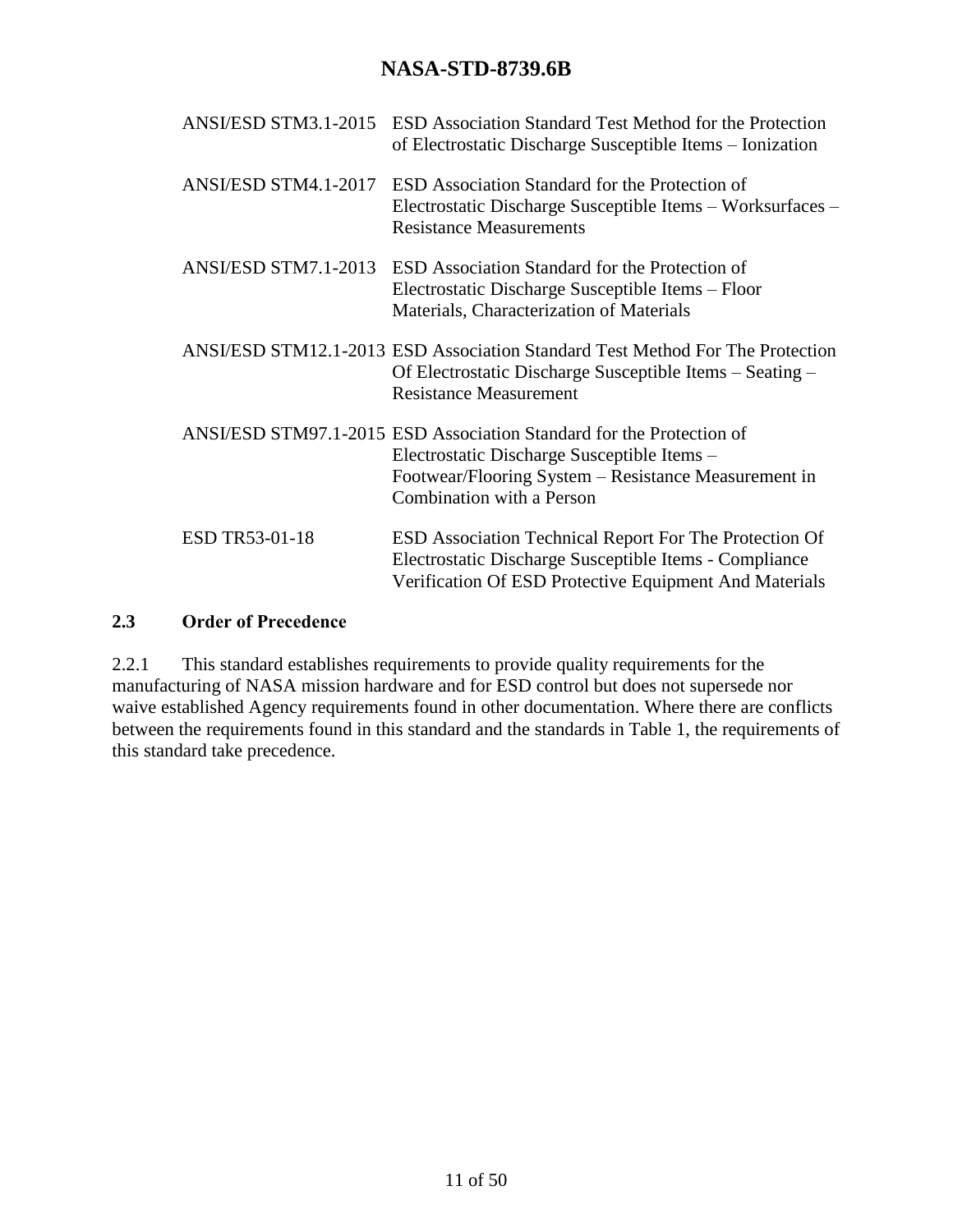# <span id="page-11-0"></span>**3. ACRONYMS AND DEFINITIONS**

#### <span id="page-11-1"></span>**3.1 Acronyms and Abbreviations**

- ANSI American National Standards Institute
- CDM Charged Device Model
- CFR Code of Federal Regulations
- CIS Certified IPC® Application Specialist
- CIT Certified IPC® Trainer
- CMS Continuous Monitoring System
- CPG Common Point Ground
- E-NMTTC Eastern NASA Manufacturing Technology Transfer Center
- EPA Electrostatic Protected Area
- ESD Electrostatic Discharge
- ESDA ESD Association
- ESDS ESD Sensitive
- GFCI Ground-Fault Circuit Interruptor
- GND Ground (electrical)
- GSFC Goddard Space Flight Center
- HBM Human Body Model
- iNARTE® International Association for Radio, Telecommunications and **Electromagnetics**
- IPC® Registered trademark for IPC®-Association Connecting Electronic Industries; originally Institute of Printed Circuits
- JPL Jet Propulsion Laboratory
- MIT Certified IPC<sup>®</sup> Master Trainer
- NPD NASA Policy Directive
- NPR NASA Procedural Requirements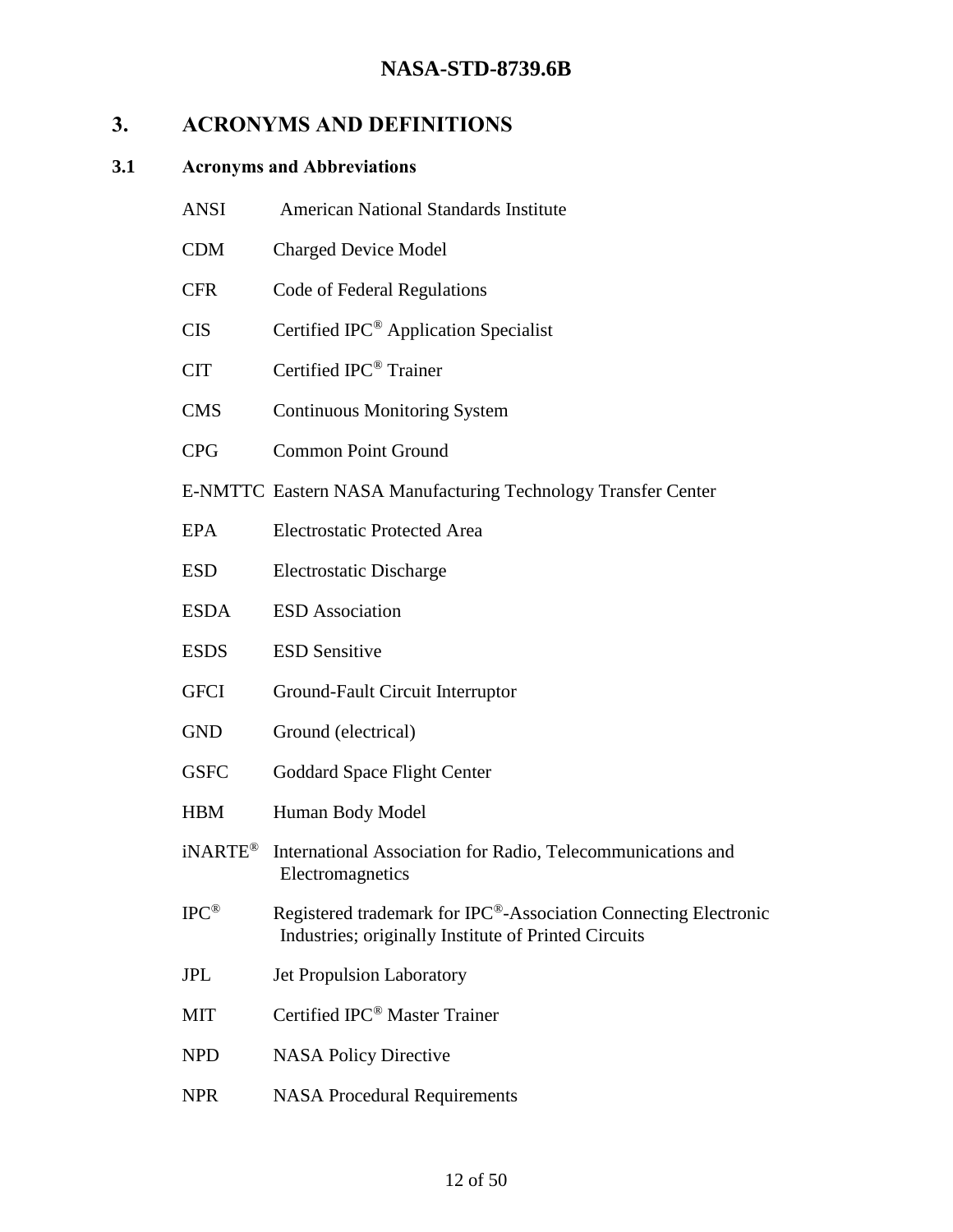- NWSTC NASA Workmanship Standards Technical Committee
- OSHA Occupational Safety and Health Administration
- PA Programmatic Authority
- RH Relative Humidity
- SATERN System for Administration, Training, and Educational Resources for NASA
- SDS Safety Data Sheet
- SMA Safety and Mission Assurance
- STD Standard
- TA Technical Authority

W-NMTTCWestern NASA Manufacturing Technology Transfer Center

#### <span id="page-12-0"></span>**3.2 Definitions**

The definitions listed below are in addition to those listed in NASA-HDBK-8709.22, Safety and Mission Assurance Acronyms, Abbreviations, and Definitions.

Alternate Standards: Workmanship requirements baseline that is offered by the supplier as a substitute for one or more of the workmanship standards referenced in [Table 1](#page-6-3) herein. Procedures are not alternate requirements standards.

Delegated agent: NASA support contractor or alternate Federal Agency (e.g., Defense Contract Management Agency) that is formally delegated responsibility to perform Government Contract Quality Assurance functions in accordance with a written contract, task order, or Letter of Delegation.

ESD Access-controlled Area: An area (e.g., lab, cleanroom, building) containing EPA(s) where access is limited to ESD trained personnel and escorted visitors.

ESD Control Program Manager: The manager or coordinator who is the responsible party for implementation and verification of the local ESD control program plan in accordance with the requirements of this document.

ESD Control Program Plan: The top-level facility plan comprised of administrative, technical, and quality requirements, used to mitigate the risk of ESD events to ESD Sensitive (ESDS) hardware.

Level A Instructor: Instructor who teaches one or more of NASA-STD-8739.1, NASA-STD-8739.2, NASA-STD-8739.3, NASA-STD-8739.4, or NASA-STD-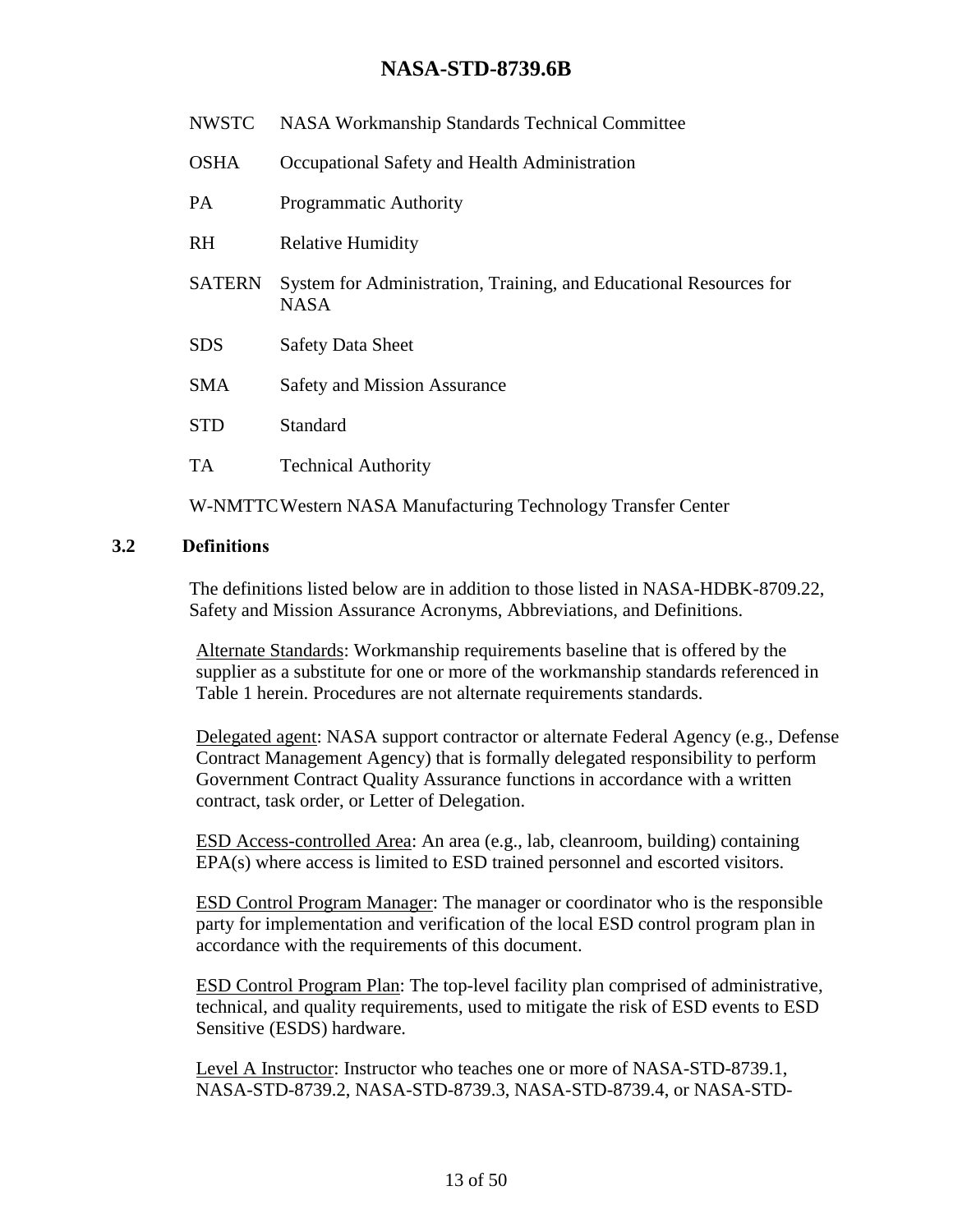8739.5 courses to operators, inspectors, and Level B instructors. The local ESD Control Program Plan may choose to define and use a NASA Level A Instructor classification in its training section.

Level B Instructor: Instructor who teaches one or more of NASA-STD-8739.1, NASA-STD-8739.2, NASA-STD-8739.3, NASA-STD-8739.4, or NASA-STD-8739.5 courses to operators and inspectors. The local ESD Control Program Plan may choose to define and use a Level B Instructor classification in its training section.

Manufacturing Documentation: Instructions, drawings, specifications, work orders, travelers and all other documents provided to manufacturing operators and inspectors defining the intended design, manufacturing methods, and quality controls.

Mission Hardware: Items made of a material substance that make up, or are integrated into, spacecraft, launch vehicles, or aircraft used to execute a NASA mission.

NASA Level A Training Center: The Eastern NASA Manufacturing Technology Transfer Center (E-NMTTC) at NASA Goddard Space Flight Center and the Western NASA Manufacturing Technology Transfer Center (W-NMTTC) at the Jet Propulsion Laboratory are NASA Level A training centers.

NASA Workmanship Standards Technical Committee: NASA civil service employees who are the primary points of contact for the NASA Workmanship Standards Program for each NASA Center. See [https://sma.nasa.gov/sma](https://sma.nasa.gov/sma-disciplines/workmanship)[disciplines/workmanship](https://sma.nasa.gov/sma-disciplines/workmanship) for the current roster.

Off-The-Shelf: Products sold in the common marketplace, without modification, that are made and procured to a supplier-defined design, supplier-defined form, fit and function specifications, and supplier-defined quality assurance requirements.

Referee Magnification Levels: Higher levels of magnification than the maximum magnification limit defined in the applicable workmanship standard, used for closer examination of an anomaly to determine if it is a defect.

Repair: A procedure that makes a nonconforming item acceptable for use. The purpose of the repair is to reduce the effect of the nonconformance. Repair is distinguished from rework in that characteristics after repair still do not completely conform to the applicable drawings, specifications, or contract requirements.

Rework: A procedure/process (reprocessing) applied to a nonconforming item that completely eliminates the nonconformance and results in characteristics that conform completely to the drawings, specifications, or contract requirements.

SMA-Sponsored Level B Training Center: A workmanship training center identified and sponsored by the local NASA Center's SMA authority to train contractors and civil servants who work inside or outside of the Center. An SMA-Sponsored Training Center may consist of more than one location where Level B trainers provide instruction and one or more instructors.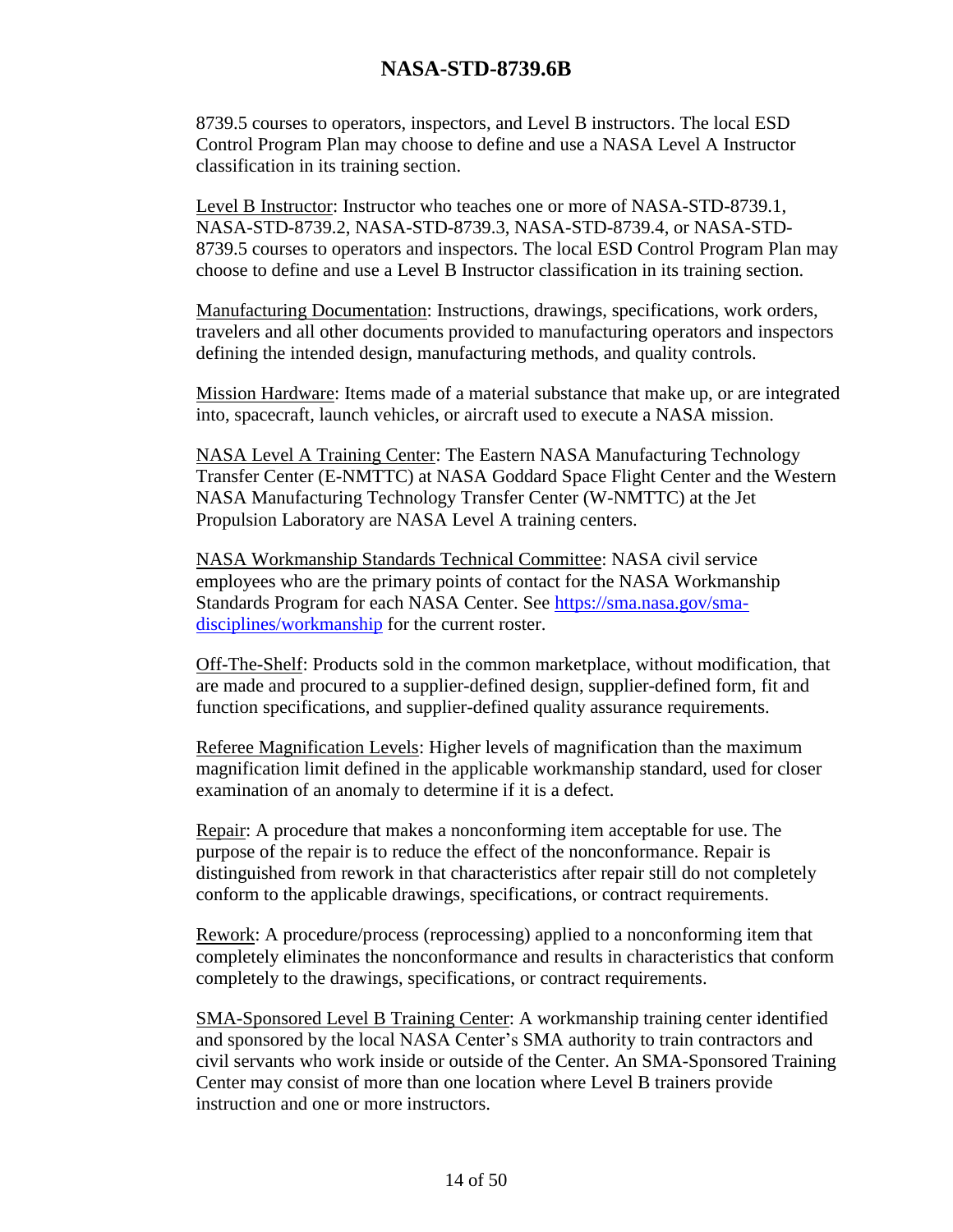Supplier: Any entity which manufactures hardware in accordance with the requirements herein, including NASA Centers and NASA contractors.

Wrist Strap: A personnel grounding system consisting of a wristband and a cord to connect the user to electrical ground.

Wristband: The cuff portion of an ESD wrist strap which maintains contact with the user's skin.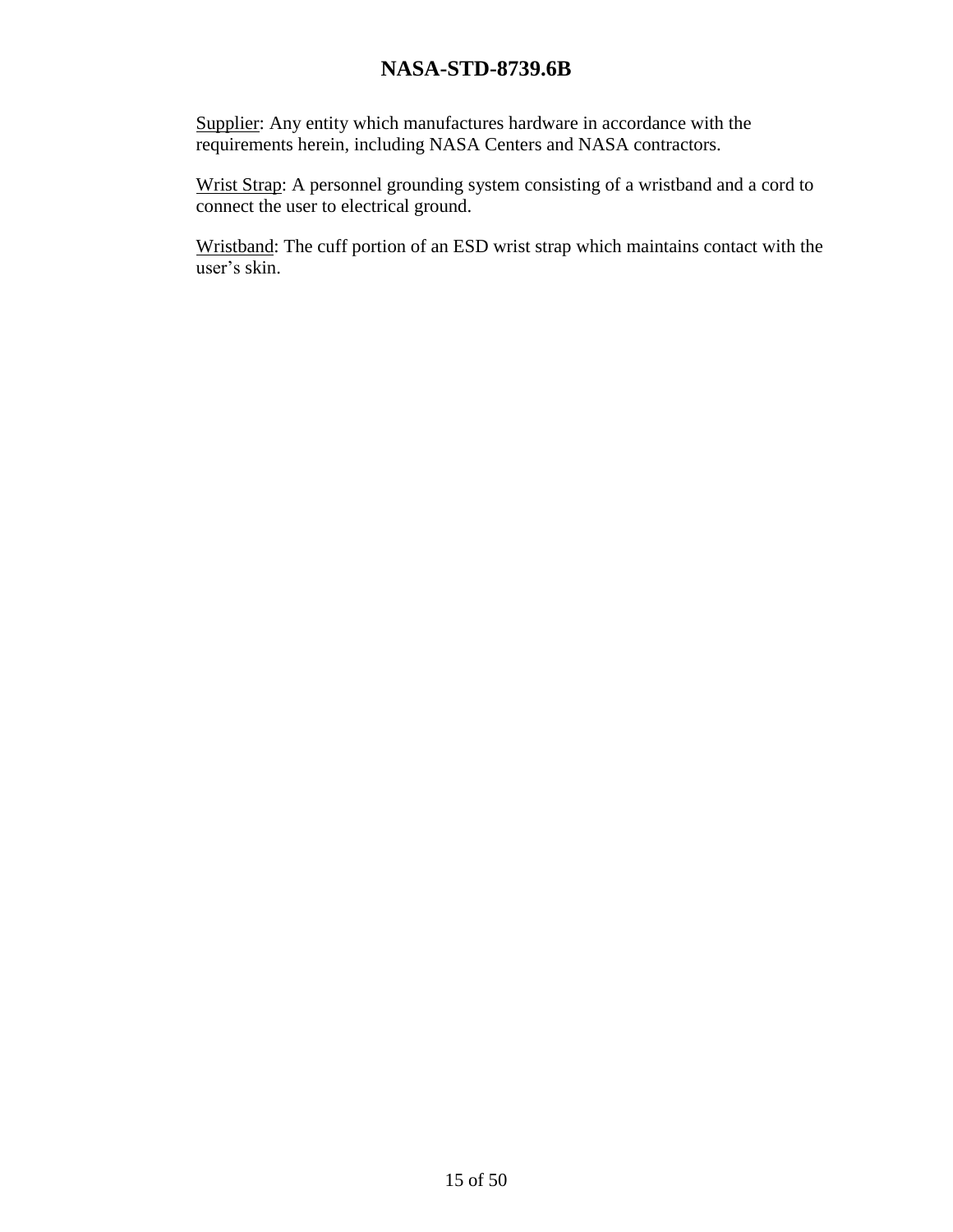# <span id="page-15-0"></span>**4. GENERAL**

# <span id="page-15-1"></span>**4.1 Implementation**

4.1.1 NASA quality assurance and engineering personnel are responsible for supporting programs and projects by advising and assisting suppliers, NASA personnel, and delegated agencies in the proper and effective implementation of the provisions of this standard and the publications referenced herein.

4.1.2 Effective implementation includes establishing a system that ensures each design, process engineering, and quality control requirement is addressed in the manufacturing documentation (e.g., drawings, procedures, work orders); operators comply fully with the manufacturing documentation; each in-process control, quality inspection, and test is performed and recorded; each post-production inspection point is performed and recorded; and data records are complete.

4.1.3 Suppliers are responsible for ensuring all personnel who create, implement, and assure workmanship processes, including workmanship training, are aware of and understand how to apply the requirements of this standard.

<span id="page-15-3"></span>4.1.4 Suppliers held to the requirements herein and in the standards in [Table 1](#page-6-3) shall document the processes and procedures used to incorporate the requirements therein into their design, fabrication, and inspection processes including defining the parts, materials, tooling, and equipment.

4.1.5 Suppliers shall perform work to approved manufacturing instructions (e.g., procedures, drawings, work orders, engineering documentation, specification).

4.1.6 During any phase of workmanship operations, if a condition arises that may damage the hardware, the work shall be halted at the next viable stopping point until the condition has been reviewed, documented, and resolved.

4.1.7 The standards in [Table 1](#page-6-3) are not procedures. Suppliers shall not use this standard or the standards in [Table 1](#page-6-3) as substitutes for procedures required by paragraph [4.1.4 above.](#page-15-3)

4.1.8 Suppliers who intend to work to alternate workmanship requirement standards shall establish the basis of equivalency of the alternate standard to the standard imposed by the NASA project.

<span id="page-15-4"></span>4.1.9 For product acceptance, workmanship operators shall not inspect their own work.

# <span id="page-15-2"></span>**4.2 Changes in Requirements**

When changes are made to the requirements herein, NASA quality assurance and engineering personnel are responsible for assisting programs and projects that choose to flow those changes into their mission assurance plans, prime contracts, and subcontracts, and for providing this information to project personnel who will implement the requirements or who will perform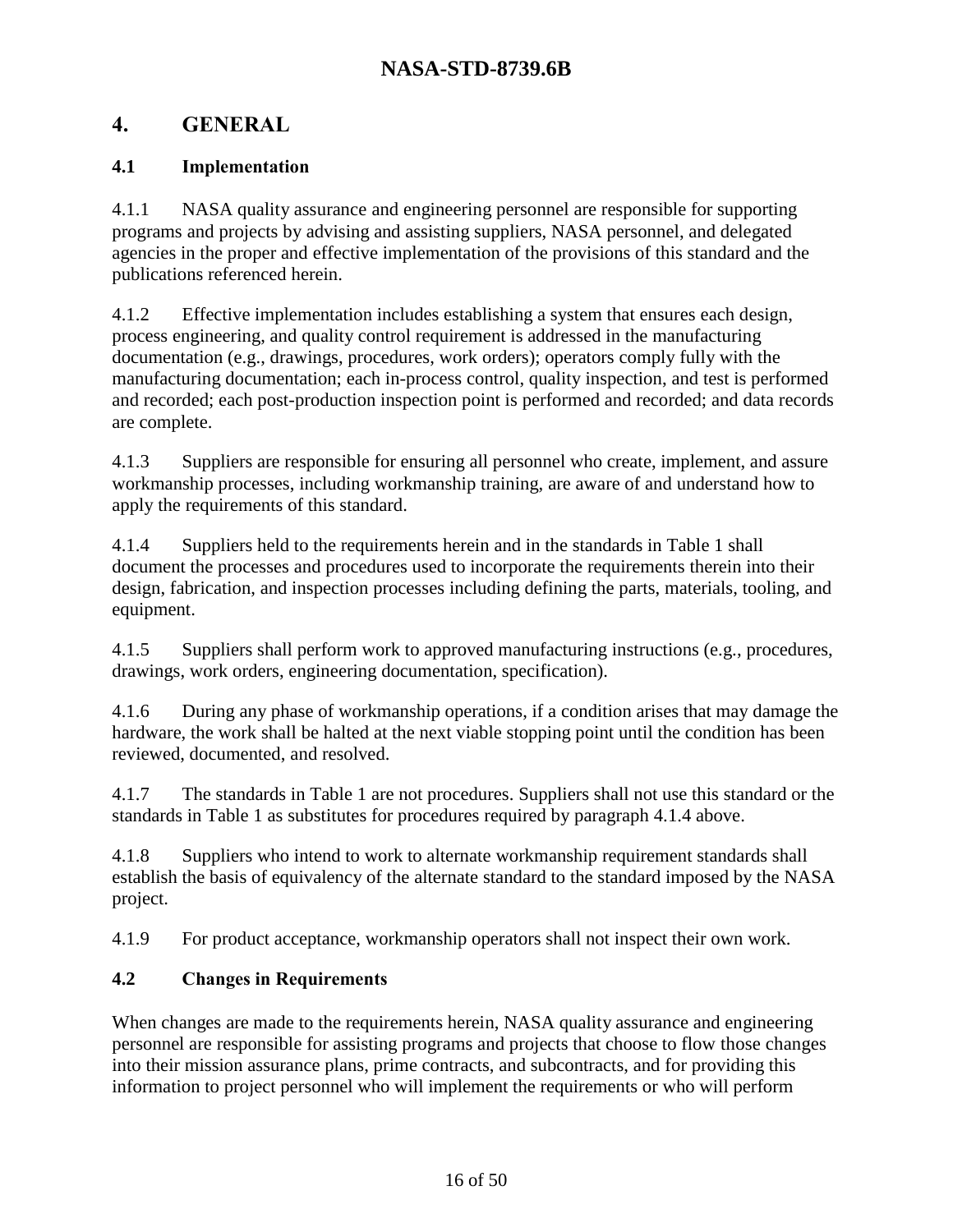quality assurance surveillance functions, including delegated agents working in supplier manufacturing facilities.

#### <span id="page-16-0"></span>**4.3 Assembly Configurations, Processes, Materials, and Parts**

<span id="page-16-1"></span>4.3.1 Alternative or nonstandard configurations, processes, parts, or materials shall be reviewed and approved prior to use. See 1.3.2.

4.3.2 The supplier's request for approval for the use of configurations, processes, materials, or parts not covered by this standard shall include:

a. Details of fabrication and inspection methods, including acceptance and rejection criteria.

b. Objective evidence, in the form of test data, flight history, or analysis, that demonstrates the alternate or non-standard processes, materials, or parts satisfy mission reliability requirements.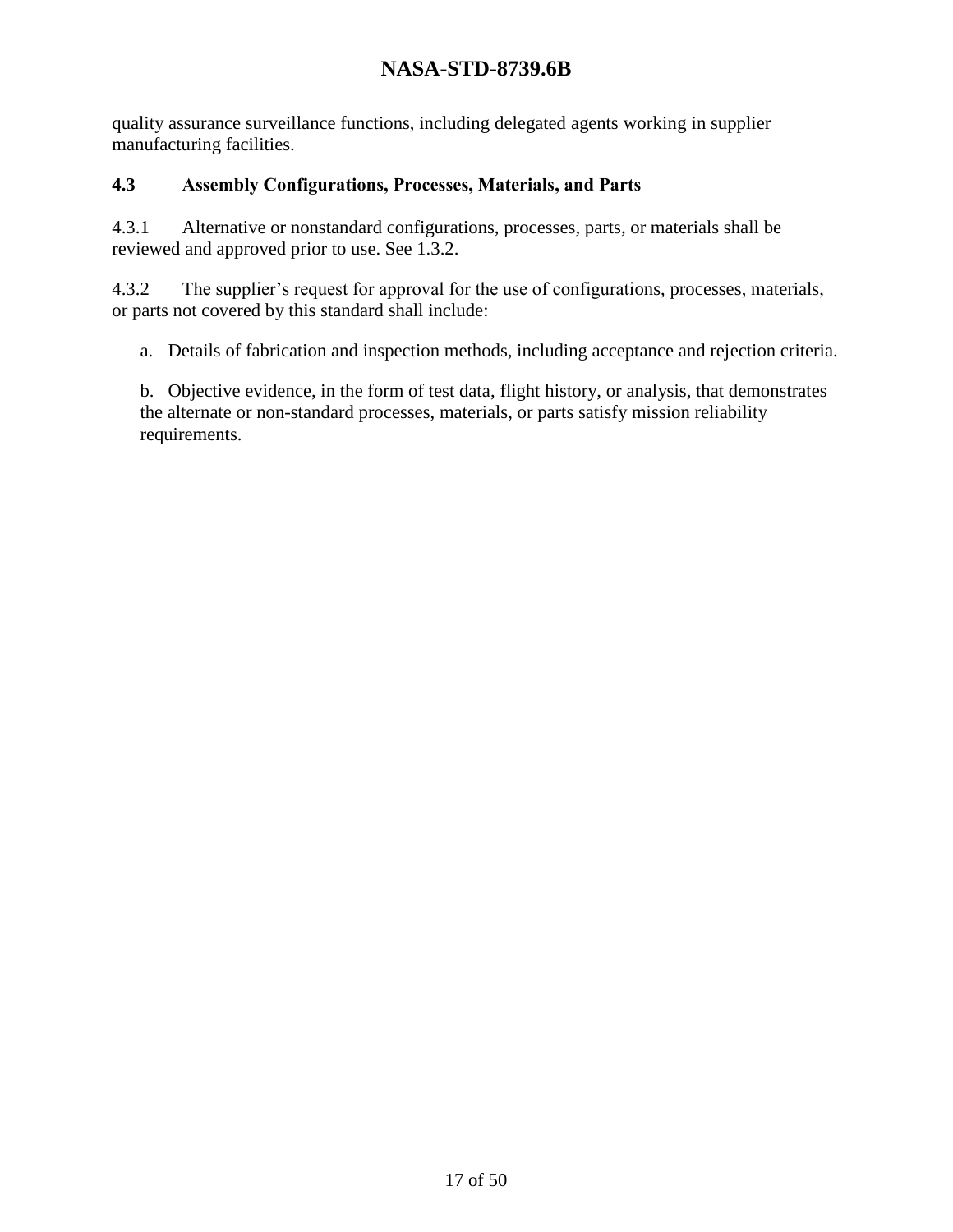# <span id="page-17-0"></span>**5. TRAINING REQUIREMENTS**

#### <span id="page-17-1"></span>**5.1 General Training Requirements**

#### 5.1.1 This section:

a. Establishes the workmanship training requirements for operators, inspectors, and Supplier Level B instructors.

b. Establishes the certification requirements for IPC® instructors, SMA-Sponsored Level B instructors, and NASA Level A instructors.

c. Establishes training requirements for NASA-STD-8739.1, NASA-STD-8739.2, NASA-STD-8739.3, NASA-STD-8739.4, NASA-STD-8739.5, IPC J-STD-001GS, and IPC/WHMA-A-620C-S. ANSI/ESD S20.20-2014 training is controlled by the local ESD Control Program Plan. See Section [7.2.3.1.2.](#page-35-0)

*Note: NASA-STD-8739.2 and NASA-STD-8739.3 are canceled. This standard applies to these canceled standards for training purposes only.*

d. Establishes requirements for ensuring successful completion of the courses by operators, inspectors, and instructors results in an acceptable knowledge baseline among those personnel, and that common and predictable student processing practices are applied.

<span id="page-17-3"></span>5.1.2 NASA Level A training centers have been designated at NASA Goddard Space Flight Center (GSFC) and NASA's Jet Propulsion Laboratory (JPL) for the purposes of providing master training sites to conduct training for all levels of NASA workmanship students, including Level B instructors. Terms and requirements included in this standard for NASA Level A training centers do not apply to courses designed for NASA GSFC or JPL internal use. See <https://sma.nasa.gov/sma-disciplines/workmanship> for NASA Level A training center contact information.

5.1.3 NASA Center Safety and Mission Assurance (SMA) organizations may sponsor and manage local Level B instructors for the purpose of providing greater access to training with lower travel costs for operators and inspectors. Terms and requirements included in this standard for SMA-Sponsored Level B training centers do not apply to courses based on local requirements documents and not central to NASA Workmanship Standards training.

#### <span id="page-17-2"></span>**5.2 Workmanship Personnel**

<span id="page-17-4"></span>5.2.1 The following personnel shall be trained to apply workmanship standards requirements:

a. Operator: Builds and inspects PCB assemblies, electrical cables/harnesses, fiber optic cables, and/or polymerics. The terminology for an IPC<sup>®</sup>-trained operator is Certified IPC<sup>®</sup> Specialist (CIS).

b. Inspector: Inspects PCB assemblies, electrical cables/harnesses, fiber optic cables, and/or polymerics for defects.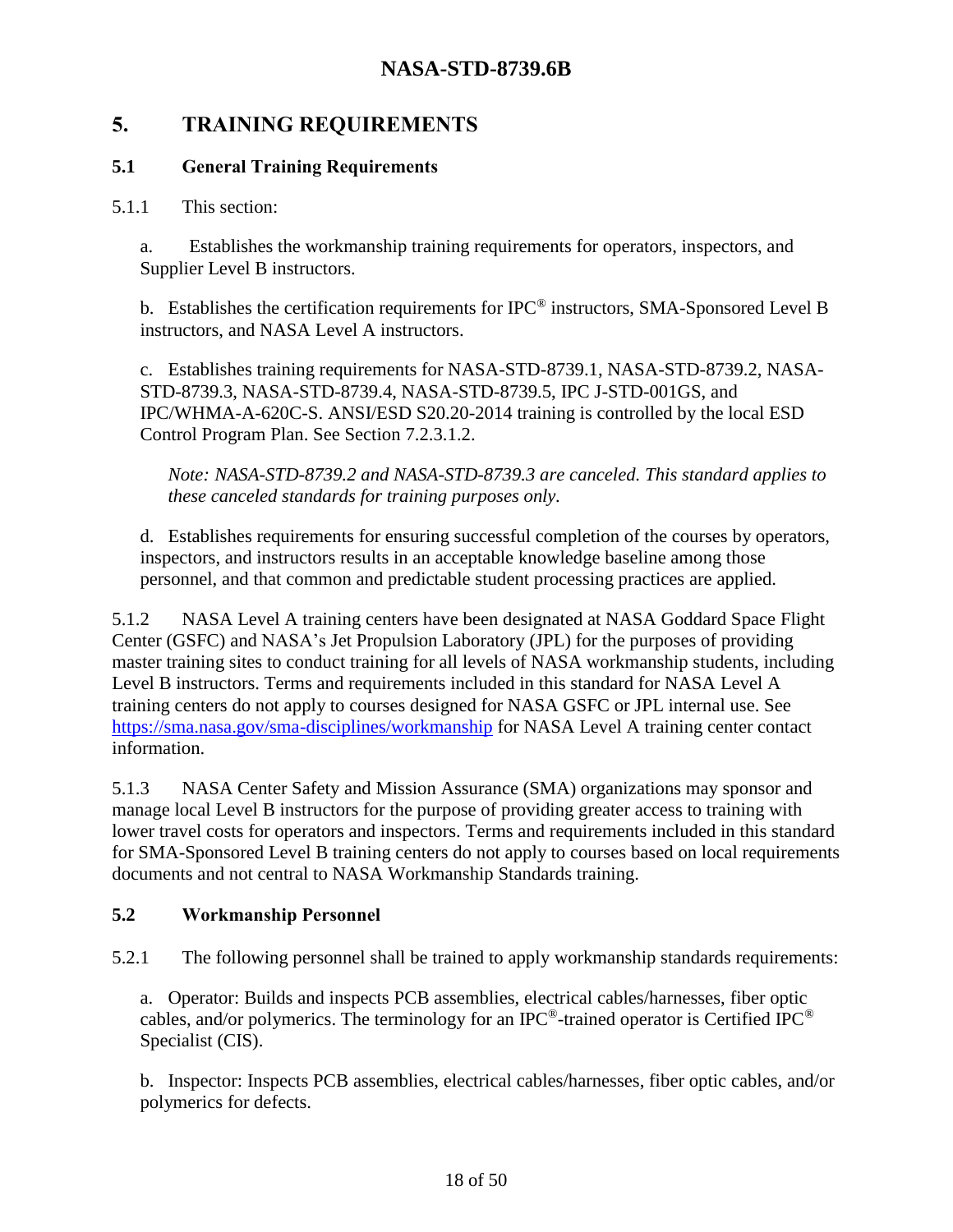c. ESD operator and ESD program monitor: Handles ESDS hardware or performs special duties relative to ESD controlled area certification. The local ESD control implementation plan may define alternative names for these roles.

d. Level B Instructor: Trains operators and inspectors to one or more of the following NASA workmanship standards: NASA-STD-8739.1, NASA-STD-8739.2, NASA-STD-8739.3, NASA-STD-8739.4, and NASA-STD-8739.5. Within the scope of ESD control, suppliers may choose to use a Level B instructor designation for ESD training (see [Table 2](#page-29-1) Note). See 5.2.2 and 5.2.3 for the distinctions between SMA Sponsored Level B Instructors and Supplier Level B Instructors.

e. ESD Instructor: Instructs ESD personnel the controls, practices, and handling techniques as defined in the local ESD Control Program Plan. The local ESD Control Program defines the minimum qualifications required for ESD instructors and any hierarchies that apply to instructors and students they teach.

f. Certified IPC® Trainer (CIT): Trains CIS operators and inspectors inside or outside of their own company.

g. NASA Level A Instructor (on behalf of a NASA Level A training center): Trains operators, inspectors, and Level B instructors inside and outside of their own organization to one or more of the following workmanship standards: NASA-STD-8739.1, NASA-STD-8739.2, NASA-STD-8739.3, NASA-STD-8739.4, and NASA-STD-8739.5. Suppliers and NASA Centers are permitted to use a NASA Level A instructor designation for ESD training (see [Table 2](#page-29-1) Note).

<span id="page-18-0"></span>5.2.2 SMA-Sponsored Level B instructors may train operators and inspectors inside and outside of their own organization as well as U.S. government civil service personnel (NASA and non-NASA).

5.2.3 Supplier Level B instructors:

a. May train operators and inspectors who are employed by the instructor's organization or operators and inspectors who work for companies contracted to their organization (e.g., subcontract to NASA).

b. Shall not train students from organizations to which the instructors' organization delivers mission hardware or that have contractual oversight authority.

5.2.4 Training of personnel to NASA workmanship standards and IPC<sup>®</sup> standards is specific to the student type (e.g., operator, inspector, instructor, CIS, CIS-inspector only). Individuals who desire to perform the duties of both an operator and an inspector for a NASA workmanship standard shall meet the grading criteria for both operator and inspector. See [4.1.9.](#page-15-4)

5.2.5 Personnel who are trained to the instructor level (NASA Standard, or IPC<sup>®</sup> standards) meet the training requirement for operators and inspectors. Upon request suppliers shall provide evidence that all work is performed by a person trained to the appropriate role.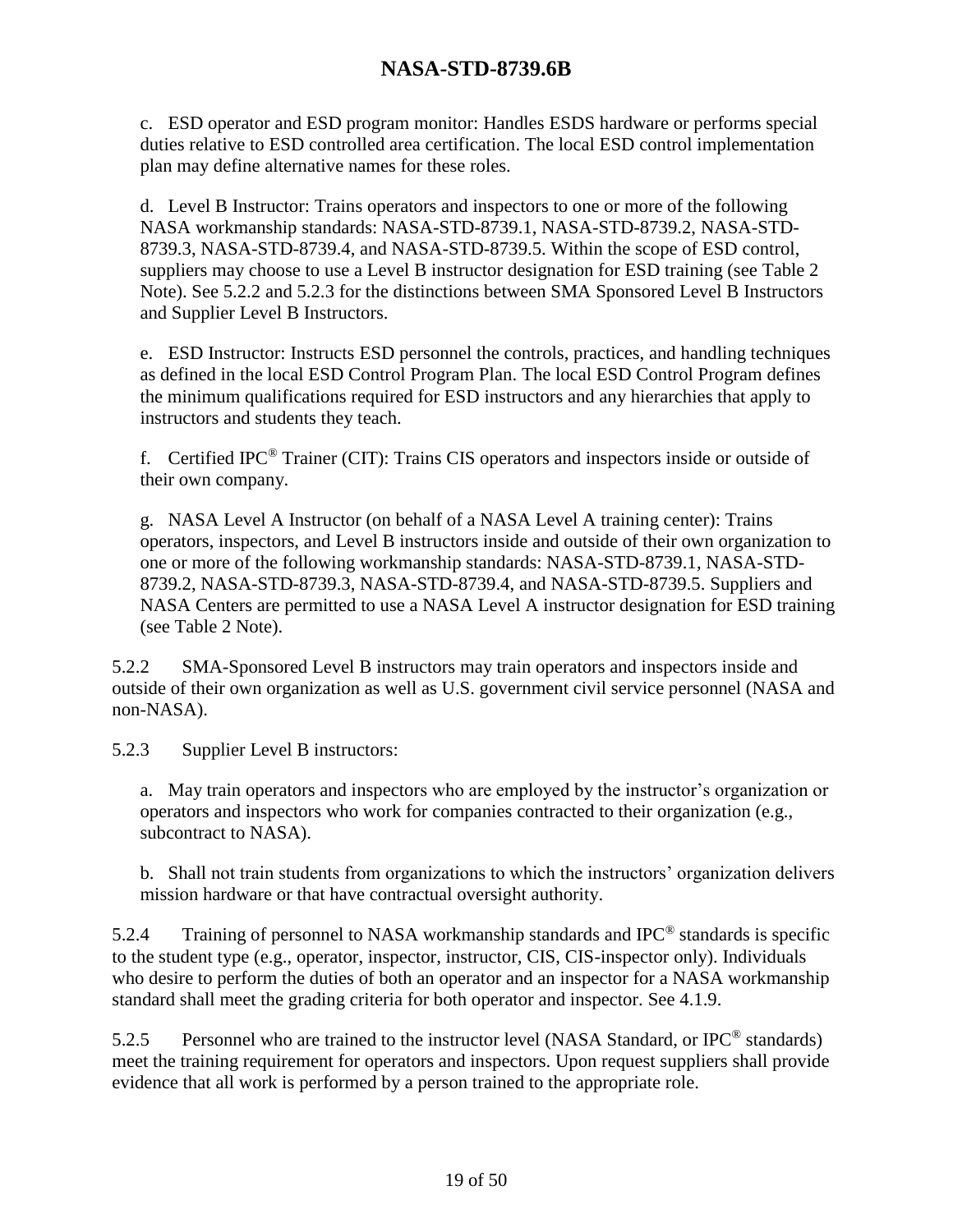5.2.6 Students shall not inspect their own work when being graded for inspection training.

<span id="page-19-1"></span>5.2.7 Where training is performed using primarily computer-based material without the presence of an instructor (e.g., on-line, SATERN, Compact Disc (CD)-based), the requirements described herein relative to the responsibilities of trainers do not apply. See paragraphs [5.8.22](#page-24-0) through [5.8.25,](#page-24-1) [5.10.2.3,](#page-27-1) and [5.10.2.4](#page-27-2) for limitations on the use of computer-based training.

#### <span id="page-19-0"></span>**5.3 Personnel Competency**

<span id="page-19-3"></span>5.3.1 Suppliers who are required to comply with one or more of the workmanship standards in [Table 1](#page-6-3) are responsible for ensuring that all operators and inspectors in their organization who manufacture NASA mission hardware are capable of performing their tasks in a way that results in compliant product. Suppliers who employ Level B instructors are responsible for ensuring that the Level B instructors have a sufficient mastery of the course content they teach; have the appropriate teaching skills to properly instruct students; and are able to effectively assess their students' mastery of the subject matter.

5.3.2 A personnel certification process may be applied by the supplier using criteria in addition to that specified in this standard at the supplier's discretion.

5.3.3 Suppliers who are required to comply with one or more of the workmanship standards in [Table 1](#page-6-3) shall ensure operators, inspectors and instructors within their organization meet the visual acuity and training requirements herein as a prerequisite for processing NASA mission hardware. See [5.7.](#page-21-0)

<span id="page-19-2"></span>5.3.4 Level B instructors who teach on behalf of a NASA Center organization shall be certified by the Center's representative on the NASA Workmanship Standards Technical Committee (NWSTC). The Center's representative on the NWSTC may delegate this responsibility. See<https://sma.nasa.gov/sma-disciplines/workmanship> for the current roster.

5.3.5 SMA-Sponsored Level B instructor certification shall consist of a written record (e.g., a card, certificate, memo on file) indicating the NWSTC member recognizes the individual as a valid source of workmanship training for individuals assigned to work at that NASA Center. This certification may be one-time or may be refreshed following Level B Instructor retraining as determined by the applicable NASA Center.

5.3.6 SMA-Sponsored Level B instructor certification shall be revoked when the individual is no longer assigned to perform this service for the NASA Center or fails to meet the minimum training and certification requirements of [5.6.](#page-20-2)

5.3.7 Suppliers who are required to comply with the IPC<sup>®</sup> standards in [Table 1](#page-6-3) are responsible for ensuring all CITs used by their organization to train CISs carry valid IPC® certifications. Additional certification criteria may be imposed by the supplier at the supplier's discretion.

5.3.8 The NASA Workmanship Standards Program Manager is the responsible authority for certifying NASA Level A Instructors who teach operator, inspector, and Level B instructor courses for NASA-STD-8739.1, NASA-STD-8739.2, NASA-STD-8739.3, NASA-STD-8739.4,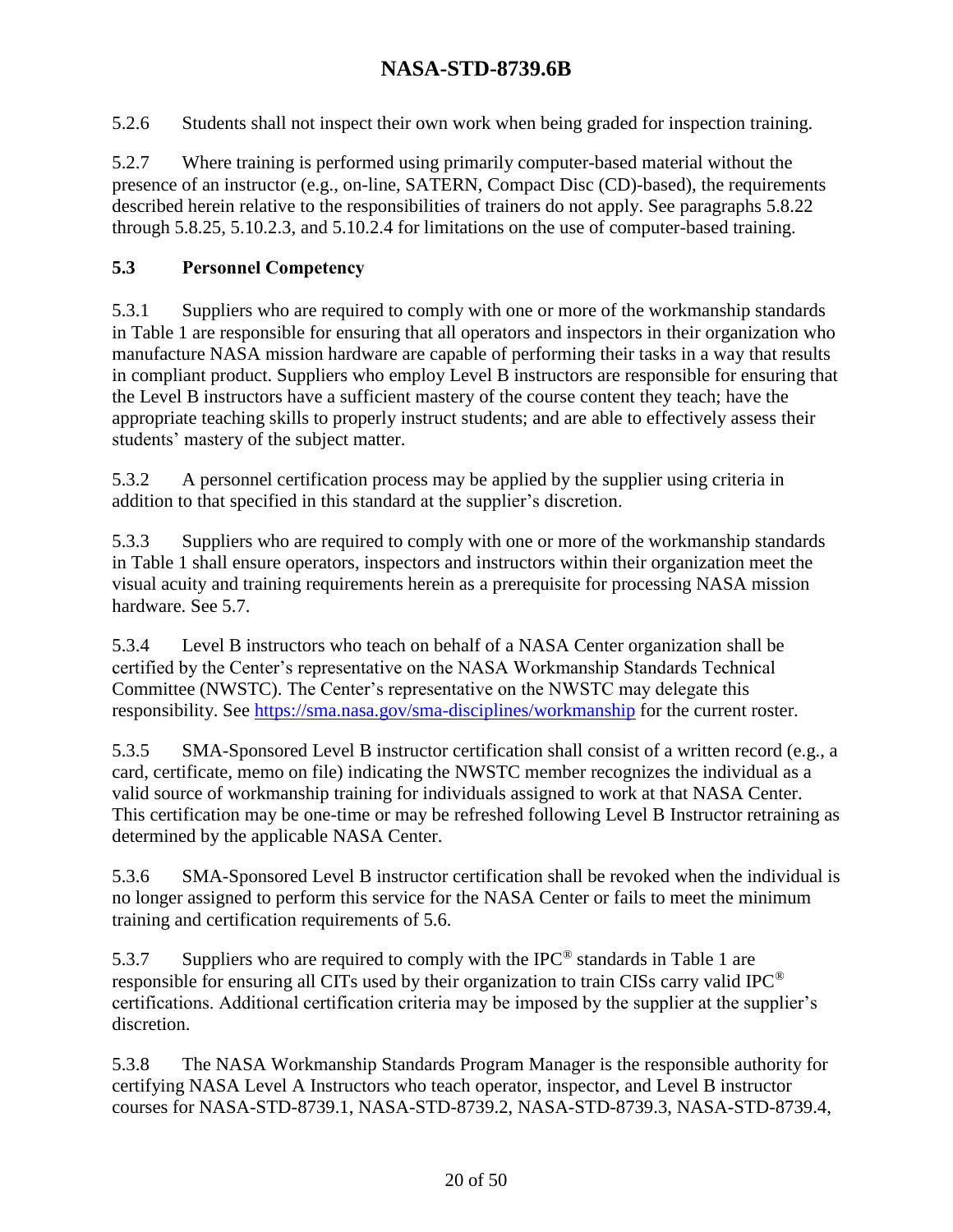and NASA- STD-8739.5. Responsibility for the certification of NASA Level A instructors may be delegated by the NASA Workmanship Standards Program Manager to the local NASA Center's NWSTC representative.

5.3.9 Portability of Workmanship Training

5.3.9.1 NASA workmanship standards training obtained from a NASA Level A or Level B trainer is transferable and valid for work performed at all NASA supplier facilities; however, suppliers may elect to require additional training to address facility, process, or hardware design considerations.

5.3.9.2 Supplier custom-developed IPC<sup>®</sup> training shall not be treated as portable between suppliers.

5.3.9.3 Early retraining after change of employment may be required if the prior training did not include the full requirements set (i.e., partial training, see [5.8.9\)](#page-23-0).

#### <span id="page-20-0"></span>**5.4 Evidence of Training**

5.4.1 Training records shall be retained by the supplier for a minimum of five years.

5.4.2 Evidence of training within the prior twenty-four (24) months shall be available for review by project personnel and during audits.

#### <span id="page-20-1"></span>**5.5 Minimum Workmanship Training Requirements for Operators and Inspectors**

5.5.1 Operators and inspectors shall meet the following training requirements as a minimum:

a. Complete initial training or complete retraining within twenty-four (24) months of the prior training from:

(1) A NASA Level A or Level B instructor (per Table 5) for one or more of the NASA workmanship standards: NASA-STD-8739.1, NASA-STD-8739.2, NASA-STD-8739.3, NASA-STD-8739.4, and NASA-STD-8739.5.

(2) A CIT for the IPC® standards in [Table 1.](#page-6-3)

b. Compliance with the vision requirements of paragraph [5.7.](#page-21-0)

#### <span id="page-20-2"></span>**5.6 Minimum Training and Certification Requirements for Instructors**

<span id="page-20-3"></span>5.6.1 The minimum training requirements for Level B instructors shall be as follows:

a. Complete initial training or complete retraining within twenty-four (24) months of the prior training at the instructor level from a NASA Level A instructor for one or more of the NASA workmanship standards: NASA- STD-8739.1, NASA-STD-8739.2, NASA-STD-8739.3, NASA-STD-8739.4, and NASA-STD-8739.5.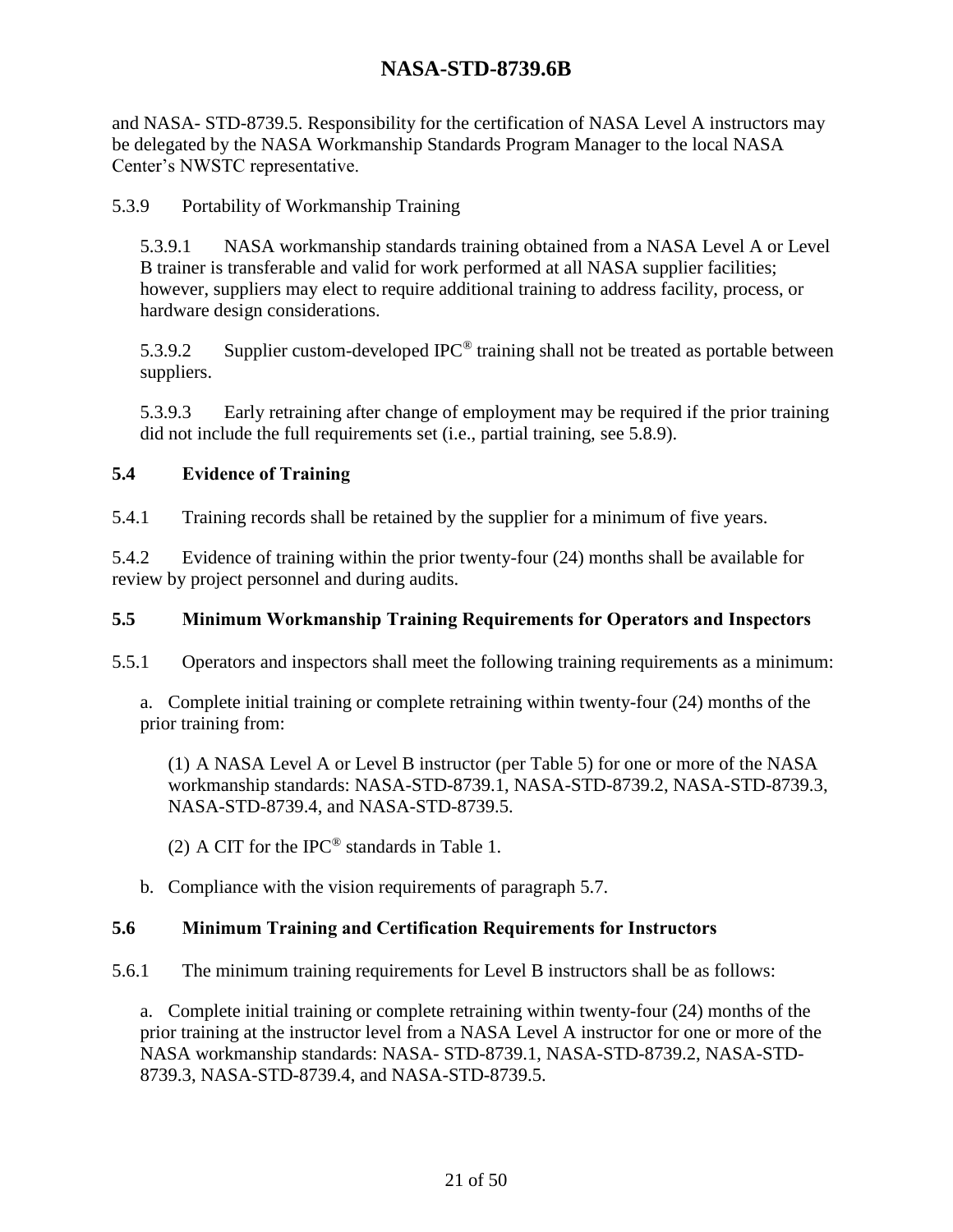b. Compliance with the vision requirements of paragraph [5.7.](#page-21-0)

<span id="page-21-3"></span>5.6.2 Additional certification requirements for Level B instructors who work on behalf of a NASA Center shall be as follows:

a. Review and comment on, or concur with, all updates to NASA-STD-8739.1, NASA-STD-8739.4, NASA-STD-8739.5, and NASA-STD-8739.6.

b. As an alternative to retraining every two years as stated in 5.6.1, an audit performed by the Workmanship Standards Program Manager or their delegate may be used to establish that the Level B instructor is providing consistent training and policy interpretation to their students, where:

(1) Retraining or audits shall be accomplished a minimum of every two years.

(2) Audits shall be performed in accordance with a formally documented process.

<span id="page-21-2"></span>5.6.3 Minimum certification requirements for NASA Level A instructors shall be as follows:

a. Review and comment on, or concur with, all updates to NASA-STD-8739.1, NASA-STD-8739.4, NASA-STD-8739.5, and NASA-STD-8739.6.

b. Compliance with the vision requirements of paragraph [5.7.](#page-21-0)

c. Participate in and successfully complete biennial continuing education and NASA Level A training center information-sharing programs developed and provided by the NASA Workmanship Standards Program.

5.6.4 Proficiency based on hands-on experience is expected for all NASA Level A and Level B Instructors.

### <span id="page-21-0"></span>**5.7 Vision Requirements**

5.7.1 Vision testing is a prerequisite for initial training and retraining. Vision testing is not required for ESD training or ESD certification unless required by the local ESD Control Program.

<span id="page-21-1"></span>5.7.2 Vision screening shall be performed within twenty-three (23) months of the training or retraining start date as a prerequisite for NASA workmanship standards training.

5.7.3 Visual acuity levels in 5.7.6 may be met using corrected vision (eyeglasses or contact lenses).

5.7.4 Vision tests shall be administered a minimum of once every two years by a qualified examiner using standard instruments and techniques.

5.7.5 Documentation indicating minimum visual requirements have been met shall be made available to training centers or instructors when students register for workmanship training.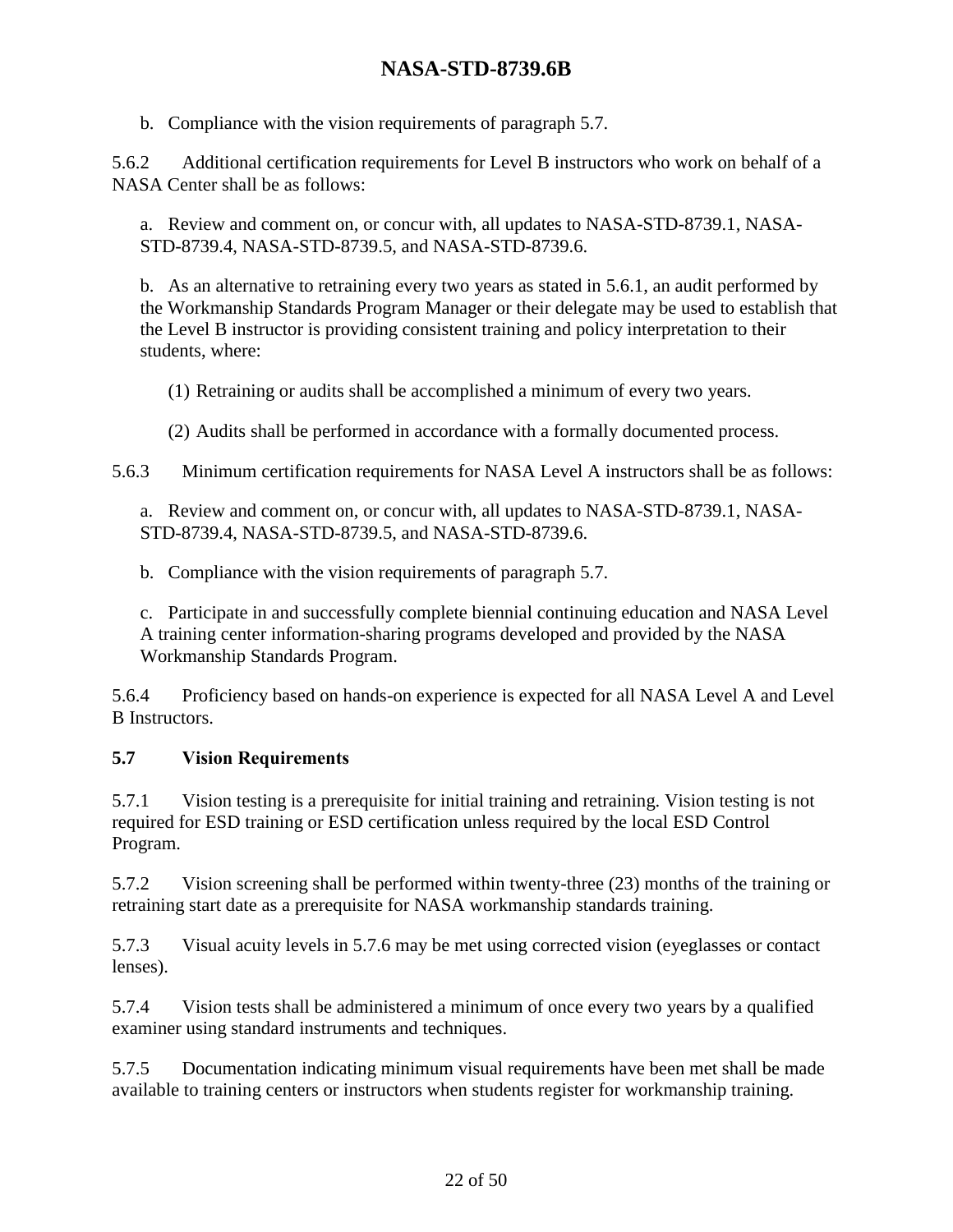5.7.6 Vision testing shall verify the following:

a. Near Vision. Jaeger 1 at 14 inches (355.0 mm), reduced Snellen 20/20, or equivalent approved testing methods.

b. Color Vision. Ability to distinguish red, green, blue, and yellow colors as prescribed in Dvorine Charts, Ishihara Plates, American Optical Hardy-Rand-Rittler (AO-HRR) Tests, or equivalent approved testing methods. A practical test, using color coded wires or electrical parts, is acceptable for color vision testing.

#### <span id="page-22-0"></span>**5.8 General Training Program Requirements for NASA Workmanship Standards**

<span id="page-22-4"></span>5.8.1 NASA workmanship training for NASA-STD-8739.1, NASA-STD-8739.2, NASA-STD-8739.3, NASA-STD-8739.4, and NASA-STD-8739.5 is intended for U.S.-domestic manufacturing personnel, particularly those producing high reliability items. This training is not intended for foreign nationals who are not sponsored by the U.S. Government or who are not currently in a contractual relationship with NASA (either directly or via subcontract). See [5.9.6](#page-25-1) and [5.9.7.](#page-26-1)

5.8.2 Personnel who have never taken a NASA workmanship standards training course shall first take the initial training course.

5.8.3 Personnel who take and pass the initial training course or the retraining course shall be awarded evidence of successful completion of training (e.g., certificate, wallet-sized card, electronic record).

5.8.4 Personnel who are repeating training within twenty-four months of taking the initial training course may take a shortened retraining class.

<span id="page-22-2"></span>5.8.5 Operators, inspectors, and Level B instructors shall complete retraining within twentyfour (24) months of prior training completion.

5.8.6 Operators, inspectors, and Level B instructors who complete shortened retraining within a 90-day window prior to the expiration of the existing training period shall be granted a new expiration date that is exactly two years following the existing expiration date.

<span id="page-22-3"></span>5.8.7 The NASA Level A training center or Level B instructor may reinstate the option to students, whose prior training occurred more than twenty-four (24) months in the past, to take the shortened retraining class. The criteria used to determine which students qualify for this option shall be documented in written procedures.

<span id="page-22-1"></span>5.8.8 The curriculum of the initial training course or the retraining course may be expanded to meet local needs. The training completion record shall clearly indicate that the student successfully completed training for the applicable standard. Indications on the training record which are applicable to the added material may be added at the instructor's or supplier's discretion.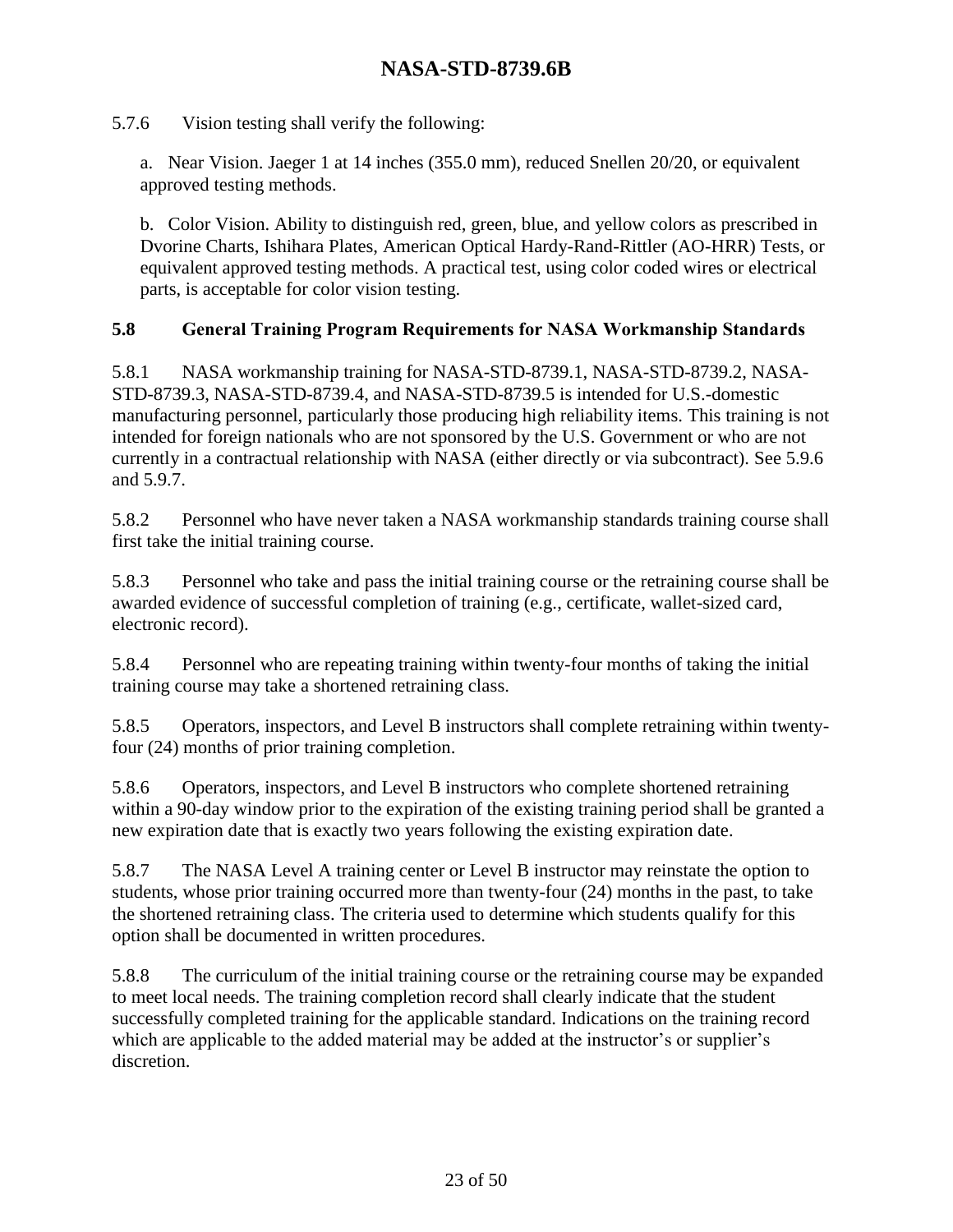<span id="page-23-0"></span>5.8.9 The curriculum of the initial training course or the retraining course may be tailored in circumstances where the students do not perform work in certain areas. The training record and evidence of training completion shall detail the limits of the training by identifying the training as partial and by either specifying the included material or by specifying the excluded material.

5.8.10 The curriculum for operators and inspectors for the NASA standards training shall be identical. Operators and inspectors may be tested differently for hands-on proficiency so as not to penalize inspectors for not possessing hands-on skills which apply only to operators.

5.8.11 All students shall participate in ungraded hands-on demonstrations and exercises.

5.8.12 All students training to be instructors shall be trained and tested to the level of operator, inspector, and instructor.

5.8.13 The evidence of successful training completion shall contain the following information as a minimum:

- a. Student's name.
- b. Course name, with exclusions or additions as applicable.
- c. Training level: operator, inspector, instructor.
- d. Completion date.
- e. Instructor's name.

f. Instructor's organization such as the training center name, sponsoring SMA organization, or the supplier name.

5.8.14 The instructor or the instructor's organization shall maintain training records for all students they have trained for a minimum of five years.

5.8.15 Training equipment does not require regular calibration, however, it shall be maintained and checked in a manner ensuring students are able to obtain normal results using the recommended techniques and are not prevented from successful course completion due to underperforming classroom equipment or supplies.

5.8.16 Expired calibration stickers shall not be left on equipment not requiring calibration. When expired calibration stickers are used as teaching aids, they shall be identified in advance to auditors performing institutional-level quality audits.

5.8.17 A training package developed by NASA including the instructional presentations and all paper tests and quizzes will be made available to all Level B instructors following successful completion of training. Level B instructors may use these training materials with or without modification or augmentation.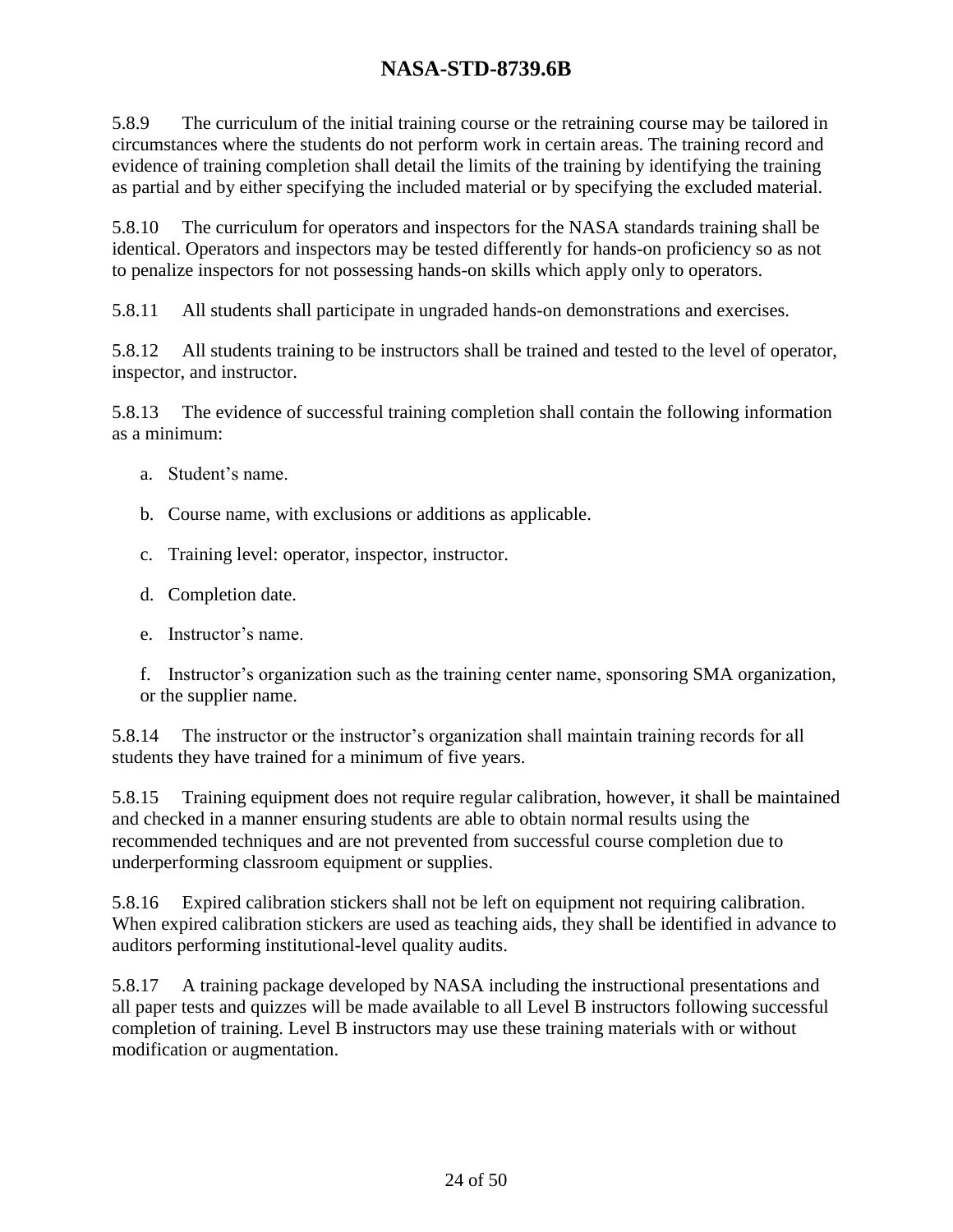5.8.18 Training program curriculum and materials which are developed solely by the supplier and used by Level B instructors and CITs at supplier facilities which are not NASA Training centers shall be made available to NASA programs and projects for review and approval upon request.

5.8.19 Workmanship training programs for NASA-STD-8739.1, NASA-STD-8739.2, NASA-STD-8739.3, NASA-STD-8739.4, NASA-STD-8739.5, and supplier-created IPC® training programs shall:

a. Document the methods and procedures proposed to fulfill the requirements of this standard.

b. Utilize visual standards consisting of satisfactory work samples or visual aids that clearly illustrate the quality characteristics relevant to the applicable workmanship standard. Examples of unacceptable conditions may also be used for clarification or comparison.

c. Make applicable standards readily available.

5.8.20 Workmanship training program documentation shall include, as a minimum:

a. Procedures for training and retraining, including who will be trained and for what purpose (e.g., operator, inspector).

b. Procedures for recording training and retraining, and the method of identifying trained personnel.

- c. Lesson plan(s) and student workbook.
- d. Hours of instruction.

5.8.21 Personnel assignments shall be reviewed for impact when a supplier training program fails to meet requirements set forth herein. Retraining from an alternate source may be required to meet the training requirements of [5.11](#page-27-0) and [5.12](#page-29-0) herein.

<span id="page-24-0"></span>5.8.22 Initial training courses, except for ESD control, shall not be primarily computer-based courses without the use of an instructor.

5.8.23 Retraining courses may use computer-based content; however, they shall also include practical, hands-on content evaluated by a certified instructor.

5.8.24 Long-distance-learning retraining programs that deliver tests and practical exams to remotely located students and then evaluate the exams using certified instructors in another location (completed tests and boards shipped to instructor) are allowed.

<span id="page-24-1"></span>5.8.25 The supplier is responsible for the effectiveness of computer-based or long-distancelearning arrangements (also see [5.2.7\)](#page-19-1).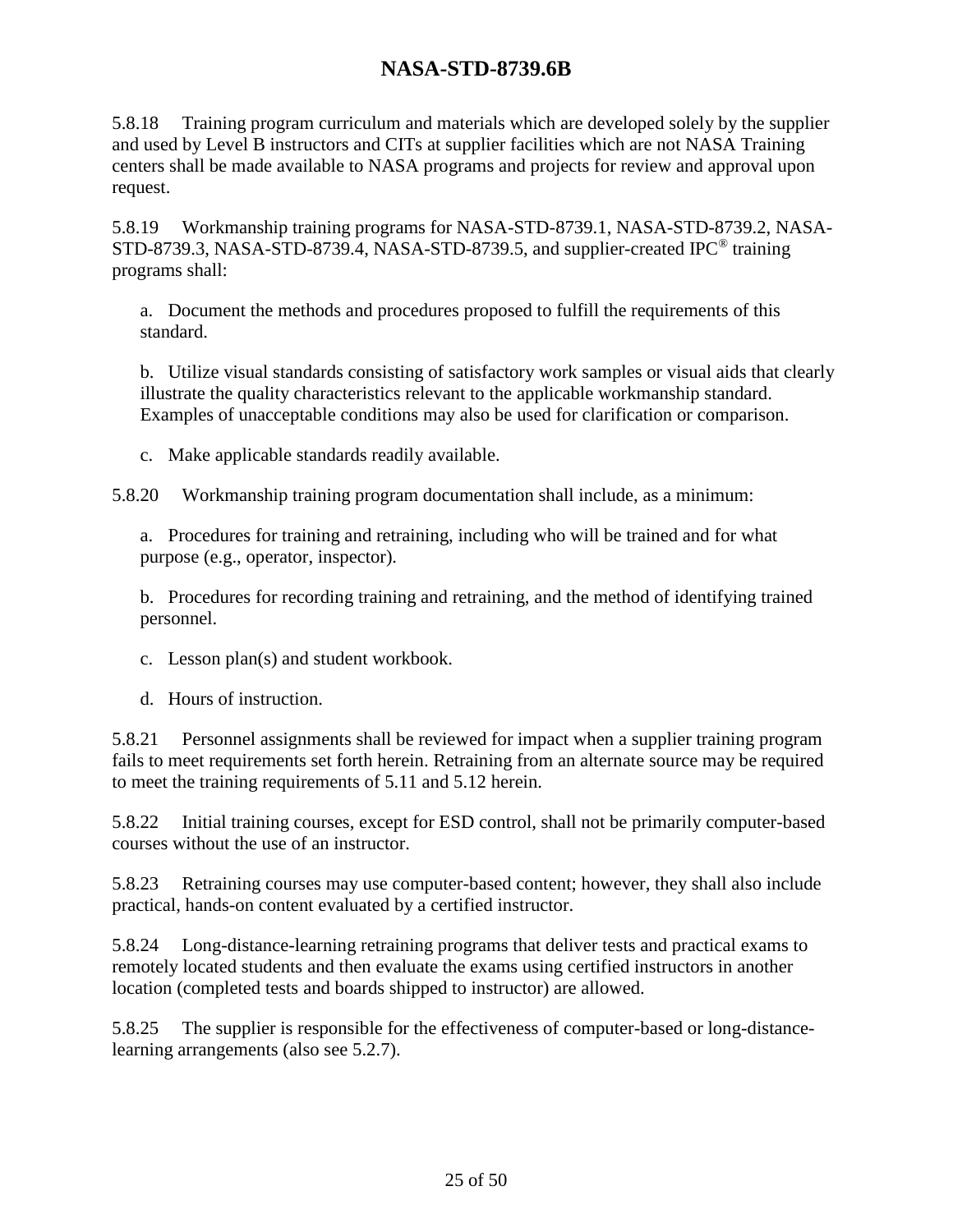#### <span id="page-25-0"></span>**5.9 Training Program Requirements, NASA Training Centers**

<span id="page-25-2"></span>5.9.1 The NASA Workmanship Standards Program Manager is responsible for ensuring compliance by the Eastern NASA Manufacturing Technology Transfer Center (E-NMTTC) with the requirements herein.

5.9.2 JPL's representative on the NWSTC is responsible for ensuring compliance by the W-NMTTC with the requirements herein.

<span id="page-25-3"></span>5.9.3 The NASA Center's representative on the NWSTC is responsible for ensuring compliance by Level B instructors working on behalf of their NASA Center with the requirements herein.

5.9.4 The responsible parties described in [5.9.1](#page-25-2) through [5.9.3](#page-25-3) shall:

a. Provide NASA Level A and NASA Level B instructors current information disseminated by the NASA Workmanship Standards Program Manager that impacts workmanship policy, training, and curriculum.

b. Certify the NASA Level A and/or Level B instructors who work on behalf of their NASA Center.

c. Deliver a yearly activity report to the NASA Workmanship Standards Program Manager which describes the number of students trained and the number and types of NASA workmanship standards courses taught for the report year. These yearly reports shall include all of the following as a minimum:

(1) The name of each workmanship course given.

(2) The number of students who attended each course.

(3) Breakdown for students between NASA civil service and non-NASA.

(4) The number of students who have passed and the number of students who have failed the classes in the reporting period.

5.9.5 Procedures used by NASA Level A and Level B trainers who work on behalf of a NASA Center shall specify methods for ensuring students enrolled in workmanship standards courses are only those individuals who comply with the visual acuity requirements herein (see [5.7\)](#page-21-0).

<span id="page-25-1"></span>5.9.6 Foreign nationals shall not be enrolled in a NASA-STD-8739.1, NASA-STD-8739.2, NASA-STD-8739.3, NASA-STD-8739.4, or NASA-STD-8739.5 course taught by a NASA Level A instructor or a Level B instructor working on behalf of a NASA Center unless a Technical Assistance Agreement (TAA) is drawn up between that training center, the foreign company or governmental organization, and the U.S. State Department. Export Administration Regulations (EAR) information and data cannot be disclosed or shared during classroom discussion.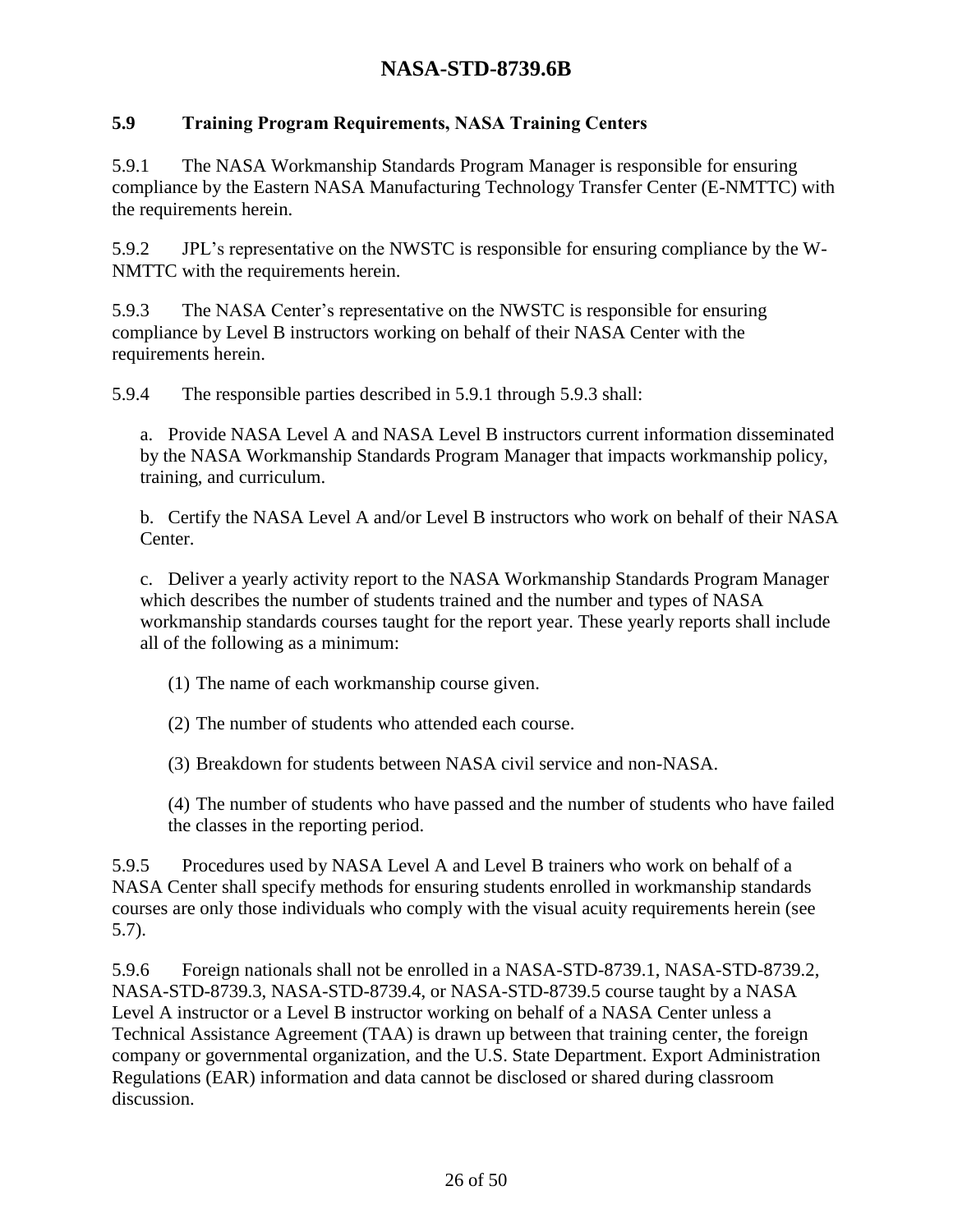<span id="page-26-1"></span>5.9.7 If a foreign national is to receive workmanship training under an approved TAA, NASA Headquarters approval shall be required for training which lasts longer than 14 days or if the enrollee is from a designated country (as determined by the U.S. State Department).

5.9.8 All NASA workmanship training centers offering NASA workmanship standards courses to the general public shall provide ready access to:

- a. Course offerings.
- b. Schedules, including start and stop times.
- c. Course descriptions.
- d. Enrollment information including:
	- (1) Course fees, payment requirements (timing, methods).
	- (2) Rules and amounts applicable to financial penalties for cancelled reservations.
	- (3) Registrar point of contact.

(4) How to submit evidence of successful visual acuity testing prior to completion of the registration process.

(5) Limitations on enrollment in retraining classes based on date of last training (maximum time elapsed is twenty-four (24) months, see [5.8.8\)](#page-22-1).

e. Rules on course attendance (e.g., lateness, missed time).

5.9.9 Advertising content shall include a description of the target audience and practical experience level of the typical passing student to make clear to interested parties what experience is needed for this training. Schedule information should include encouragements to the students to sign up for courses three months in advance of their need.

### <span id="page-26-0"></span>**5.10 IPC® Training**

The IPC<sup>®</sup> training programs are designed and controlled by IPC<sup>®</sup>. IPC<sup>®</sup> training materials may be augmented to provide training for more specific workmanship activities, at the trainer's discretion. Two training program approaches, as described below, are available and recognized as valid for students seeking operator or inspector training to IPC J-STD-001GS and IPC IPC/WHMA-A-620C-S. Suppliers are responsible for determining how they will meet the training requirement for operators and inspectors, whether through IPC® course offerings or through a custom training program in accordance with [5.10.2.](#page-27-3) The IPC<sup>®</sup> may be contacted to obtain information concerning authorized suppliers of this training and for registration instructions. See sections 5.2 through 5.6 for NASA workmanship training requirements related to these IPC standards.

5.10.1 IPC® Training Programs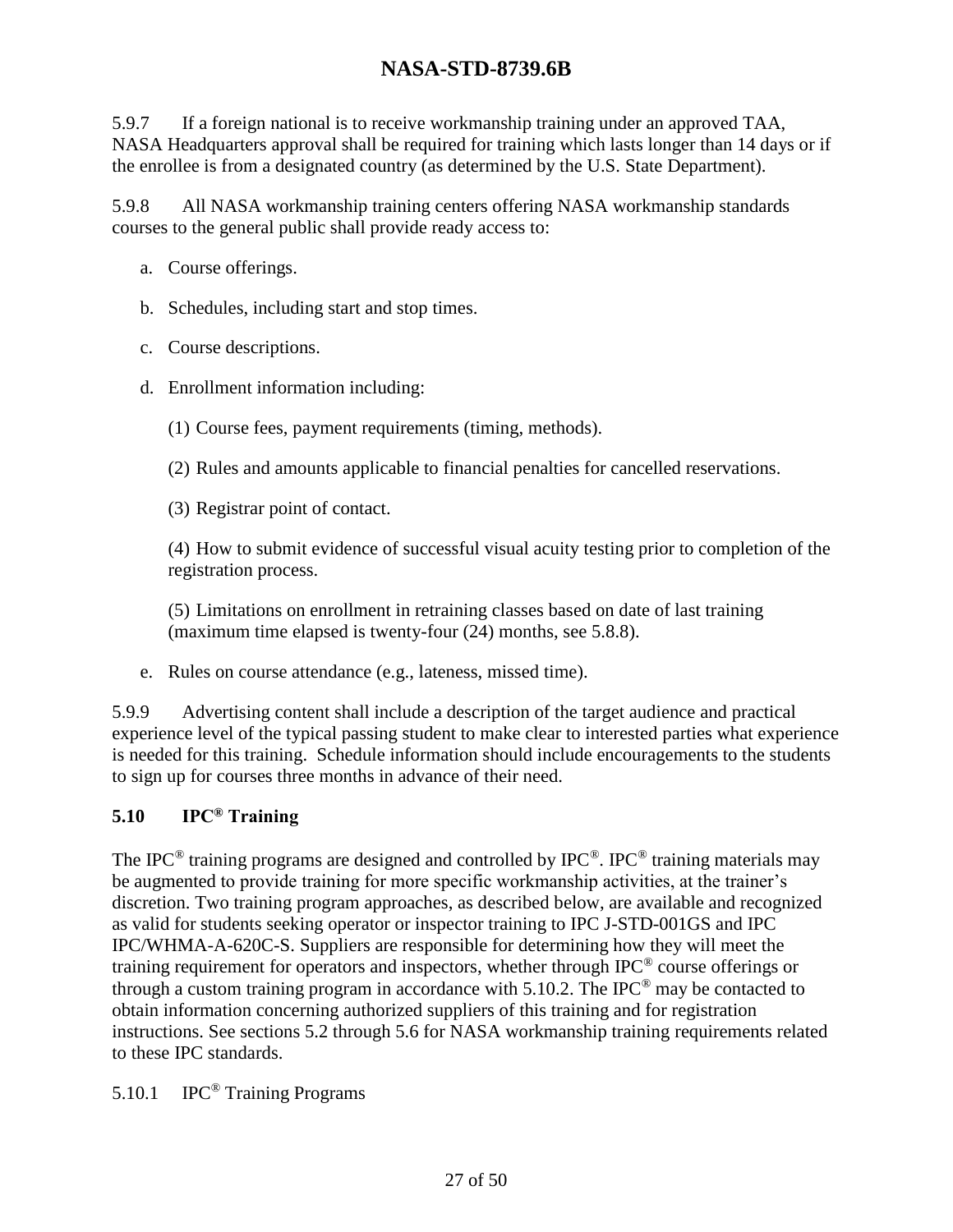5.10.1.1 IPC® J-STD-001GS Training: The IPC® offers a six-module IPC® J-STD-001GS course which is recognized as valid for meeting the NASA workmanship training requirement for IPC J-STD-001GS. IPC<sup>®</sup> soldering training may be taken in whole or in parts. The IPC<sup>®</sup> certificate of completion notes which modules were completed. As a minimum, Module 1, Module 6, and one other Module (either 2, 3, 4, or 5) shall be taken to meet the minimum IPC<sup>®</sup> J-STD-001GS training requirement. Students who take the modular course are instructed in all quality class levels including the space class.

5.10.1.2 IPC® IPC/WHMA-A-620C-S Training: The IPC® offers an eight-module, IPC/WHMA-A-620C three-day lecture-only course which is complemented by a five-day handson course. Both courses must be completed to meet the NASA workmanship training requirement for IPC/WHMA-A-620C-S.

<span id="page-27-3"></span>5.10.2 Custom IPC® Training Programs

5.10.2.1 The supplier has the option to create a training program for IPC J-STD-001GS and IPC/WHMA-A-620C-S which meets the requirements of this section, with the condition that only  $IPC^{\circledast}$  certified trainers (CIT or MIT) act as the instructor.

5.10.2.2 Custom training program curricula and materials which are developed solely by the supplier and used by CITs and MITs at supplier facilities, shall be made available to NASA programs and projects for review and approval upon request.

<span id="page-27-1"></span>5.10.2.3 Courses that are fully virtual shall not be used for IPC J-STD-001GS or IPC/WHMA-A-620C-S initial training.

<span id="page-27-2"></span>5.10.2.4 For custom IPC J-STD-001GS and IPC/WHMA-A-620C-S retraining courses, computer-based training is allowed, but shall be combined with practical exercises and exams which are administered and evaluated by a CIT or MIT.

#### <span id="page-27-0"></span>**5.11 Courses**

5.11.1 Course material shall accurately and completely represent the requirements statements in the applicable standards.

5.11.2 For courses in which each requirement cannot be directly covered due to time constraints, the course content shall combine overviews of less critical areas, more detailed coverage of the critical topics, and instructions related to finding all applicable requirements in the standard.

5.11.3 Workmanship courses may omit topic areas not used by the local organization. If whole topic areas are absent from the training, it shall be made clear to the students and shall be represented in the training completion certificate, preferably by paragraph number.

*Using NASA-STD-8739.1 as an example, if bonding is not covered, the training certificate says "except Bonding per Section 11."*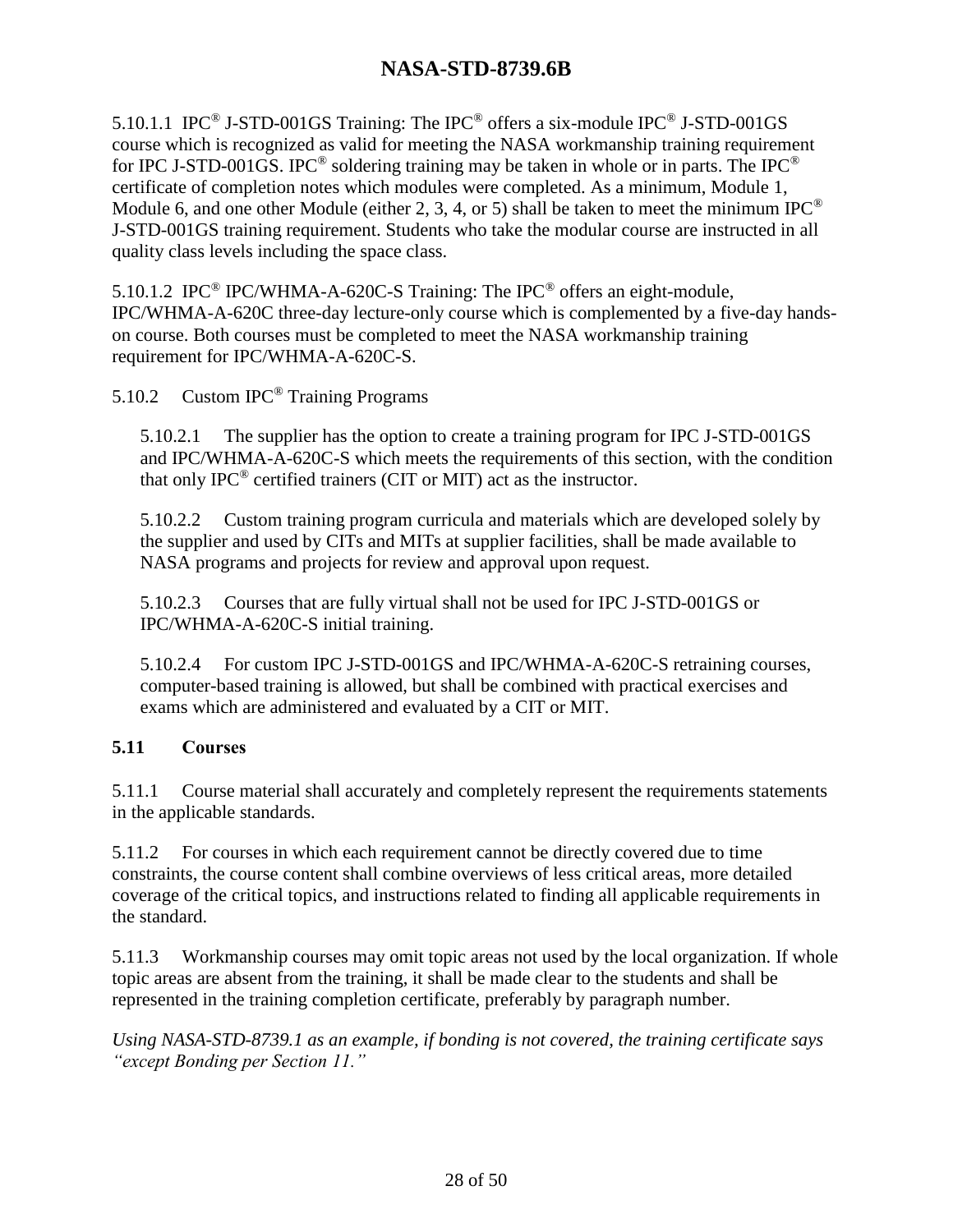5.11.4 Requirements above and beyond those included in the NASA standards may be taught, but shall be identified as auxiliary to the NASA standards baseline. Incorrect answers to test questions, and failure of students to demonstrate practical skills which are not directly related to requirements found in the relevant NASA workmanship standard, shall not be considered when assessing the student's successful completion of the NASA workmanship standards courses for NASA-STD-8739.1, NASA-STD-8739.2, NASA-STD-8739.3, NASA-STD-8739.4, and NASA-STD-8739.5.

5.11.5 Course content shall consist of lectures, practical exercises, quizzes, and exams which accomplish the following:

a. Describe and interpret the technical requirements in the standard.

b. Reference the location of each of the technical requirements.

c. Demonstrate the method for achieving compliant assembly features (e.g., solder joints, contact crimps, polymer coating layers).

d. Demonstrate the student's ability to achieve compliant features and/or recognize defects.

- e. Assess the student's retention and understanding of the requirements.
- f. Assess Level B instructor candidates' abilities to teach the material.

5.11.6 When the course is intended for training or retraining Level B instructors, course material shall include special topics relative to instructor competencies (e.g., time management, assistance to students, processing foreign national students).

5.11.7 Class time shall be provided to the Level B instructor students to allow them to demonstrate adequate instructor skills.

5.11.8 Course content shall be available for review and approval by the NASA Workmanship Standards Program Manager and/or the local responsible NWSTC member (See [5.9.3\)](#page-25-3).

5.11.9 Course content deemed inappropriate or insufficient by the Workmanship Standards Program Manager and/or the local responsible NWSTC member (See [5.9.3\)](#page-25-3) shall not be used.

5.11.10 Courses shall be limited to teaching only one NASA-STD. Overview classes which introduce the content of several or all of the NASA workmanship standards are not within the scope of this NASA-STD.

5.11.11 NASA Level A training centers shall be capable of providing training courses for NASA-STD-8739.1, NASA-STD-8739.2, NASA-STD-8739.3, NASA-STD-8739.4, and NASA-STD-8739.5. Level B instructors have the option to provide only those courses which are applicable to their organization.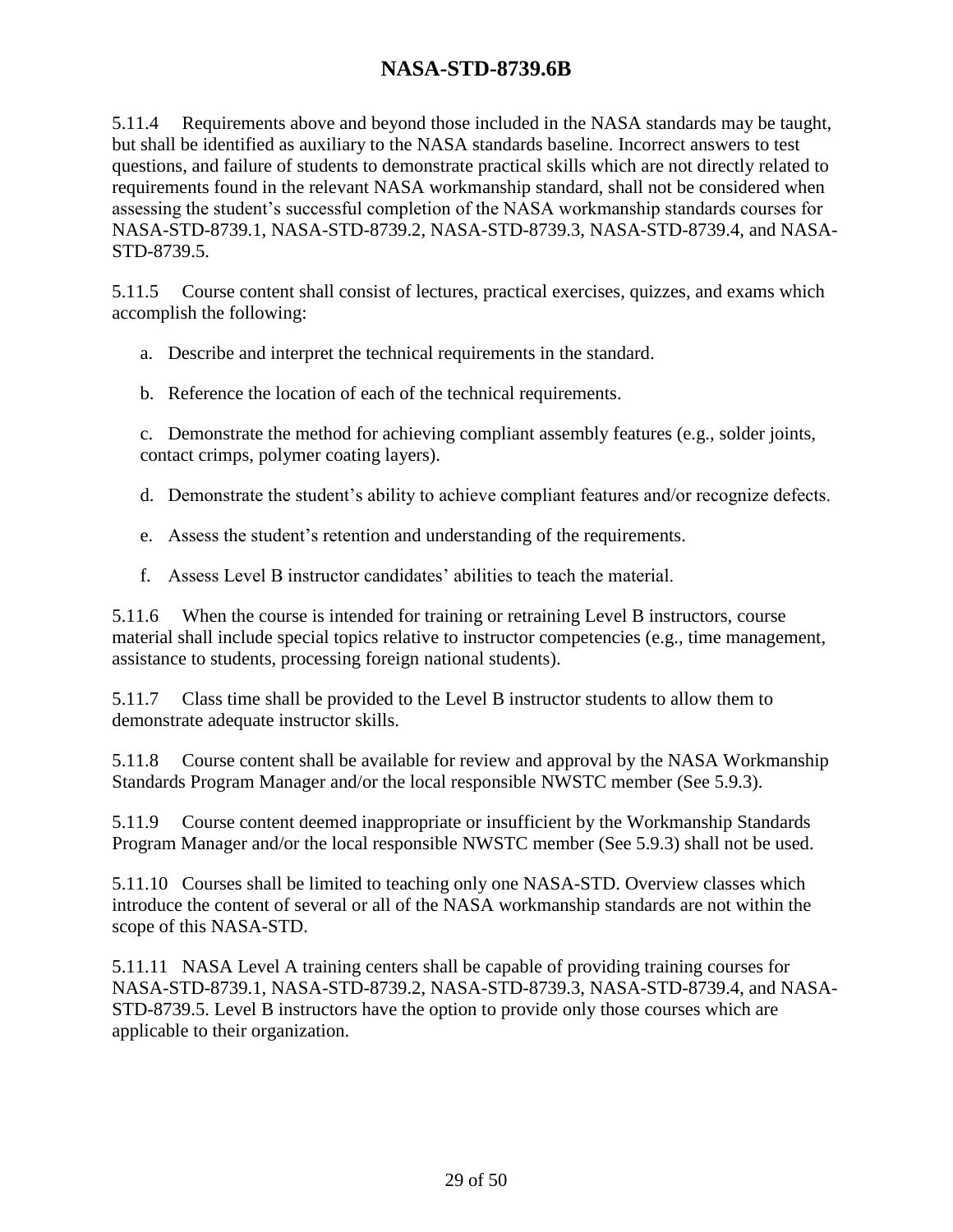5.11.12 The recommended course lengths for the NASA-STD-8739.1, NASA-STD-8739.2, NASA-STD-8739.3, NASA-STD-8739.4, and NASA-STD-8739.5 courses (slide package, practical exercises and exams, written exams, and quizzes) are shown in [Table 2.](#page-29-1)

<span id="page-29-1"></span>

| <b>Course</b>                                                        | <b>Initial Training</b><br>(Operators $\&$<br>Inspectors) | <b>Instructors</b> | <b>Retraining Class</b><br><b>Duration</b> |  |  |
|----------------------------------------------------------------------|-----------------------------------------------------------|--------------------|--------------------------------------------|--|--|
| <b>Polymeric Applications</b><br>(Operators) per<br>NASA-STD-8739.1  | 32 hours                                                  | 40 hours           | 16 hours                                   |  |  |
| <b>Polymeric Applications</b><br>(Inspectors) per<br>NASA-STD-8739.1 | 8 hours                                                   | N/A                | 8 hours                                    |  |  |
| Surface Mount per<br>NASA-STD-8739.2                                 | 32 hours                                                  | 40 hours           | 16 hours                                   |  |  |
| Hand Solder per<br><b>NASA-STD-8739.3</b>                            | 36 hours                                                  | 56 hours           | 16 hours                                   |  |  |
| Crimp, Cable & Harness<br>per NASA-STD-8739.4                        | 36 hours                                                  | 56 hours           | 16 hours                                   |  |  |
| Fiber Optics per<br><b>NASA-STD-8739.5</b>                           | 32 hours                                                  | 56 hours           | 16 hours                                   |  |  |

| Table 2. | <b>Recommended Course Lengths</b> |  |
|----------|-----------------------------------|--|
|          |                                   |  |

Note: There is no NASA-wide training program for ESD control because all students are trained in accordance with the local implementation plan used in the facility in which they work (see ANSI/ESD S20.20-2014 and Section [0](#page-33-1) herein).

#### <span id="page-29-0"></span>**5.12 Student Requirements**

5.12.1 The NASA workmanship standards training classes are primarily intended for personnel who will process mission hardware in accordance with one or more of the standards in [Table 1.](#page-6-3) This training is not intended or designed to teach basic electronic assembly and manufacturing skills such as basic soldering.

5.12.2 Students training to be Level B instructors shall demonstrate the skills necessary to demonstrate the practical exercises as instructors.

5.12.3 Students shall provide evidence to their NASA Level A or Level B instructor or training center's registrar of a visual acuity assessment completed within the preceding 23 months which meets the requirements of Section [5.7](#page-21-0) prior to training or retraining.

5.12.4 For NASA-STD-8739.1, NASA-STD-8739.2, NASA-STD-8739.3, NASA-STD-8739.4, and NASA-STD-8739.5 courses, students shall be evaluated on the basis of written and practical tests.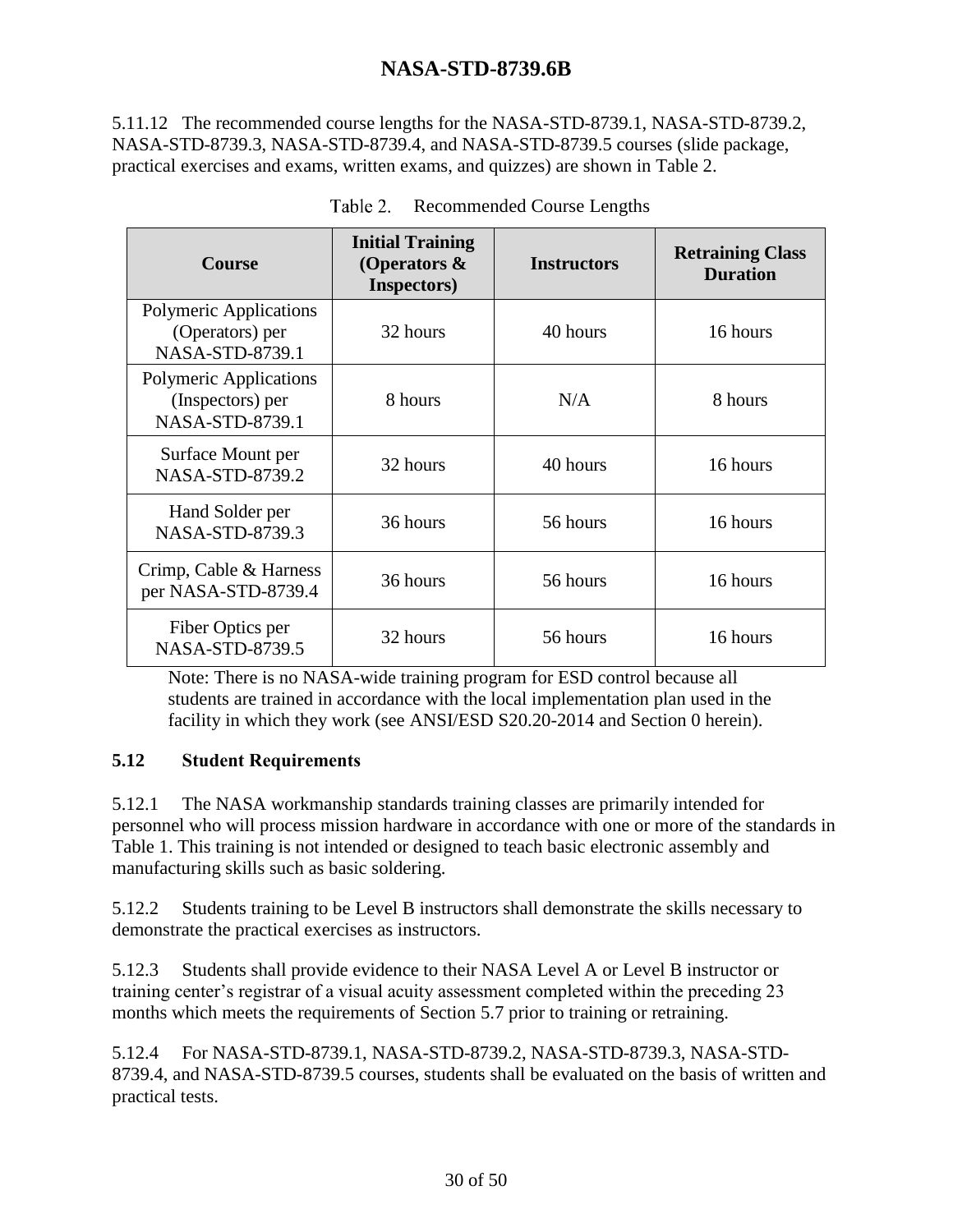5.12.4.1 A passing grade for written exams shall be 80% and above.

5.12.4.2 A passing grade for practical exams shall be 85% and above.

5.12.4.3 Written and practical scores shall not be averaged.

5.12.4.4 To pass the class, the student shall pass both the written and the practical exams.

5.12.4.5 IPC<sup>®</sup> establishes the testing and scoring requirements for the IPC<sup>®</sup> courses. For the local ESD courses, the NASA Center or supplier establishes the testing and scoring requirements.

5.12.5 A student shall not be allowed to pass a class if they are absent for more than 10% of the overall class time, or if the time missed is detrimental to the required level of training, as deemed by the instructor.

5.12.6 If the student's lateness or absence has been deemed detrimental, the student shall be dismissed from class and will have to re-enroll. A dismissed student forfeits all course costs.

#### <span id="page-30-0"></span>**5.13 Enrollment**

5.13.1 Students shall be able to enroll in workmanship standards courses online and by phone.

5.13.2 See Section [5.8.5](#page-22-2) and [5.8.7](#page-22-3) above for timing restrictions associated with registering for retraining courses and [5.7.2](#page-21-1) for expiration limits on vision test results. Current vision test results are a prerequisite for workmanship training.

5.13.3 Students who have taken their prior class (full class or retraining) at a different facility or from a different instructor than the facility or instructor from which they are seeking retraining shall produce evidence of successful completion of the prior class and the name of the instructor.

5.13.4 Prior to enrollment, the evidence provided shall be analyzed to ensure the prior training was not a limited training course per [5.8.1](#page-22-4) and was obtained from a valid source.

### <span id="page-30-1"></span>**5.14 Applicability of Training**

5.14.1 Students who pass classes given by a NASA Level A or Level B instructor meet the training requirements of the applicable NASA workmanship standards for the duration of twenty-four (24) months following course completion and may be assigned by the supplier to process NASA mission hardware.

5.14.2 Students who take and pass a workmanship standards training course where portions of the requirements are not taught, and those portions are noted on the training completion certificate or card, are not permitted to perform those functions (as an operator or inspector) on NASA mission hardware. This policy applies regardless of the source of training (NASA training center, a supplier's Level B instructor, or an IPC® training center).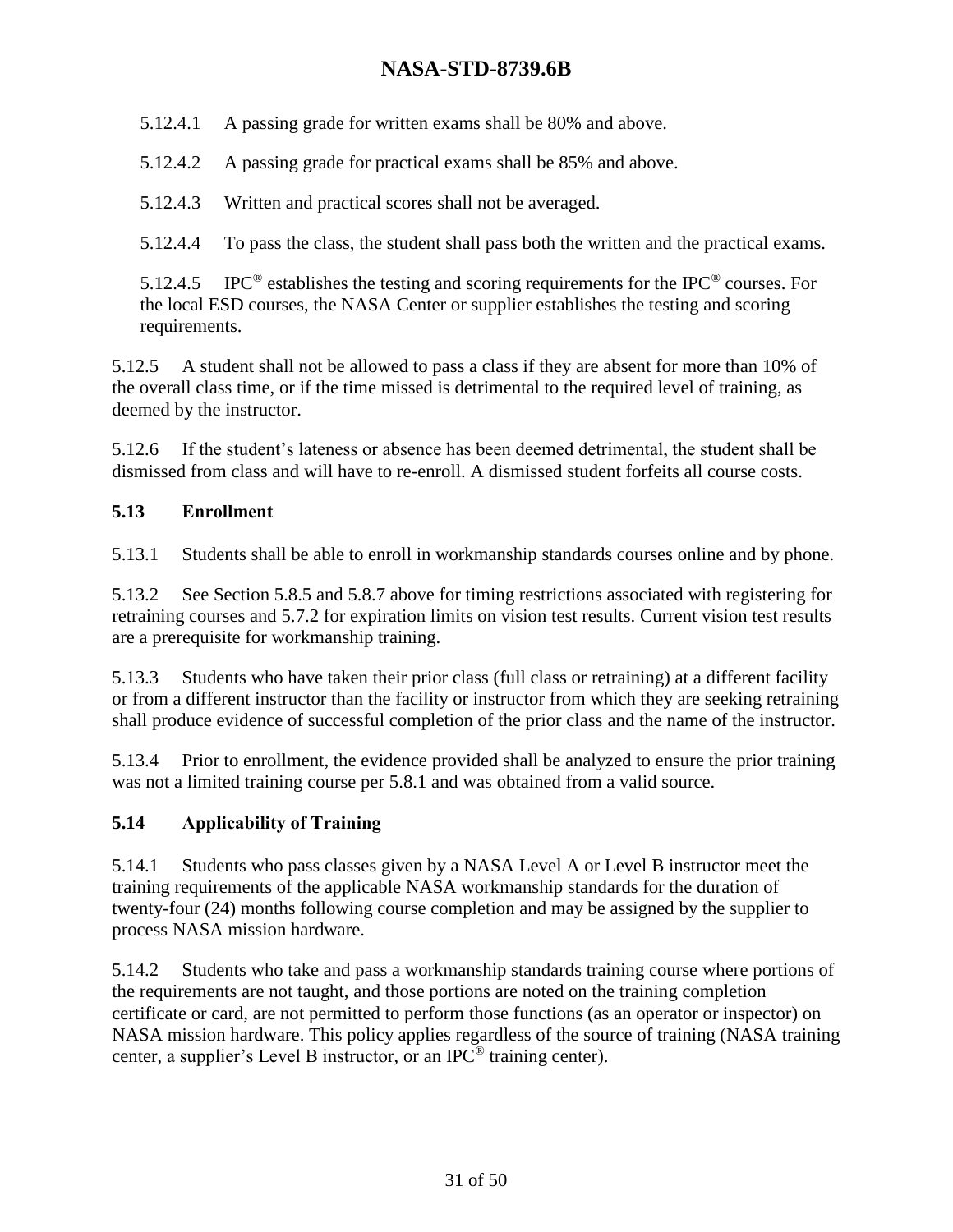# <span id="page-31-0"></span>**6. GENERAL TECHNICAL REQUIREMENTS**

This section establishes general technical requirements for workmanship processes applied to NASA mission hardware. This section also establishes requirements which augment or modify the requirements of IPC J-STD-001GS, IPC/WHMA-A-620C-S and ANSI/ESD S20.20-2014.

# <span id="page-31-1"></span>**6.1 Temperature and Relative Humidity**

6.1.1 Workmanship operations should be limited when workplace temperature is less than 18  $^{\circ}$ C (65  $^{\circ}$ F) or greater than 30  $^{\circ}$ C (85  $^{\circ}$ F) to reduce the risk of human error due to uncomfortable work conditions. Continuous temperature monitoring is not required except for processes that specify temperature control limits (e.g., polymer cure).

6.1.2 The range (lower and upper) of relative humidity (RH) in the assembly area shall be controlled to the extent necessary to prevent condensation or corrosion on sensitive surfaces and to prevent promoting defects in moisture sensitive devices and assemblies. For operator comfort and to reduce the risk of human error, the workplace RH should be maintained below 70 percent. Relative humidity monitoring and record-keeping is not required except for processes that specify relative humidity control limits (e.g., ESD control).

6.1.3 In field operations where the above conditions cannot be effectively achieved, processunique controls should be documented and implemented to minimize the effects of the uncontrolled environment on the operation being performed on the hardware. Process-unique controls are tools and methods such as usage of localized dehumidifiers, heaters, air ionizers, or other similar means to control the environment's effect on the hardware.

# <span id="page-31-2"></span>**6.2 Occupational Health Requirements**

6.2.1 Handling and storage of some of the as-received and processed materials used to meet the requirements of this standard may be classified as hazardous processes. Occupational Safety and Health Administration (OSHA), 29 CFR Part 1910, Subparts I and Z provide requirements for engineering controls such as exhaust ventilation and fume extractors, and personal protective equipment such as eye protection, gloves, and respirator protection. State and local regulations may also be applicable. OSHA requires personal protective equipment be provided by the employer and used as appropriate to the work being performed.

6.2.2 Safety Data Sheets (SDS) shall be available for reference in the work area.

# <span id="page-31-3"></span>**6.3 Materials Selection**

6.3.1 All materials used shall meet project contamination, outgassing and offgassing requirements. The requirements of NASA-STD-6016 are typically applied to invoke these requirements and manage project material usage approvals.

6.3.2 Suppliers of PCB assemblies shall conform with the criteria of SAE-GEIA-STD-0005- 1A and SAE-GEIA-STD-0005-2A using control level "2C" for control of Lead(PB)-free materials.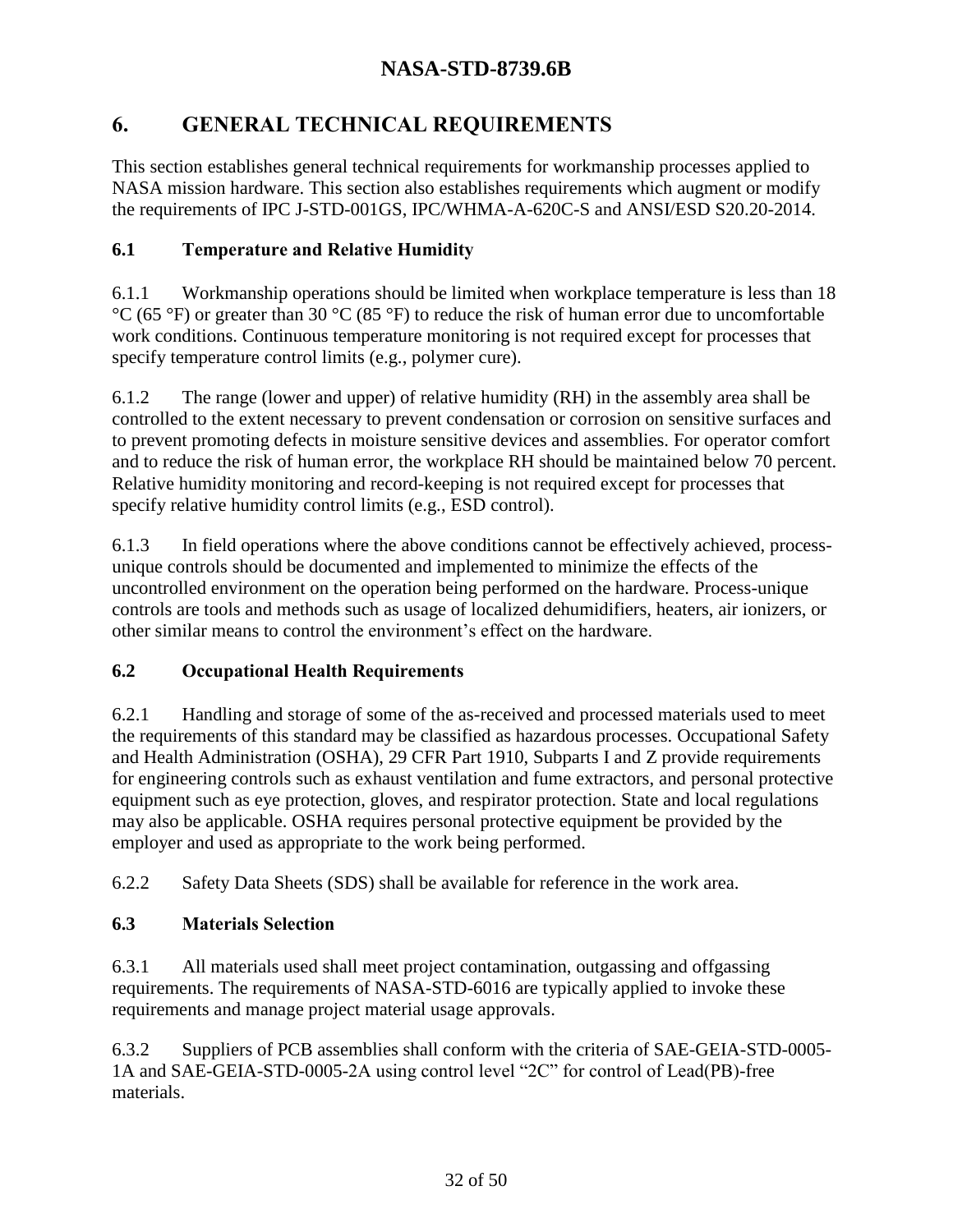### <span id="page-32-0"></span>**6.4 Tool Selection and Control**

6.4.1 Suppliers shall comply with project metrology and calibration control requirements. It is recommended that ESD Controls be applied in calibration laboratories where ESD-sensitive items are processed (Class 1A or more sensitive).

6.4.2 The selection of tools, instruments, and other devices used for fabrication, testing, verification, and inspection activities shall be appropriate for the task, clean and maintained, and shall not impart damage to the parts or assemblies.

#### <span id="page-32-1"></span>**6.5 Protection of Materials, Parts and Assemblies**

6.5.1 Handling, processing, and storing materials, piece parts, and assemblies involved in workmanship operations shall be performed under controlled conditions to prevent damage and degradation (e.g., access to work area, foreign object debris (FOD) control, contamination, excess paperwork, personal items, refuse items, unmixed and mixed batches of polymers).

6.5.2 Smoking, eating, and drinking shall be prohibited in areas where workmanship processes are applied.

#### <span id="page-32-2"></span>**6.6 Inspection and Inspection Optics**

6.6.1 All PCB assemblies, cables, cable harnesses, and fiber optic cables shall be visually inspected to evaluate quality conformance in accordance with the methods and defect criteria specified in the applicable standard in [Table 1](#page-6-3) and the applicable requirements herein. Product inspection using a sampling plan is not compliant with this standard.

6.6.2 Inspection magnification systems shall be capable of rendering true colors, proportional dimensions, and adequate resolution at the chosen magnification to perform the specified inspection.

6.6.3 The light source shall provide shadowless illumination of the area being viewed except when oblique lighting is required.

6.6.4 The use of referee magnification levels not defined in the workmanship standards in [Table 1](#page-6-3) is considered out of scope of the workmanship standards and shall be defined in project requirements when applicable.

#### <span id="page-32-3"></span>**6.7 Solvents and Cleaning**

6.7.1 Deionized water, ethyl alcohol, and isopropyl alcohol are considered standard solvents and do not require approval prior to use for cleaning PCBs, PCB assemblies, soldered contacts, terminals, cable harness assemblies, or splices. Use of other cleaning materials shall follow the relief process provided by NPR 8715.3.

6.7.2 Requests for approval for the use of non-standard solvents shall include sufficient engineering documentation to qualify the process. Examples of qualification may include: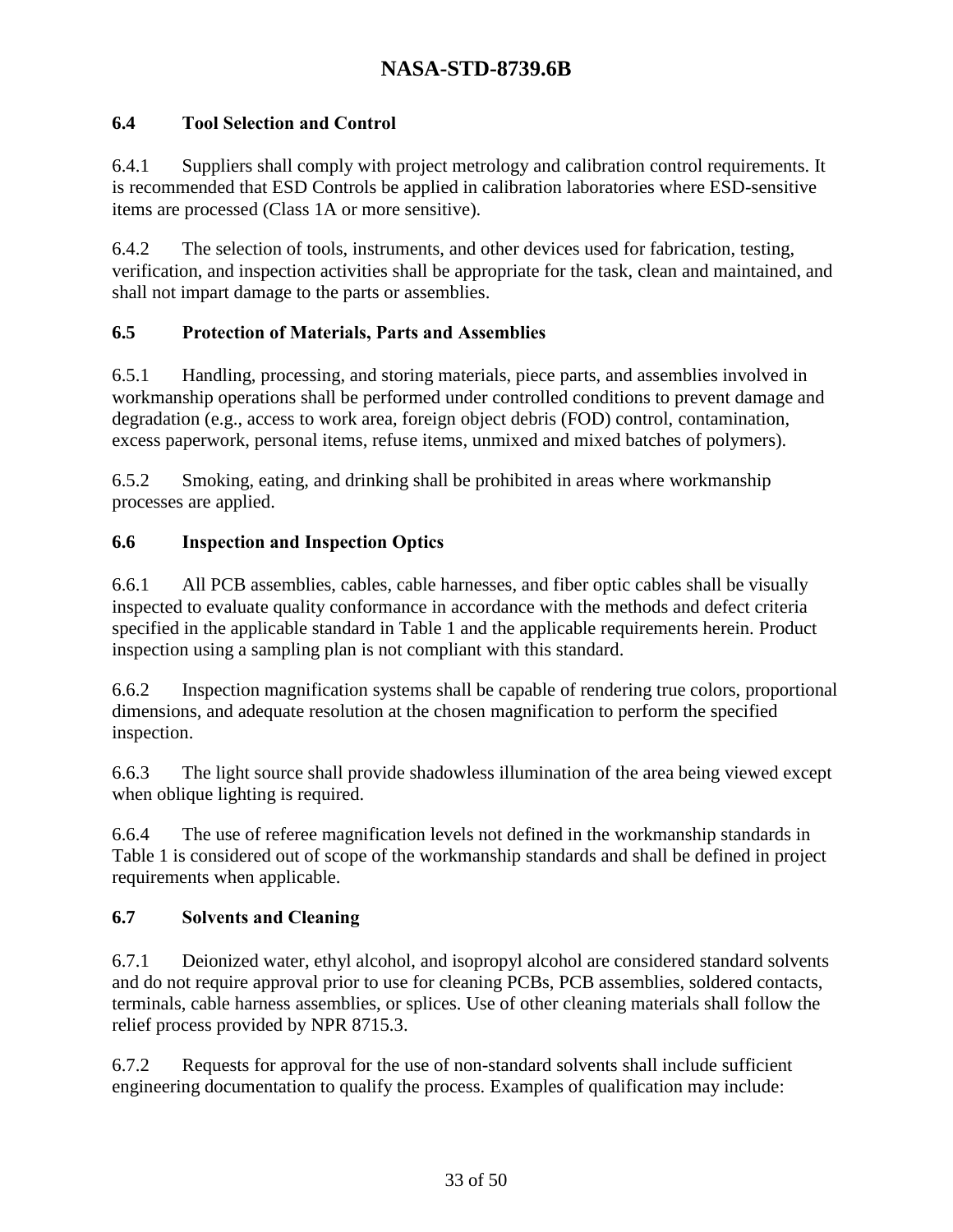a. Evidence of prior successful use (e.g., heritage in relevant applications, process qualification test data).

b. Description of typical ionic residues associated with unremoved solvent.

c. Corrosiveness of solvent when applied to materials present in mission hardware (e.g., part leads, part packages, printed circuit boards, wire insulation, staking).

d. Techniques to be used for addressing special use considerations or manufacturer instructions including operator hazard avoidance.

6.7.3 Solvents shall be properly labeled and maintained in a clean and uncontaminated condition, and controlled to ensure non-expired shelf life.

6.7.4 Solvents and cleaners shall not leave a residue or contaminate parts or materials. Refer to the SDS for guidance in the proper handling of solvents.

6.7.5 Aqueous solvents shall not be used to clean silver (Ag) plated copper.

#### <span id="page-33-0"></span>**6.8 Rework and Repair**

6.8.1 Rework that results in product conformity is permissible. Each occurrence of rework and the nonconformance it corrects shall be recorded.

6.8.2 Repair that will not result in full product conformity shall be reviewed and approved prior to implementation per the material review board (MRB) process.

<span id="page-33-1"></span>6.8.3 Assemblies shall be cleaned following repairs in accordance with the cleanliness criteria defined in the appropriate standard in [Table 1.](#page-6-3)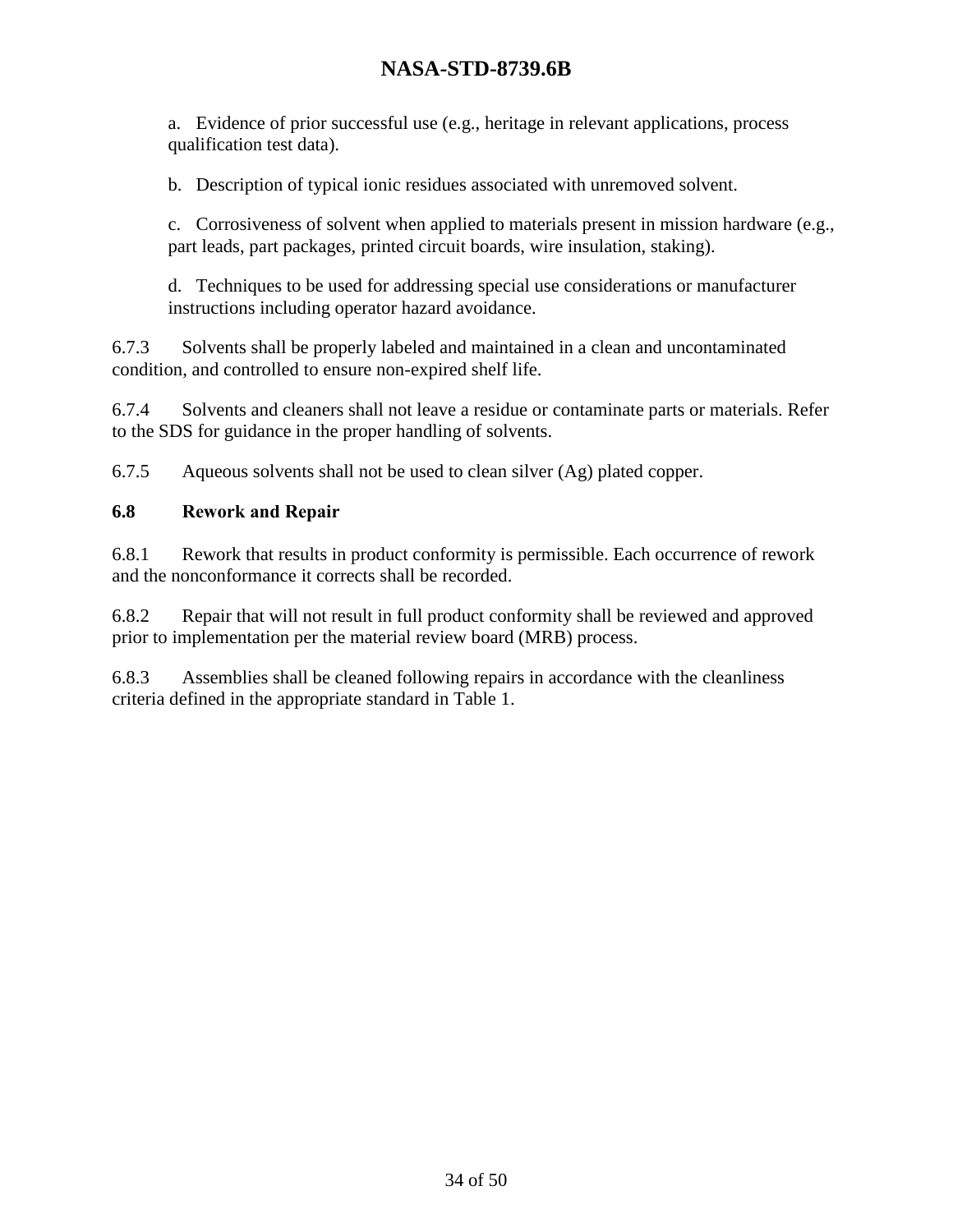# <span id="page-34-0"></span>**7. ELECTROSTATIC DISCHARGE CONTROL STANDARD IMPLEMENTATION**

### <span id="page-34-1"></span>**7.1 Applicable ESD Standard**

7.1.1 ANSI/ESD S20.20-2014 contains the baseline ESD control requirements for mission hardware.

7.1.2 ANSI/ESD S20.20-2014 requires the development and implementation of an ESD Control Program Plan that serves as the principle document for implementing and verifying the Program.

7.1.3 ESD Product Qualification test data generated on behalf of a NASA Center, when performed in accordance with ESD Association (ESDA) product qualification criteria and test methods, may be used by all NASA Centers as a part of their ESD Product Qualification Programs.

#### <span id="page-34-2"></span>**7.2 ESD Requirements Supplement to ANSI/ESD S20.20-2014**

7.2.1 This section provides the supplemental requirements and guidance applicable to use of ANSI/ESD S20.20-2014 for processing NASA mission hardware.

7.2.2 General ESD Control Program Plan Requirements

<span id="page-34-3"></span>7.2.2.1 The ESD Control Program Plan shall be in accordance with ANSI/ESD S20.20- 2014 and the requirements herein.

7.2.2.2 Tailoring of ESD controls outside of the limits of [7.2.4](#page-35-1) and [7.2.5](#page-38-0) herein shall be documented in the local ESD Control Program Plan and include documented technical justification (e.g., risk assessments, rationale, evaluation).

7.2.2.3 NASA Centers shall create, approve, and implement a Center-level ESD Control Program Plan in accordance with [7.2.2.1,](#page-34-3) and with concurrence by the NASA Center's ESD Control Program Manager.

*Note: The approval/reapproval process for the Center-level ESD Control Program Plan follows the Center-level document approval process.*

7.2.2.4 NASA Program, Project, or Supplier ESD Control Plans used for operations within a NASA facility that are subject to the Center's quality management system, shall be compliant to the local Center-level ESD Control Program Plan.

*Note: The Center's ESD Control Program Manager is expected to be the Center's primary SME for the technical theory, practical implementation, and policies of ESD Control. It is recommended that programs and projects consult with the Center's ESD Control Program Manager for the development of quality assurance requirements tailoring; contract or task Statements of Work (SOW); deviations and waivers; and when evaluating requests for tailoring, deviations, or waivers from suppliers. Programs and*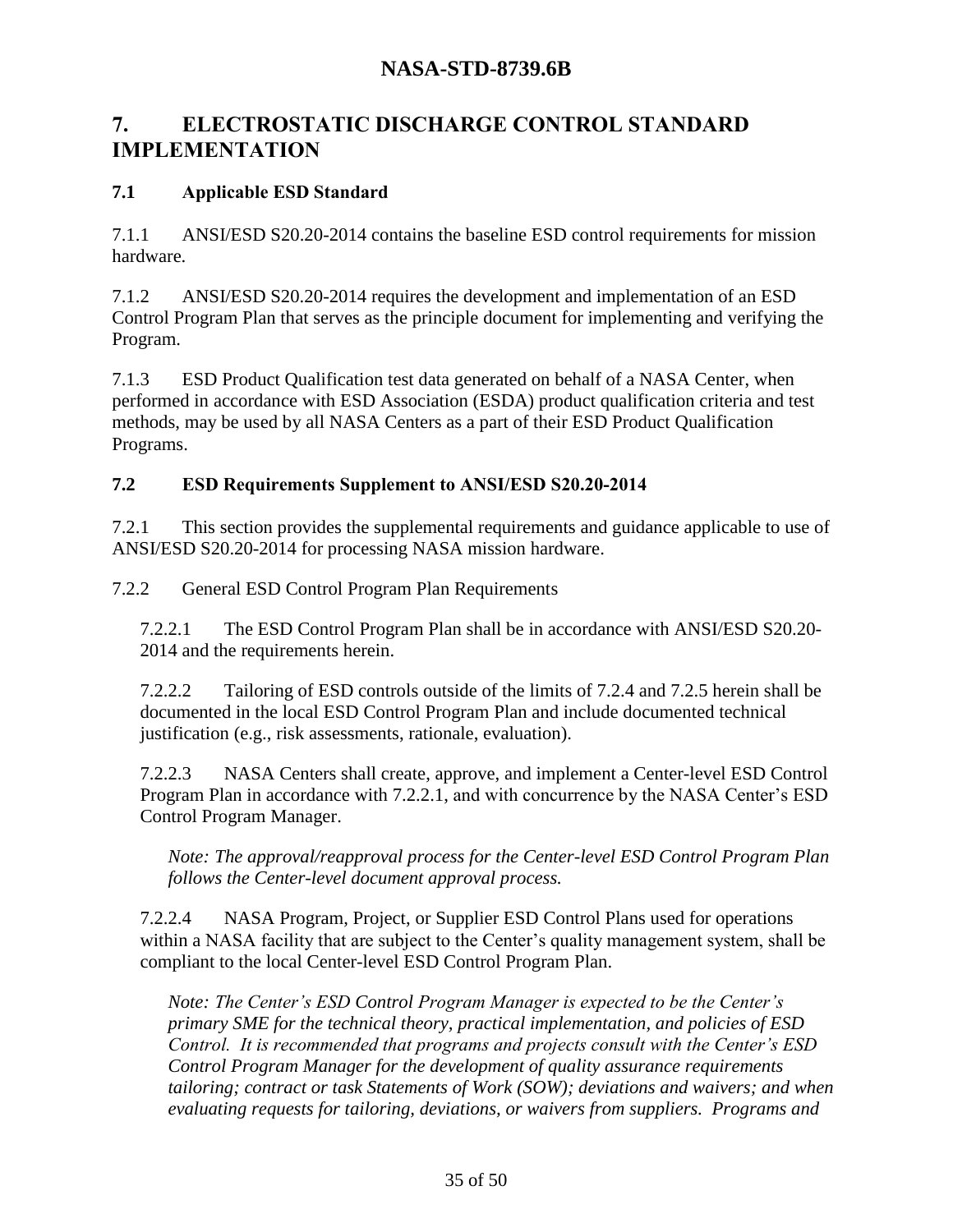*projects are recommended to consult with the Center ESD Control Program Manager or their delegate when planning supplier quality audits or assessments and production quality surveillance activities.*

7.2.3 Administrative Requirements

7.2.3.1 Personnel Training and Certification

7.2.3.1.1 The ESD Control Program Manager shall have formal training in:

(a) The technical requirements in Chapter 8 of ANSI/ESD S20.20-2014,

(b) Static charge reduction and discharge risk mitigation methods for operators and Electrostatic Protected Areas (EPAs), and

(c) Processes for certification and verification of ESD control materials and EPAs.

*Note: ESDA, International Association for Radio, Telecommunications and Electromagnetics (iNARTE®), or other third-party ANSI/ESD S20.20 training courses are recommended to meet this requirement. This may also be accomplished via documented on-the-job training.* 

<span id="page-35-0"></span>7.2.3.1.2 The ESD Control Program Plan shall define the type of training, level of training, and certification required for each participant in the program. This includes visiting technicians trained to other ESD Control Program Plans.

7.2.3.1.3 The local ESD Control Program defines qualifications required for ESD instructors and any hierarchies applicable to instructors and the students they are permitted to teach. The training requirements in those plans shall meet the requirements of ANSI/ESD S20.20-2014, paragraph 7.2, Training Plan.

7.2.3.1.4 ESD training is specific to the local ESD Control Program Plan, and therefore is non-transferable.

<span id="page-35-2"></span>7.2.3.1.5 Non-trained personnel shall be escorted by trained or certified personnel when in or near an EPA.

7.2.3.1.6 Non-trained personnel shall not be permitted within 39.4 inches (1 meter) of ESDS items.

<span id="page-35-1"></span>7.2.4 Baseline ESD Control Program Plan Requirements

7.2.4.1 The Certification, Recertification, and Compliance Verification Plan requirements of ANSI/ESD S20.20-2014 apply with the following additions and modifications:

7.2.4.1.1 The ESD Control Program Plan shall define the baseline sensitivity level addressed by the EPA requirements (e.g., Human Body Model (HBM) Class 1A) as well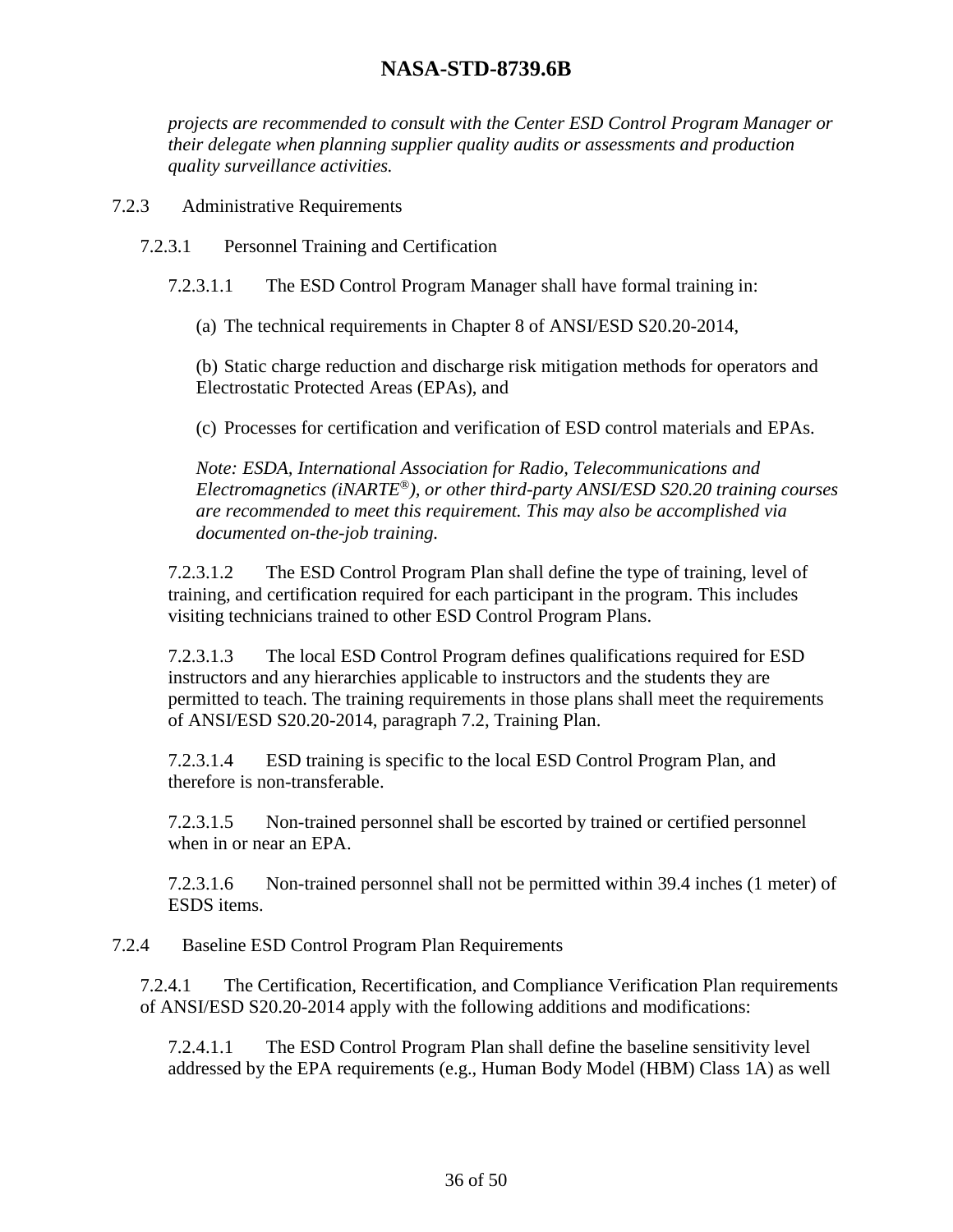as any other EPA sensitivity levels considered to be within the scope of the plan (e.g., HBM 1B, HBM 0, CDM C1).

7.2.4.1.2 The ESD Control Program Plan shall define the criteria for when ESDS hardware is to be handled within a certified EPA (e.g., mission risk class, R&D status, commercial off-the-shelf ground support equipment).

7.2.4.1.3 All EPA certifications shall be performed by the ESD Control Program Manager, or their representative.

<span id="page-36-0"></span>7.2.4.1.4 EPAs not verified within 6 months shall be considered expired and require recertification for use as an EPA.

7.2.4.1.5 The date of EPA removal from service shall be included on the verification record.

*Note: Abandoned or expired EPAs pose an ESD risk because technicians assume that the EPA is in a safe working condition, although it has not been verified as such. This creates significant programmatic risk for Project due to the lack of documentation to properly retire risk of an ESD event.*

7.2.4.1.6 EPAs shall be recertified prior to use when any of the following conditions apply:

(a) Any changes are made to the EPA location or grounding configuration without prior approval by the ESD Control Program Manager.

(b) New worksurfaces have been added.

(c) ESD failure traceable to the EPA.

(d) The EPA will be used for processing items more sensitive than the current EPA certification level.

(e) The EPA owner or ESD Control Program Manager has decommissioned the EPA.

*Note: For certified EPAs that are used occasionally for non-ESDS work, a minimal set of compliance verification tests as defined by the governing ESD Control Program Plan should be performed prior to performing ESDS work.*

7.2.4.2 General ESD Requirements for ESD Control Program Plan

7.2.4.2.1 The ESD Control Program Plan shall define the handling and documentation requirements for each ESD sensitivity level used in the program.

7.2.4.2.2 The ESD Control Program plan shall require a charge mitigation process if essential insulators or isolated conductors must be used within 12 inches of ESDS item(s).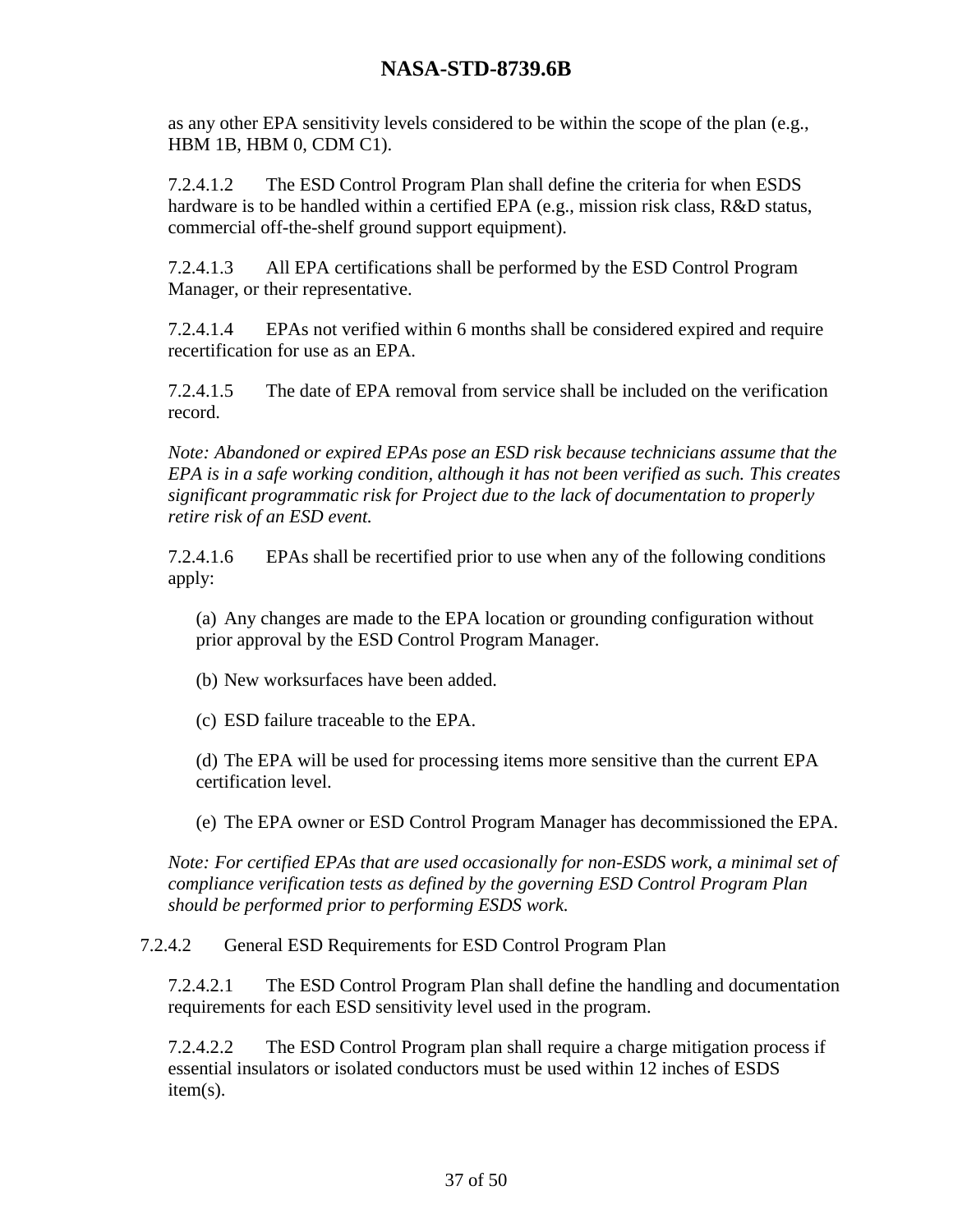*Note: While a PC monitor may be considered essential, keyboards and mice are not.*

*Note: Carbon dioxide (CO₂) snow cleaning or other compressed air nozzles may be considered essential insulators and are a source of charged ions that may pose significant risk to ESDS items.*

7.2.4.2.3 Vacuum cleaning equipment, hoses, and associated tools, used for cleaning ESDS articles that cannot be grounded at the nozzle shall be treated as essential insulators.

7.2.4.2.4 ESDS hardware shall be either grounded or protected from charge accumulation during transport.

7.2.4.2.5 A subassembly (e.g., electrical box) shall have conductive or dissipative connector caps or plugs in place except when being mated to system cabling, or during environmental bake or test operations.

7.2.4.2.6 Requirements for reducing the static charge on connectors, cables and harnesses prior to mating system interface connectors to system test sets shall be defined in the ESD Control Program Plan.

#### 7.2.4.3 Packaging

7.2.4.3.1 Electrostatic protective packaging shall prevent the generation of static charge and provide protection from electrostatic fields.

7.2.4.3.2 ESD protective packaging used shall satisfy the material properties per ANSI/ESD S541-2019.

7.2.4.3.3 Static dissipative materials in contact with ESDS items shall be compliant to ANSI/ESD S541-2019.

7.2.4.3.4 Topical antistatic packaging materials (e.g., pink poly) not verified and documented to be free of tertiary amines shall not be permitted for use as the primary packaging method for ESDS hardware.

*Note 1: There is no requirement for secondary packaging for ESD protection. Secondary packaging is used for physical protection only.* 

*Note 2: Topical antistatic packaging materials verified and documented to be free of tertiary amines, and are in full compliance with the static dissipative surface resistance requirements of this section, are allowed for use as anti-static protection only if the article is stored within an EPA.* 

*Note 3: Topical antistatic packaging materials that satisfy Note 2 may be used as secondary packaging for physical protection either inside or outside the confines of an EPA.*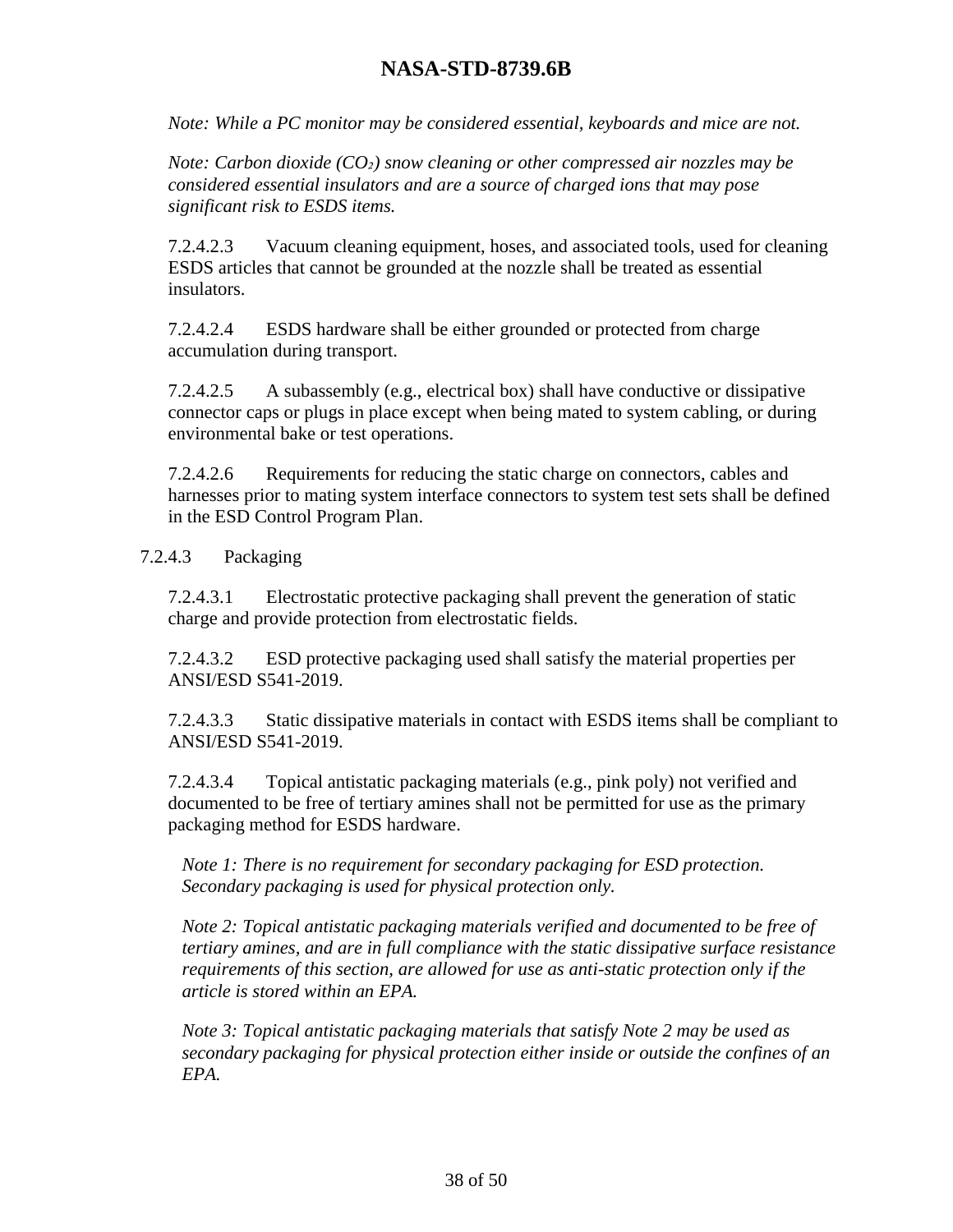#### 7.2.4.4 EPA Perimeter, Marking and Signage

7.2.4.4.1 The ESD Control Program Plan shall include requirements for signage and perimeter indicators.

*Note: EPA perimeter indicators such as floor tape, partitions, and rope guards are used to prevent unauthorized and untrained personnel as defined in [7.2.3.1.5](#page-35-2) from entering the EPA and to prevent the EPA from being used for unauthorized purposes.*

7.2.4.4.2 ESD access-controlled areas shall be limited to ESD trained personnel and escorted visitors.

7.2.4.4.3 EPAs within access-controlled areas shall have a minimum 12 inch traffic buffer beyond the applicable sides of the perimeter, including those sides that share a boundary with a non-EPA work bench or work area.

7.2.4.4.4 EPAs outside of access-controlled areas shall have a minimum one-meter traffic buffer beyond the applicable sides of the perimeter, including those sides that share a boundary with a non-EPA work bench or work area.

*Note 1: When an EPA is outside of an ESD Access-controlled area, the one-meter traffic buffer requirement may be tailored to 12 inches when technically justified by the use of alternate controls that limit the presence of static charge sources and conductive grounding between 1 meter and 12 inches of the ESD item being processed. The use of cotton or cotton-blend garments is one such method.*

*Note 2: ESD shielding material should be used when limited space is available, and non-ESD work is carried out in proximity to active EPAs.*

<span id="page-38-0"></span>7.2.5 Baseline ESD Control Technical Requirements

The following ESD Control components can be verified using the test methods provided in Section 7 herein, the methods in ESD TR53-01-18, or the alternative methods provided in [Table](#page-42-0)  [3.](#page-42-0)

7.2.5.1 Work Surfaces

7.2.5.1.1 The resistance of the work surfaces where ESDS items are handled shall be in the dissipative range, from  $10^6$  to  $\langle 10^9 \Omega$ . See [Table 3,](#page-42-0) #1.

7.2.5.1.2 The resistance from the center of the work surface to the common point ground (CPG) shall be  $10^6$  to < $10^9\Omega$ . See [Table 3,](#page-42-0) #2.

7.2.5.1.3 When conductive surfaces must be used as an ESD work surface, control methods to prevent an ESD event shall be documented by the ESD Control Program Plan.

*Note: Conductive surfaces, grounded or ungrounded, can enable ESD events to occur.*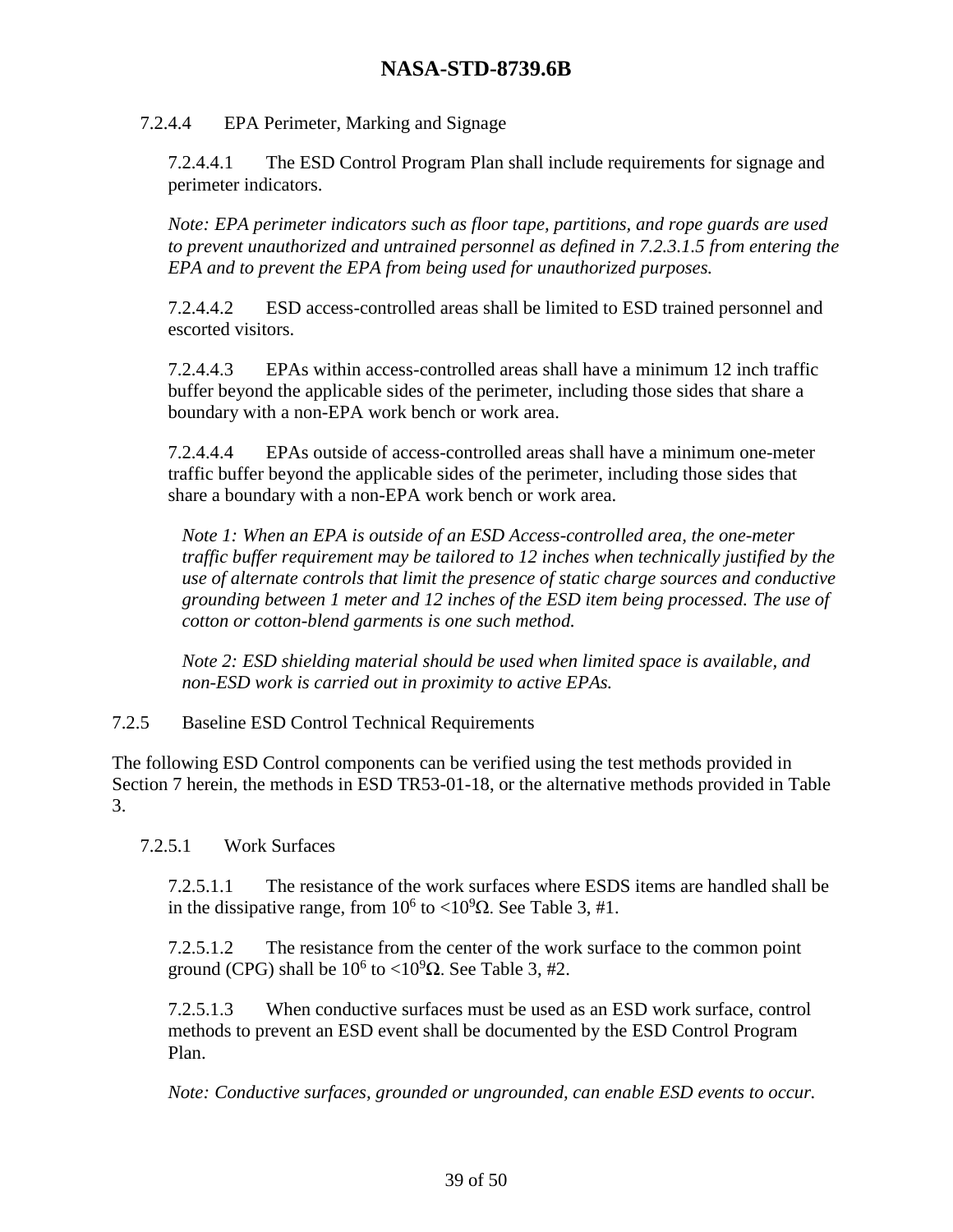#### 7.2.5.2 ESD-Protective Floor Surfaces

7.2.5.2.1 A dissipative floor or floor mat shall be used for EPAs certified for processing HBM Class 0A (<125 volts) ESDS hardware.

7.2.5.2.2 The surface resistance for dissipative floors and floor mats shall measure from  $10^6$  to  $\langle 10^9 \Omega$ . See [Table 3,](#page-42-0) #3.

7.2.5.2.3 The surface resistance for conductive floors and floor mats shall measure less than  $10^6\Omega$ . See [Table 3,](#page-42-0) #3.

7.2.5.2.4 Protective floor grounding for dissipative floors shall measure from  $10<sup>6</sup>$  to  $\langle 10^9$ Ω. See [Table 3,](#page-42-0) #4.

7.2.5.2.5 Protective floor grounding for conductive floors shall use GFCI and measure less than  $1x10<sup>6</sup>\Omega$ . See [Table 3,](#page-42-0) #4.

7.2.5.3 Personnel Grounding Systems.

7.2.5.3.1 Local ESD Control Program Plans shall address how personnel will connect ESD wrist straps within the 1 meter buffer region to protect exposed ESDS hardware.

7.2.5.3.2 ESD wrist straps systems or heel strap systems shall be verified to be functional each time before use. See [Table 3,](#page-42-0) #5.

7.2.5.3.3 The wristband resistance shall be  $800\text{k}\Omega$  to 1.2M $\Omega$  as measured between wristband connection point and skin contact surface. See [Table 3,](#page-42-0) #6.

7.2.5.3.4 The wrist strap ground terminal resistance shall be  $\leq 1\Omega$  as measured from the wrist strap ground terminal to the CPG. Follow manufacturer's recommendation for continuous monitoring systems. See [Table 3,](#page-42-0) #7.

7.2.5.3.5 Elastic conductive fabric wristbands shall not be used where shedding of conductive fibers is a concern. Metal expansion bracelet or conductive thermoplastic wristbands ensuring continuous conductive contact with the wearer's skin are preferred.

7.2.5.3.6 Foot grounding devices, when used, shall be worn on both feet and measure  $<$  3.5x10<sup>7</sup> $\Omega$ . See [Table 3,](#page-42-0) #8.

7.2.5.3.7 The method and frequency of calibration for Continuous Monitored System (CMS) ESD wrist strap systems shall be documented in the local ESD Control Program Plan. See [Table 3,](#page-42-0) #9.

7.2.5.4 Stools, Chairs, and Mobile Equipment/Carts

7.2.5.4.1 Groundable, static dissipative seating is required in EPAs rated for processing HBM Class 0 items.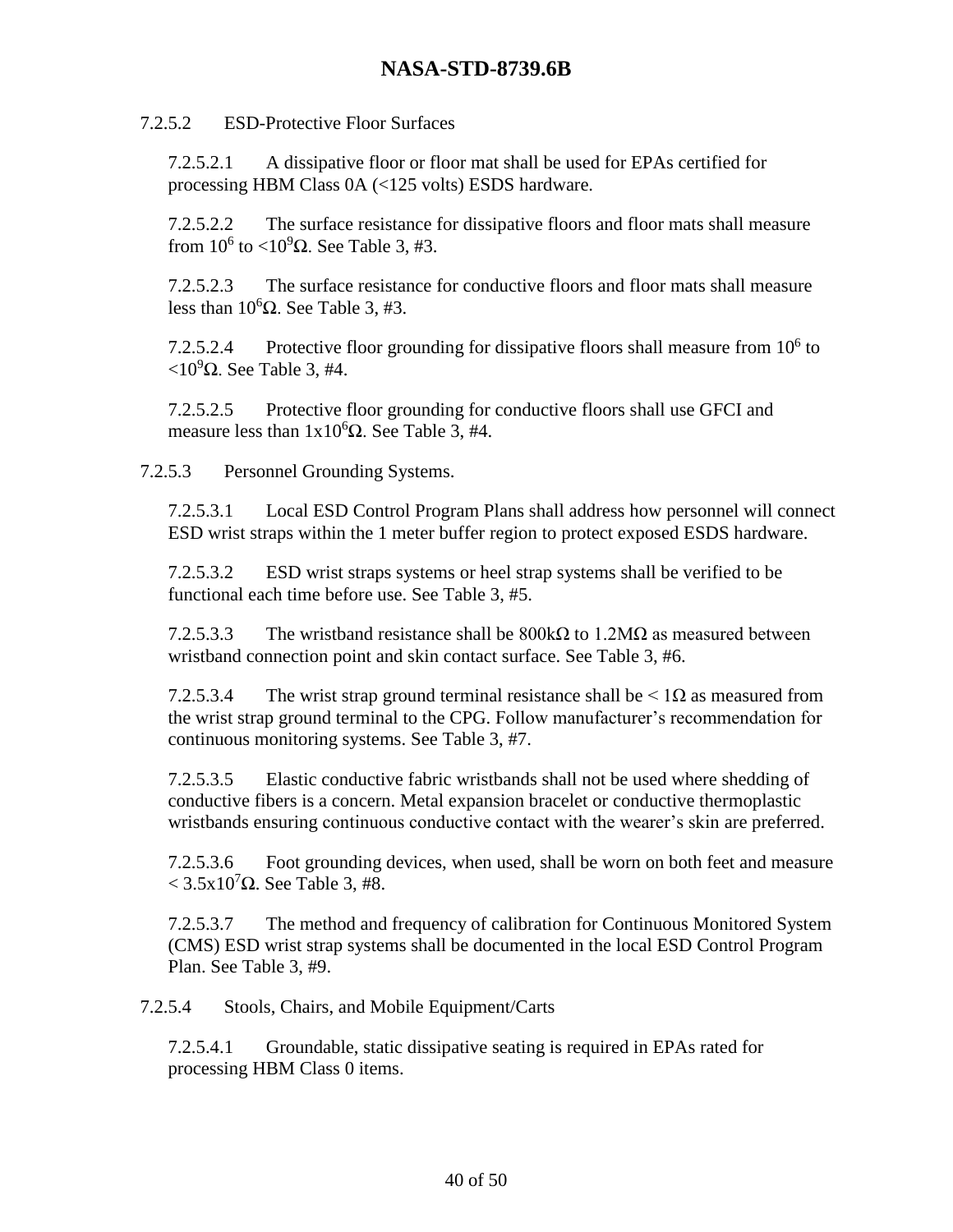7.2.5.4.2 Where static dissipative seating is used, each chair's resistance shall be verified to be  $10^6$  to  $< 10^9\Omega$  between the chair's Groundable Point and CPG on a frequency documented by the ESD Control Program Plan. See [Table 3,](#page-42-0) #10.

7.2.5.4.3 Conductive furniture and other similar conductive items that may present a charge within 12 inches of the ESDS items, or may come in direct contact with grounded operators, shall be grounded and verified to have a resistance from CPG to Groundable Point of less than 1 ohm per ANSI/ESD S6.1-2014.

7.2.5.4.4 Mobile equipment or carts within the traffic buffer region of the EPA shall be equipotentially bonded to CPG or shall be grounded through the conductive or dissipative floor.

7.2.5.4.4.1 Equipment or carts tied directly to CPG shall measure  $\leq 1\Omega$  when measured from the equipment ground to CPG. See [Table 3,](#page-42-0) #11.

7.2.5.4.4.2 Equipment or carts grounded through conductive or dissipative flooring shall measure  $10^6$  to  $< 10^9\Omega$  when measured from the equipment ground to CPG. See [Table 3,](#page-42-0) #11.

<span id="page-40-0"></span>7.2.5.5 Relative Humidity

7.2.5.5.1 Relative humidity within an EPA processing HBM Class 1A, or less sensitive, hardware shall be 30% to 70%. See [Table 3,](#page-42-0) #12.

7.2.5.5.2 Relative humidity within an EPA processing HBM Class 0A or Class 0, or more sensitive, hardware shall be 40% to 70%. See [Table 3,](#page-42-0) #12.

7.2.5.5.3 The ESD control program plan shall address the frequency at which the humidity is checked by personnel, or equipment set points, as well as how often the value is recorded, how the data is recorded, and how the data is stored.

7.2.5.5.4 Stop-work conditions and mitigation methods for relative humidity outside of the prescribed range shall be defined in the ESD Control Program Plan.

7.2.5.5.5 For instances where maintaining the RH levels shown in [7.2.5.5](#page-40-0) are not practical, special methods, procedures, equipment, and assurance requirements designed to overcome the risks of relative humidity levels below or above the required limits shall be used and documented in the applicable ESD Control Program Plan.

#### 7.2.5.6 Air Ionizers

7.2.5.6.1 Air ionizers are the preferred mitigation method when processing ESDS mission hardware whenever essential insulators are within twelve inches of an ESDS item in any rated ESD sensitivity class to comply with ANSI/ESD S20.20-2014, section 8.3.1.B (re: charge removal from insulators).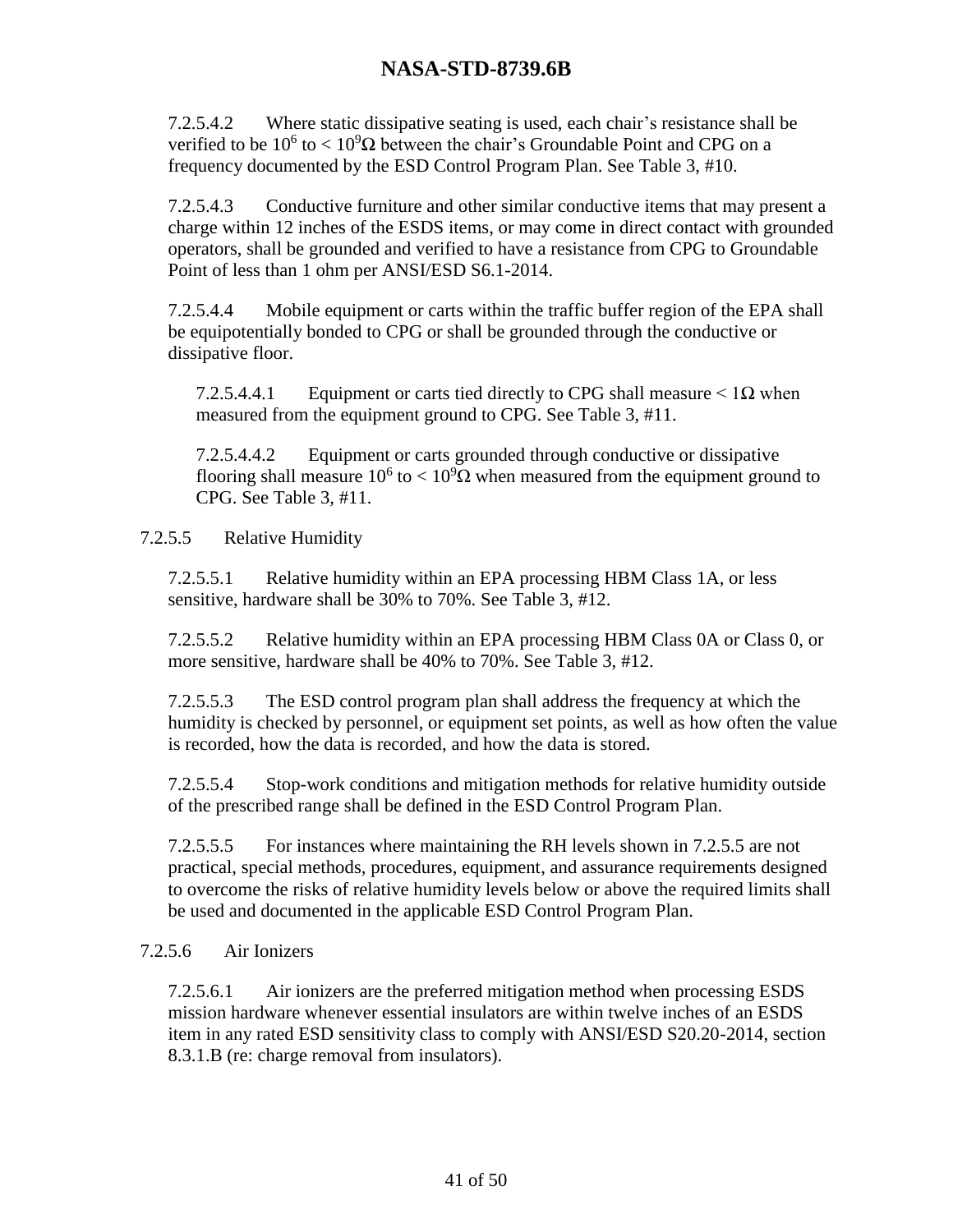*Note: The presence of ionized air may create an increased risk for corona discharge in the presence of energized power or radio frequency equipment, therefore, the use of ionizers should be assessed before use in those environments.*

7.2.5.6.2 Charge dissipation time from  $+1000 \text{ V}$  to  $+100 \text{ V}$  and  $-1000 \text{ V}$  to  $-100 \text{ V}$ shall be  $\leq$  20 seconds when measured in the center of the working area. See [Table 3,](#page-42-0) #13.

7.2.5.6.3 The offset voltage of ionizers shall be  $\leq \pm 35V$ . [Table 3,](#page-42-0) #14.

*Note: Cleaning ionizer charge tips may be used to return ionizers to within specifications and is recommended when performance testing indicates a trend towards an out-of-specification condition.*

7.2.5.7 Grounding Configurations

7.2.5.7.1 EPA grounding connections shall not be daisy-chained.

7.2.5.7.2 Where the Auxiliary ground enters the EPA, the resistance between the Auxiliary ground and the equipment ground shall be  $\leq 1\Omega$ . See [Table 3,](#page-42-0) #15.

7.2.5.7.3 The resistance of the Auxiliary ground from end to end, shall be  $\leq 25\Omega$ . See [Table 3,](#page-42-0) #16.

7.2.5.7.4 Where used, the GFCI's self-check shall be verified for proper shock protection and reset.

#### 7.2.5.8 ESD Garments

7.2.5.8.1 The ESD Control Program Plan shall document when ESD garments are used.

7.2.5.8.2 ESD garments shall be worn fully zipped or buttoned when in use.

7.2.5.8.3 All components of the ESD garments (i.e., coveralls, smock, boots, hood, booties) shall meet the requirements of ANSI/ESD STM2.1-2018.

7.2.5.8.4 Garment performance shall be verified upon receipt from the manufacturer and following laundering service.

7.2.5.8.5 The ESD garment resistance from point to point shall be  $\langle 10^{11} \Omega$ . See Table [3,](#page-42-0) #17.

#### 7.2.5.9 Electrical Equipment and Tools

7.2.5.9.1 Soldering iron tip to equipment ground resistance shall be  $\lt 5\Omega$ . See Table [3,](#page-42-0) #18.

7.2.5.9.2 Battery powered portable tools without conductive or static dissipative handle grips shall be treated as essential insulators. AC powered hand tools should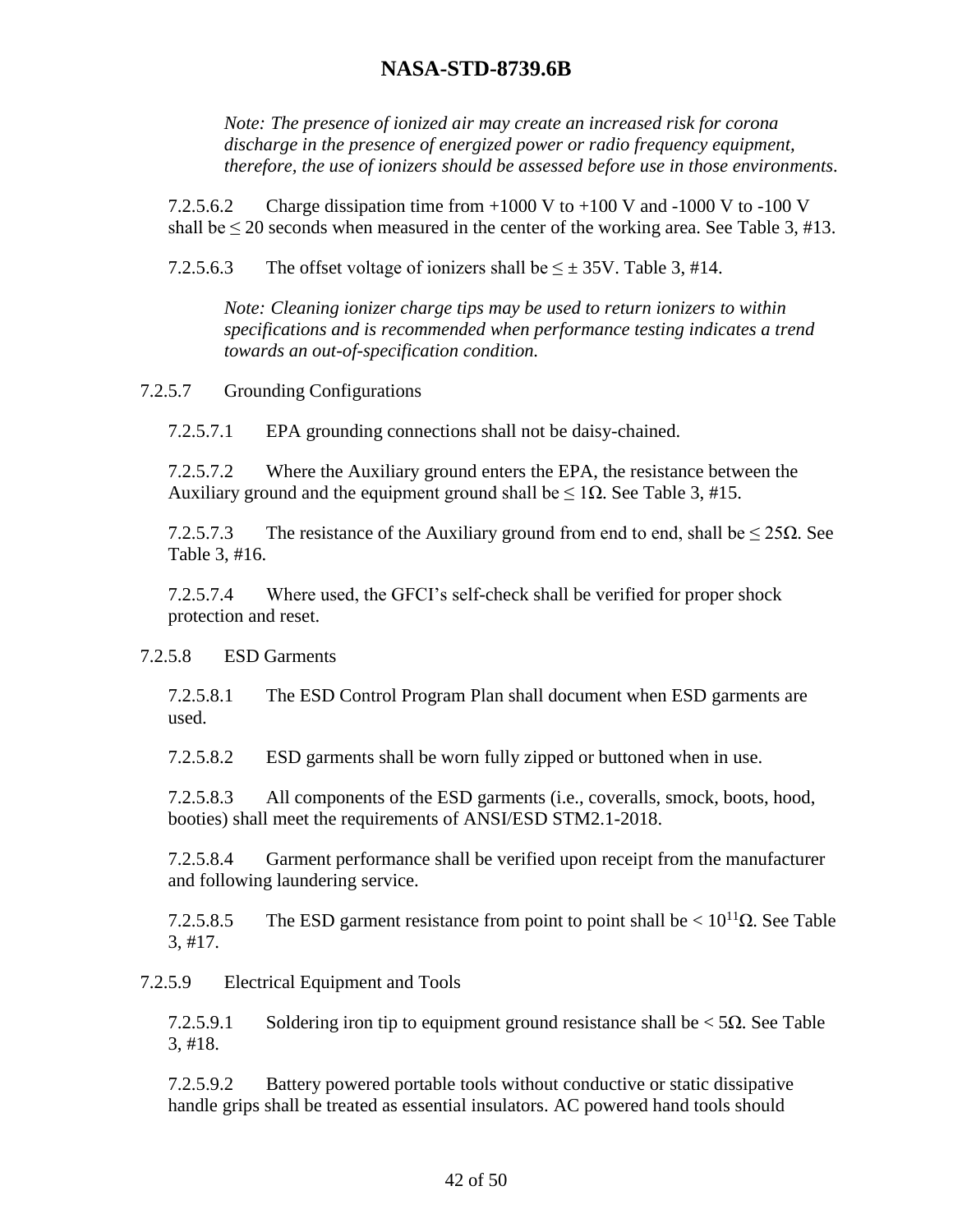employ a three-wire grounded power cord or have conductive or static dissipative handle grips. DC powered portable tools should have conductive or static dissipative handle grips.

7.2.6 ESD Control Summary

7.2.6.1 The values provided in [Table 3](#page-42-0) are a summary of ESD control technical requirements. Verification intervals and test methods used shall be defined within the ESD Control Program Plan.

*Note: EPAs not verified within 6 months of certification or verification must be recertified per [7.2.4.1.4](#page-36-0) or removed from service.*

<span id="page-42-0"></span>

|                |                                                                                                                                                           |                                                                                                                                                            |          | <b>Recommended</b><br><b>Verification</b><br><b>Intervals</b> |                  |          |          |  |
|----------------|-----------------------------------------------------------------------------------------------------------------------------------------------------------|------------------------------------------------------------------------------------------------------------------------------------------------------------|----------|---------------------------------------------------------------|------------------|----------|----------|--|
| #              | <b>ESD Control</b>                                                                                                                                        | <b>Verification Values (Alternate Test Methods)</b>                                                                                                        |          |                                                               | Monthly<br>Daily | Biannual | Annual   |  |
| 1              | <b>Work Surface Resistance</b>                                                                                                                            | $10^6$ to < $10^9\Omega$ (ANSI/ESD STM4.1-2017)                                                                                                            |          |                                                               | $\times$         |          |          |  |
| 2              | <b>Work Surface Grounding</b>                                                                                                                             | $10^6$ to < $10^9\Omega$ (ANSI/ESD STM4.1-2017)                                                                                                            |          |                                                               | $\times$         |          |          |  |
|                | <b>Protective Floor Resistance</b>                                                                                                                        | If Dissipative: $10^6$ to < $10^9\Omega$ (ANSI/ESD STM7.1-2013)<br>If Conductive: $< 10^{6} \Omega$ (ANSI/ESD STM7.1-2013)                                 |          |                                                               | $\times$         |          |          |  |
| 4              | If Dissipative: $10^6$ to < $10^9\Omega$ (ANSI/ESD STM7.1-2013)<br>Protective Floor Grounding<br>If Conductive: $< 1x10^{6}\Omega$ (ANSI/ESD STM7.1-2013) |                                                                                                                                                            |          |                                                               | $\times$         |          |          |  |
| 5              | Go/No Go functional check before use<br><b>Wrist Strap Check</b>                                                                                          |                                                                                                                                                            | $\times$ |                                                               |                  |          |          |  |
| 6              | <b>Wristband Resistance</b><br>From 800k $\Omega$ to 1.2M $\Omega$ per ANSI/ESD S20.20-2014<br>(ANSI/ESD S1.1-2013)<br>Range                              |                                                                                                                                                            |          |                                                               | $\times$         |          |          |  |
| $\overline{7}$ | Personnel Ground System<br>Resistance                                                                                                                     | $<$ 1 $\Omega$ (if no CMS)                                                                                                                                 |          |                                                               | $\times$         |          |          |  |
| 8              | Foot Grounding Device<br>Integrity                                                                                                                        | $<$ 3.5x10 <sup>7</sup> $\Omega$ (ANSI/ESD STM97.1-2015)                                                                                                   |          | $\times$                                                      |                  |          |          |  |
| 9              | <b>ESD CMS</b><br>Calibration is required                                                                                                                 |                                                                                                                                                            |          |                                                               |                  |          | $\times$ |  |
|                | 10 Stool / Chair Grounding                                                                                                                                | $10^6$ to < $10^9\Omega$ (ANSI/ESD STM12.1-2013)                                                                                                           |          |                                                               |                  | $\times$ |          |  |
|                | 11 Mobile Equipment/ Carts                                                                                                                                | $\bullet$ < 1 $\Omega$ if tied directly to CPG per ANSI/ESD S20.20-2014<br>• $10^6\Omega$ to < $10^9\Omega$ if tied thru flooring (ANSI/ESD S6.1-<br>2014) |          |                                                               |                  | $\times$ |          |  |

#### Summary of ESD Control Verification Values Table 3.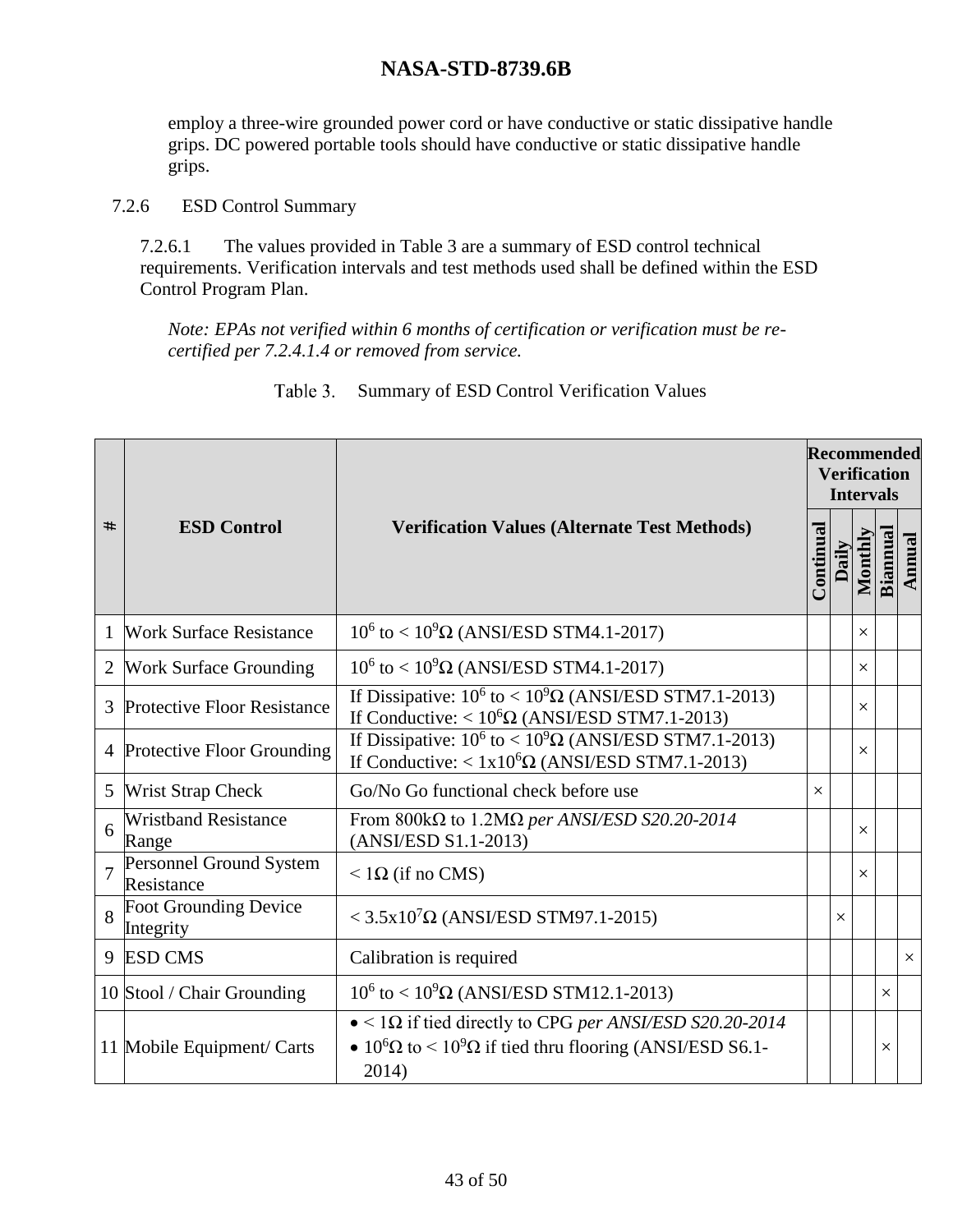|                           |                                | • 30-70% RH for handling of HBM Class 1A EPAs or                 |          |   |          |  |
|---------------------------|--------------------------------|------------------------------------------------------------------|----------|---|----------|--|
| 12 Relative Humidity (RH) |                                | higher                                                           | $\times$ |   |          |  |
|                           |                                | • 40-70% RH for handling of HBM Class 0A EPAs or                 |          |   |          |  |
|                           |                                | lower                                                            |          |   |          |  |
|                           | 13 Ionizers Charge Dissipation | $\leq$ 20 seconds (ANSI/ESD STM3.1-2015)                         |          |   | X        |  |
|                           | Time                           |                                                                  |          |   |          |  |
|                           | 14 Ionizers Offset Voltage     | $\leq \pm 35$ V per ANSI/ESD S20.20-2014 (ANSI/ESD STM3.1-       |          |   | X        |  |
|                           |                                | 2015)                                                            |          |   |          |  |
|                           | 15 Equipment GND to            | $\leq$ 1 $\Omega$                                                |          |   | $\times$ |  |
|                           | <b>Auxiliary GND</b>           |                                                                  |          |   |          |  |
|                           | 16 Auxiliary GND               | $\leq$ 25 $\Omega$ per ANSI/ESD S20.20-2014 (ANSI/ESD S6.1-2014) |          |   | X        |  |
|                           |                                | $< 10^{11} \Omega$ per ANSI/ESD S20.20-2014 (ANSI/ESD STM2.1-    |          |   |          |  |
|                           | 17 Garments                    | 2018)                                                            |          |   | X        |  |
| 18                        | Soldering Iron Tip to          |                                                                  |          | X |          |  |
|                           | Ground                         | $<$ 5 $\Omega$ (ANSI/ESD S13.1)                                  |          |   |          |  |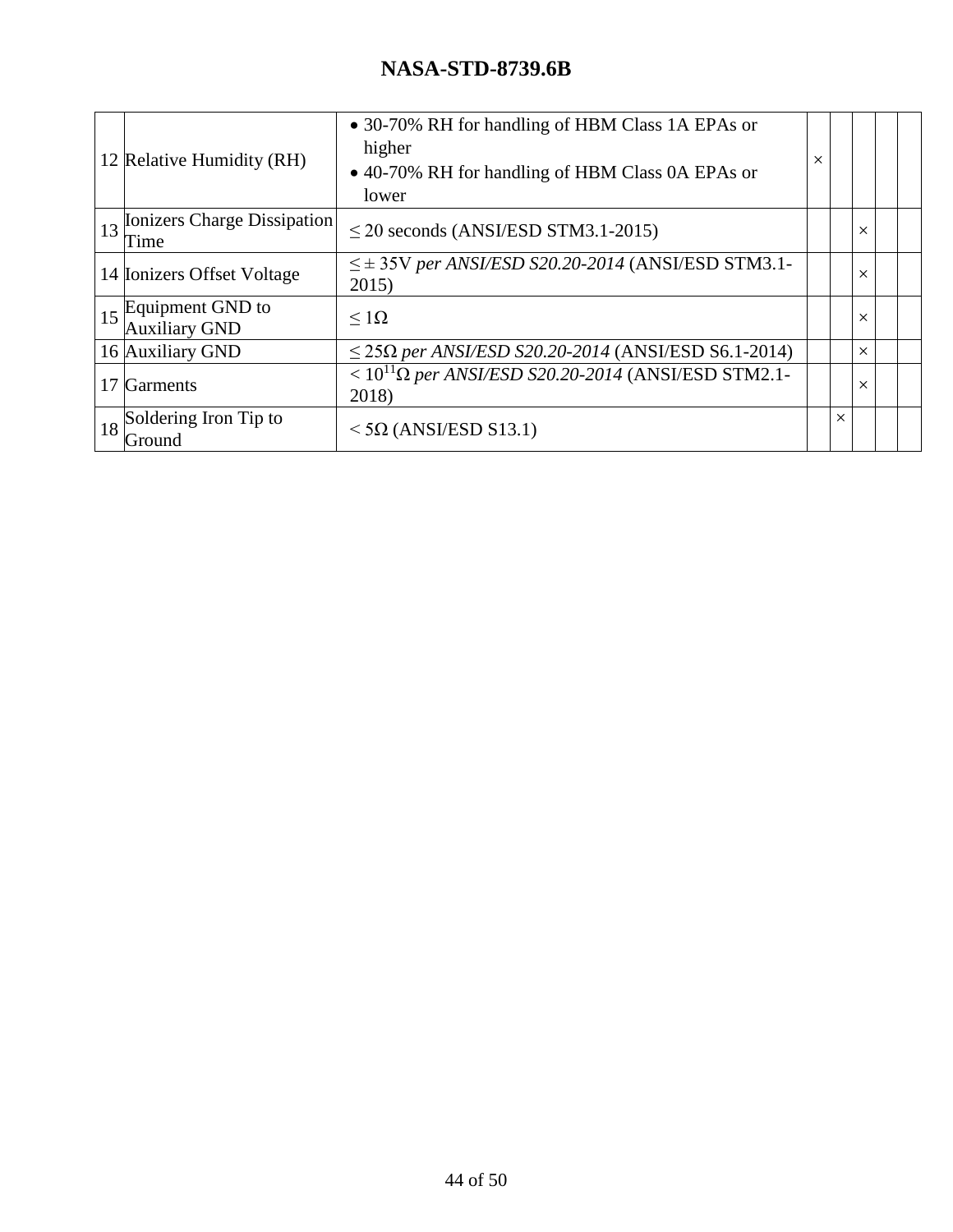# <span id="page-44-0"></span>**8. POLYMERIC APPLICATIONS STANDARD IMPLEMENTATION**

#### <span id="page-44-1"></span>**8.1 Applicable Polymeric Applications Standard**

NASA-STD-8739.1 contains baseline staking, bonding, conformal coating, and encapsulation requirements for mission hardware.

# <span id="page-44-2"></span>**8.2 Exclusions of IPC® J-STD 001GS Requirements for Polymeric Applications**

The requirements in the following sections of IPC J-STD-001GS are not applicable: Section 10, Section 11, and Section 5.6.3.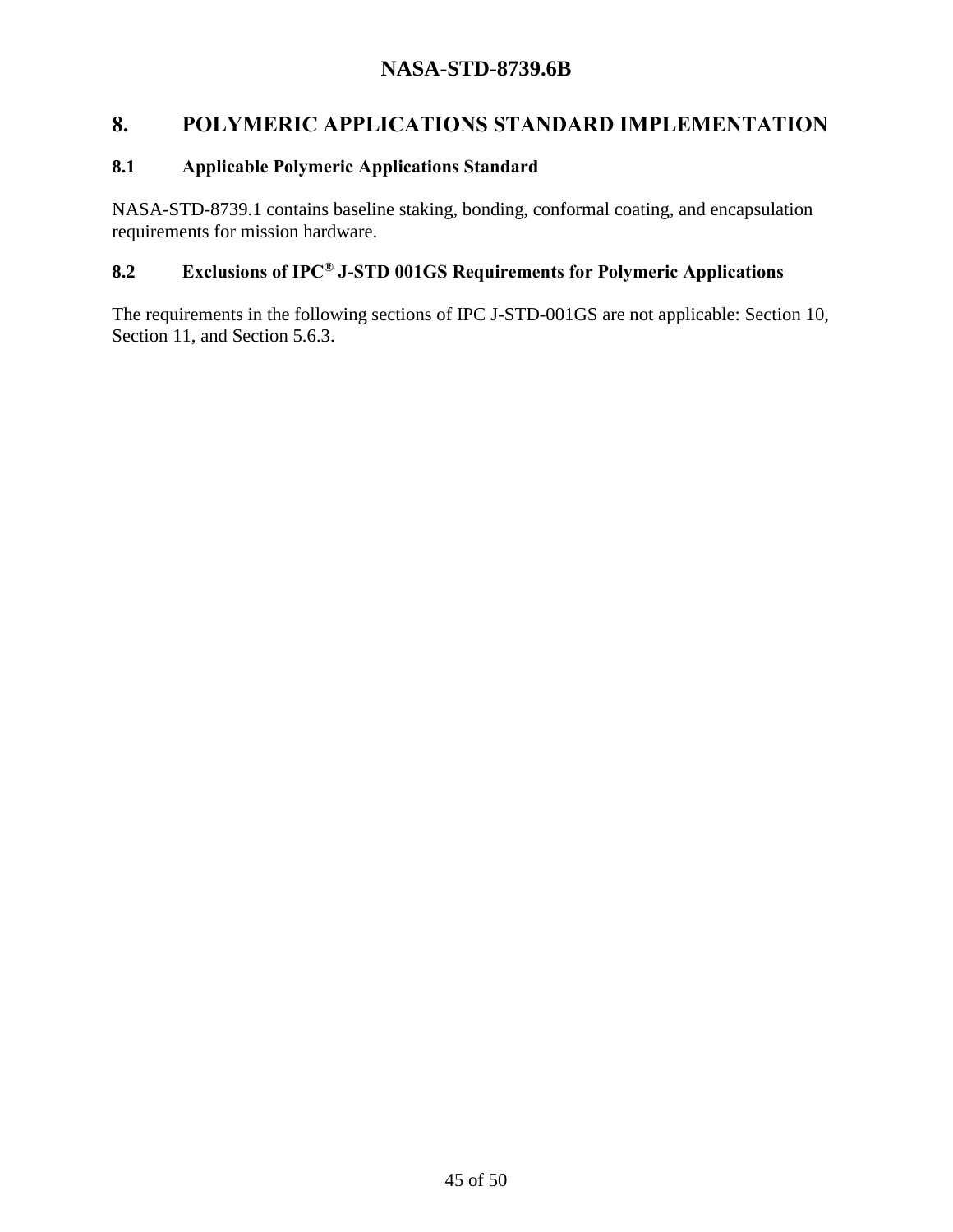# <span id="page-45-0"></span>**9. SOLDERING STANDARD IMPLEMENTATION**

#### <span id="page-45-1"></span>**9.1 Applicable Soldering Standard**

IPC J-STD-001GS contains baseline soldering requirements for mission hardware.

*Note: IPC J-STD-001, Class 3 is not an authorized substitute for IPC J-STD-001GS.*

#### <span id="page-45-2"></span>**9.2 Exceptions to IPC® Requirements**

9.2.1 The lead(Pb)-free and red plague (cuprous oxide corrosion) requirements in IPC J-STD-001GS and IPC/WHMA-A-620C-S sections 0.1.5 through 0.1.6 do not apply for the minimum baseline requirements although they may be documented and imposed at the discretion of the NASA project.

9.2.2 See Section [8.2](#page-44-2) herein for exceptions to the IPC J-STD-001GS for polymeric applications.

#### <span id="page-45-3"></span>**9.3 Use of Cancelled NASA Workmanship Soldering Standards**

9.3.1 NASA-STD-8739.2 and NASA-STD-8739.3 are cancelled standards as of October, 2011. Use of these standards without waiver is only allowed for programs and projects having assurance baseline documents published prior to their cancellation.

<span id="page-45-4"></span>9.3.2 Programs and projects that have invoked NASA-STD-8739.2 and NASA-STD-8739.3 in their baseline requirements prior to October, 2011 may use IPC J-STD-001GS for fabricating and inspecting new mission hardware without waiver approval. Programs and projects building, replacing, modifying, or repairing equipment defined by drawings which invoke the cancelled NASA soldering standards may work to the requirements and training certifications of IPC J-STD-001GS without waiver.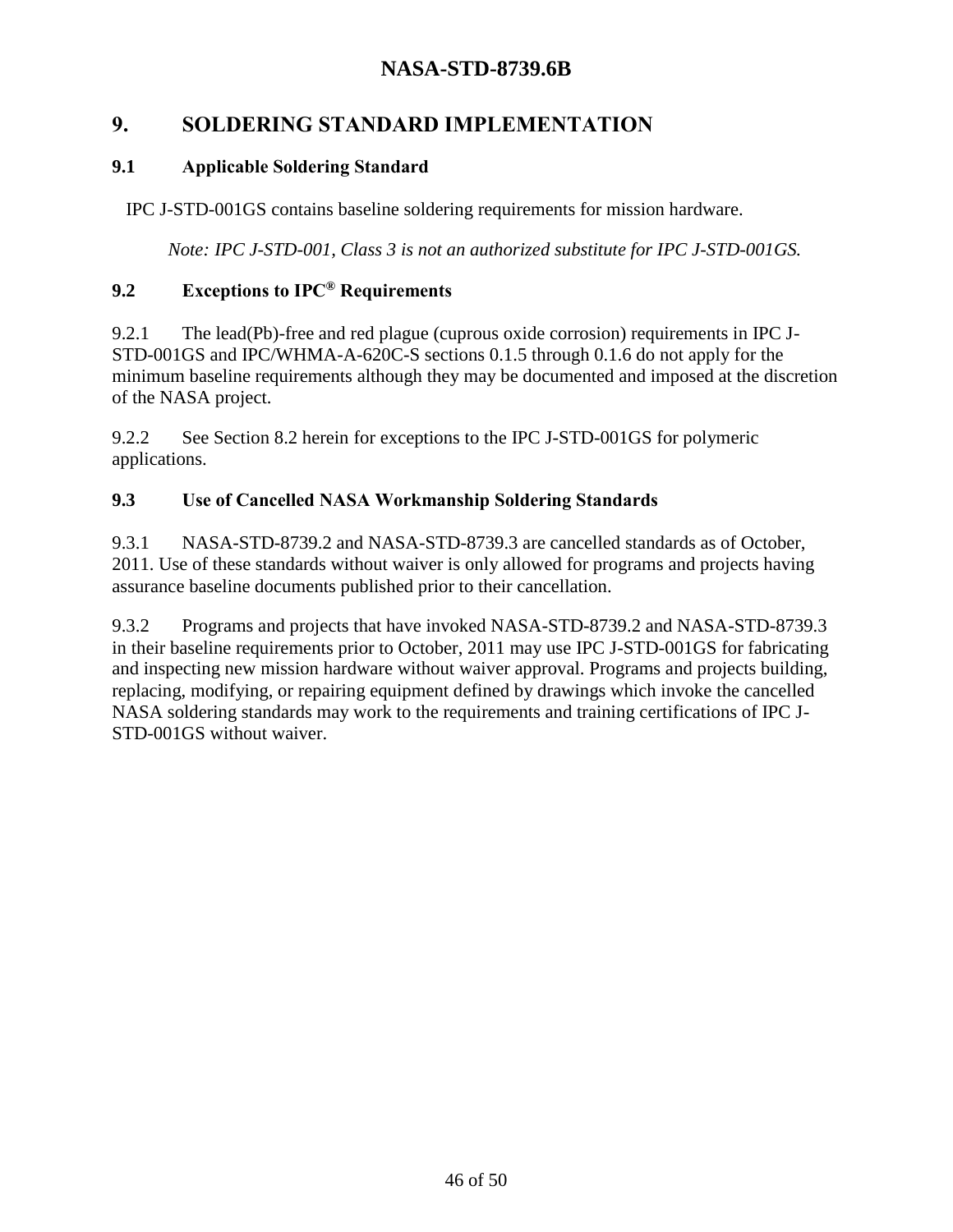# <span id="page-46-0"></span>**10. CABLE HARNESS ASSEMBLY STANDARD IMPLEMENTATION**

#### <span id="page-46-1"></span>**10.1 Applicable Cable Harness Standard**

10.1.1 NASA-STD-8739.4 and IPC/WHMA-A-620C-S contain baseline requirements for electrical cable and cable harness assembly for mission hardware. The supplier shall use either one of these standards.

10.1.2 Only one standard shall be used to build an individual piece of mission hardware.

*Note: IPC/WHMA-A-620C, Class 3 is not a substitute for IPC/WHMA-A-620C-S.*

#### <span id="page-46-2"></span>**10.2 Exceptions to IPC/WHMA-A-620C-S Requirements**

The interconnect types in [Table 4](#page-46-4) have not been established as widely qualified for NASA mission applications and thus shall not be used as standard interconnections for NASA cables and harnesses. See [4.1,](#page-15-1) [4.2](#page-15-2) and [4.3.1-](#page-16-1) herein for requirements that apply for uses of non-standard interconnect types.

<span id="page-46-4"></span>

| <b>Section</b> | <b>Title</b>                                           |  |  |
|----------------|--------------------------------------------------------|--|--|
| 5.1            | Stamped and Formed - Open Barrel                       |  |  |
| 5.4            | <b>Termination Ferrule Crimp</b>                       |  |  |
| 6              | <b>Insulation Displacement Connection (IDC)</b>        |  |  |
| 7              | <b>Ultrasonic Welding</b>                              |  |  |
| 8.1.1          | Splices - Mesh                                         |  |  |
| 8.3            | <b>Ultrasonic Weld Splices</b>                         |  |  |
| 13.11          | Swage-Type Connector                                   |  |  |
| 15.2.1.2       | Shield Termination - Shield Jumper Wire - Shield Braid |  |  |
| 15.2.1.3       | Shield Termination – Shield Jumper Wire – Daisy Chain  |  |  |
| 15.7           | Shrink Tubing – Conductive Lined                       |  |  |
| 16.3           | Spiral Plastic Wrap (Spiray Wrap Sleeving)             |  |  |
| 17.2.2         | Hardware Installation – Threaded Fasteners – Wires     |  |  |
| 18.0           | Solderless Wrap                                        |  |  |

Table 4. Nonstandard Interconnects in IPC/WHMA-A-620C-S

#### <span id="page-46-3"></span>**10.3 Inspection of Hardware Fabricated to NASA-STD-8739.4**

10.3.1 Inspectors trained to IPC/WHMA-A-620C-S may inspect hardware built to the NASA-STD-8739.4 standard in accordance with the accept/reject criteria of the NASA-STD-8739.4 standard, however, when an identified artifact is considered a defect in accordance with IPC/WHMA-A-620C-S criteria, authorized technical experts and contract authorities shall disposition the defect (e.g., use or repair) based on mission risk.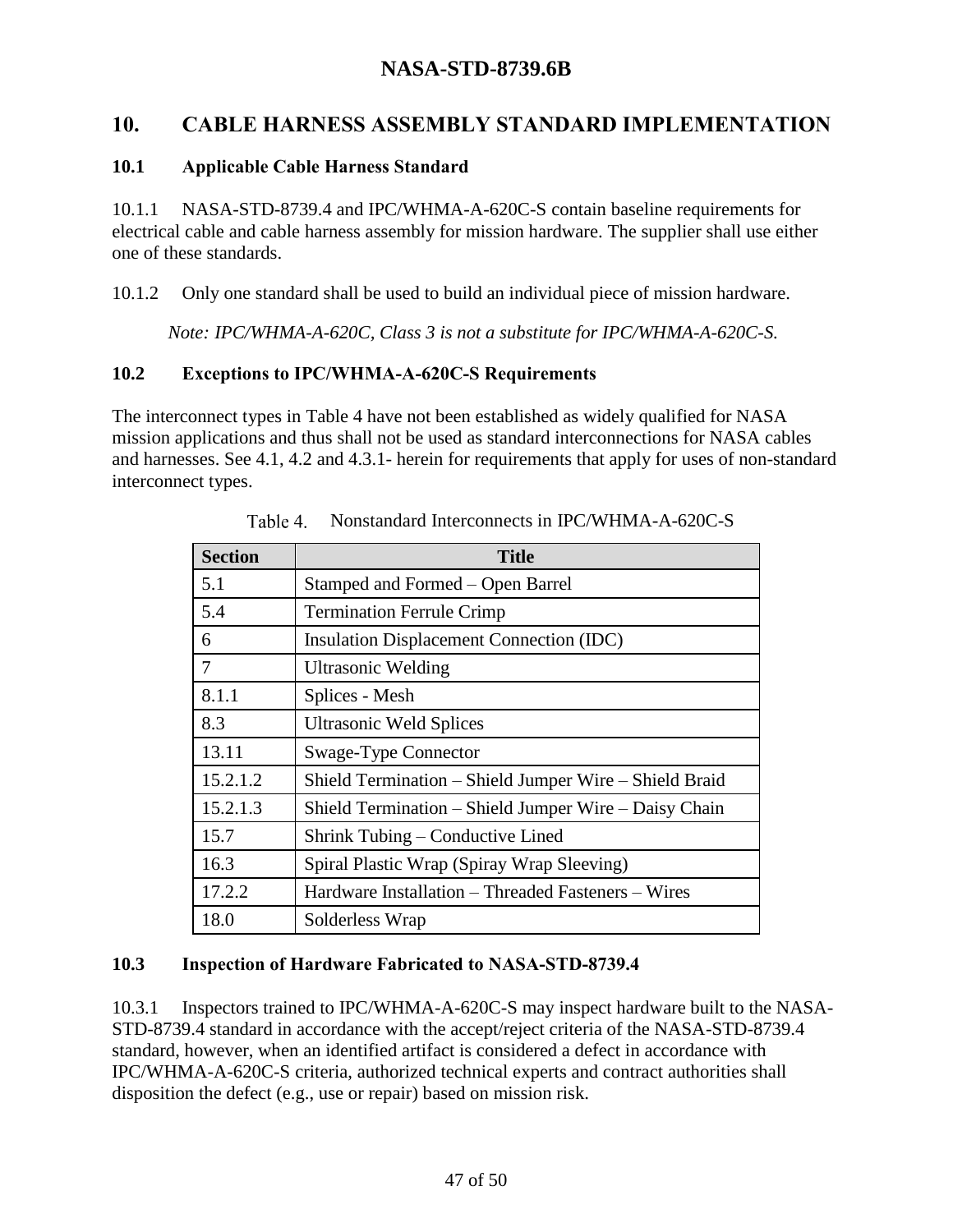10.3.2 Programs and projects building, replacing, modifying, or repairing equipment defined by drawings which invoke NASA-STD-8739.4 may work to the requirements and training certifications of IPC/WHMA-A-620C-S without waiver.

#### <span id="page-47-0"></span>**10.4 Use of IPC J-STD-001GS for Soldering**

Where versions of NASA-STD-8739.4 prior to Revision A invoke NASA-STD-8739.3 for soldering processes and inspections, IPC J-STD-001GS may be used in lieu of NASA-STD-8739.3. Also see [9.3.2](#page-45-4) herein.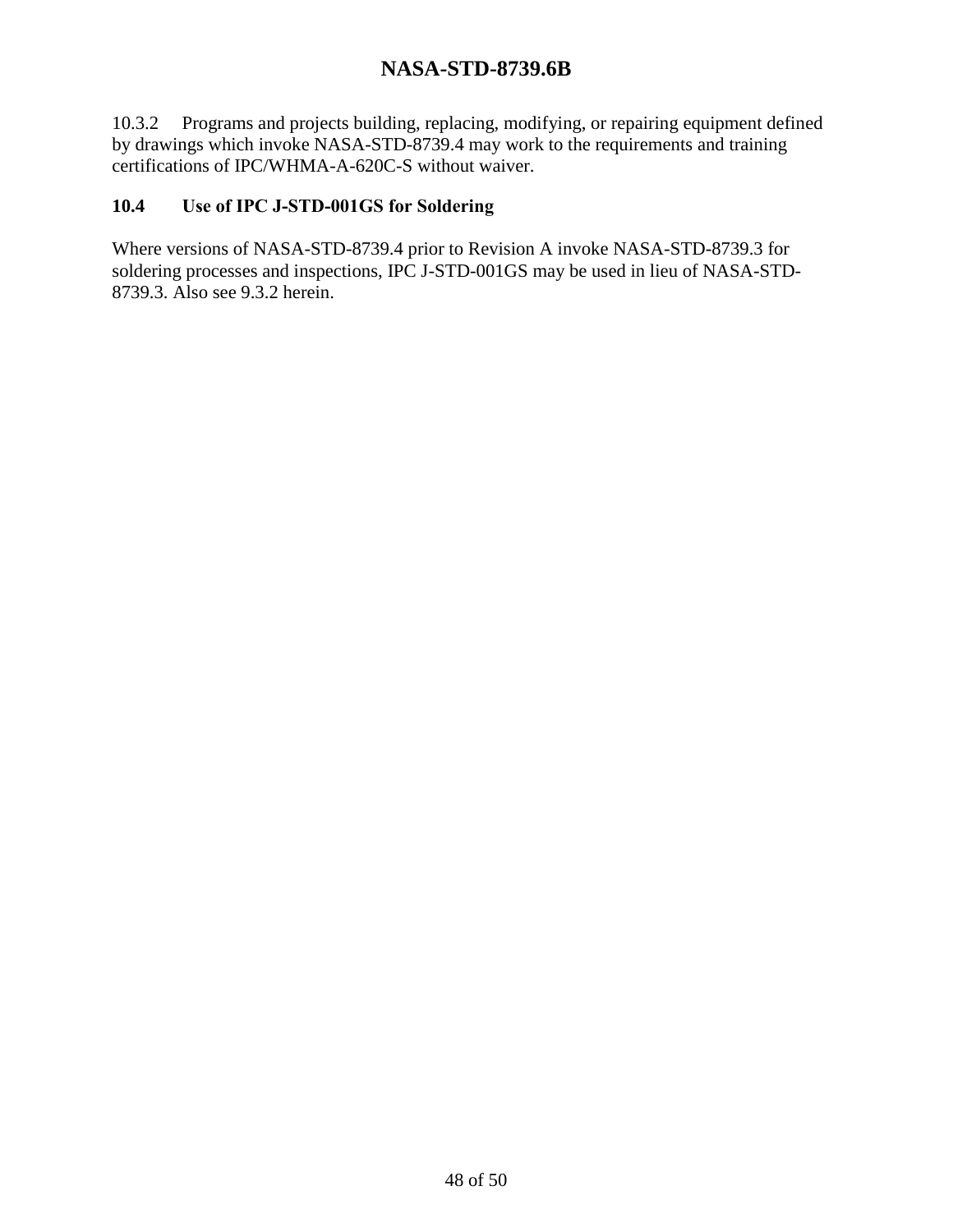# <span id="page-48-0"></span>**11. FIBER OPTIC CABLE ASSEMBLY STANDARD IMPLEMENTATION**

### <span id="page-48-1"></span>**11.1 Applicable Fiber Optic Cable Standard**

NASA-STD-8739.5 contains baseline requirements for fiber optic cable assembly for mission hardware. This standard does not contain any changes to the baseline requirements of NASA-STD-8739.5.